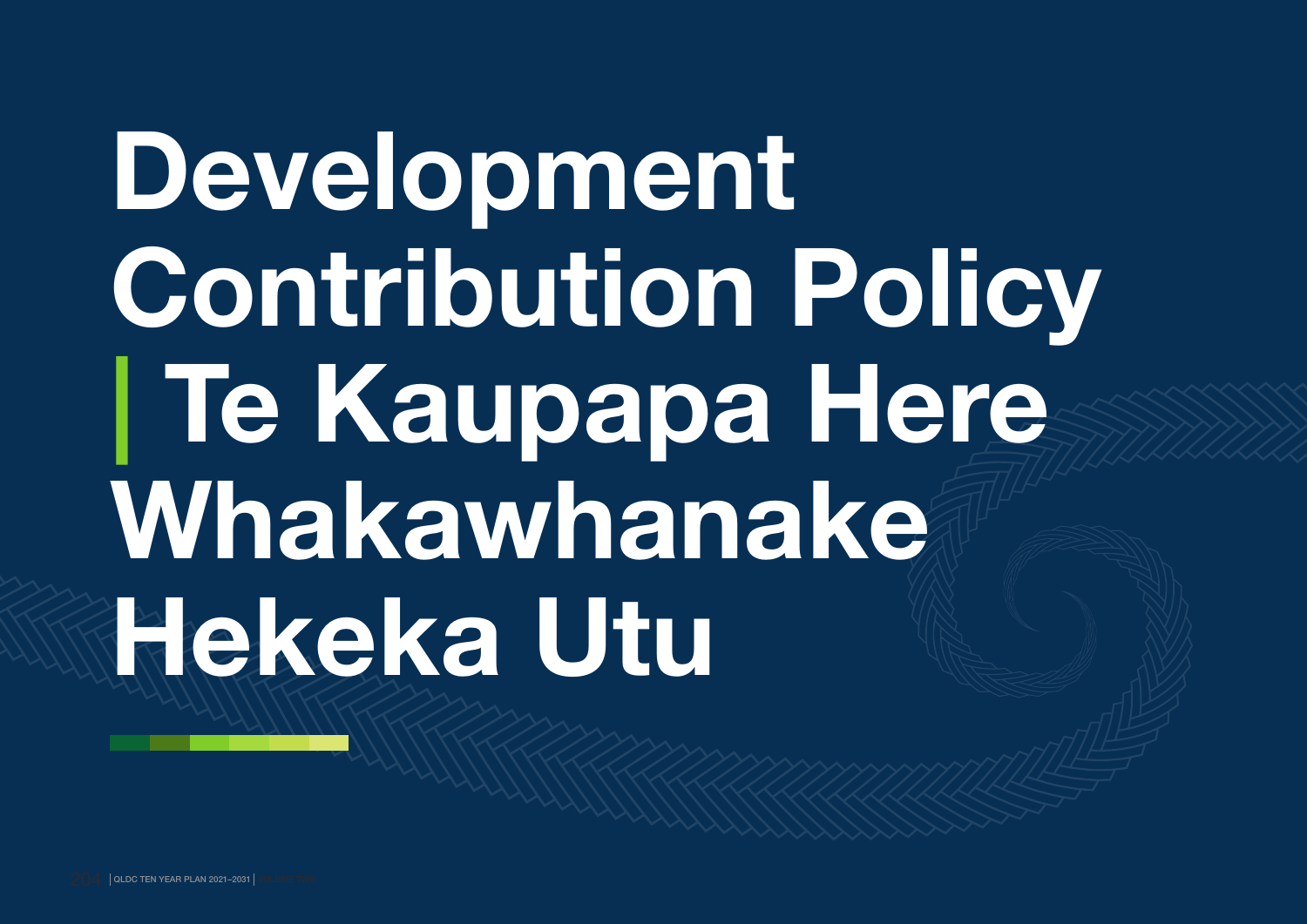## **Contents**

---

| <b>QUEENSTOWN LAKES DISTRICT COUNCIL</b>                | 204 |
|---------------------------------------------------------|-----|
| <b>GLOSSARY OF TERMS</b>                                | 206 |
| <b>PART 1: INTRODUCTION</b>                             | 208 |
| 1.1. Purpose of the Policy                              | 208 |
| 1.2. Statutory requirement for the Policy               | 208 |
| 1.3. Community Outcomes                                 | 208 |
| 1.4. Changes to Development Contributions Policy 2021   | 209 |
| 1.5. Navigating this Document                           | 209 |
|                                                         |     |
| <b>PART 2: ADMINISTERING THE POLICY</b>                 | 210 |
| 2.1. What Activities Attract Development Contributions? | 210 |
| 2.2. When and How are Development Contributions Levied? | 210 |

| <b>PART 3: THE CHARGES</b>                            | 214 |
|-------------------------------------------------------|-----|
| 3.1. Overview of Calculation Methodology              | 214 |
| 3.2. Determining Infrastructure Impact                | 214 |
| 3.3. Schedule of Development Contributions            | 214 |
| 3.4. Land Use Differentials and Categories            | 216 |
| 3.5. Basis of Differentials                           | 220 |
| 3.6. Reserve Land Contributions                       | 223 |
| 3.7. Reserve Improvement Contributions                | 225 |
| 3.8. Credits                                          | 225 |
| 3.9. Review Process                                   | 226 |
|                                                       |     |
| <b>PART 4: POLICY DETAILS</b>                         | 228 |
| 4.1. Contributing Area Determination                  | 228 |
| 4.2. Significant Assumptions                          | 229 |
| 4.3. Calculating the Development Contribution Charges | 229 |
| <b>Growth Costs</b><br>4.4.                           | 230 |
| 4.5. Average Cost of Growth                           | 230 |
| 4.6. Interest Considerations                          | 231 |
| 4.7 Funding Summary                                   | 232 |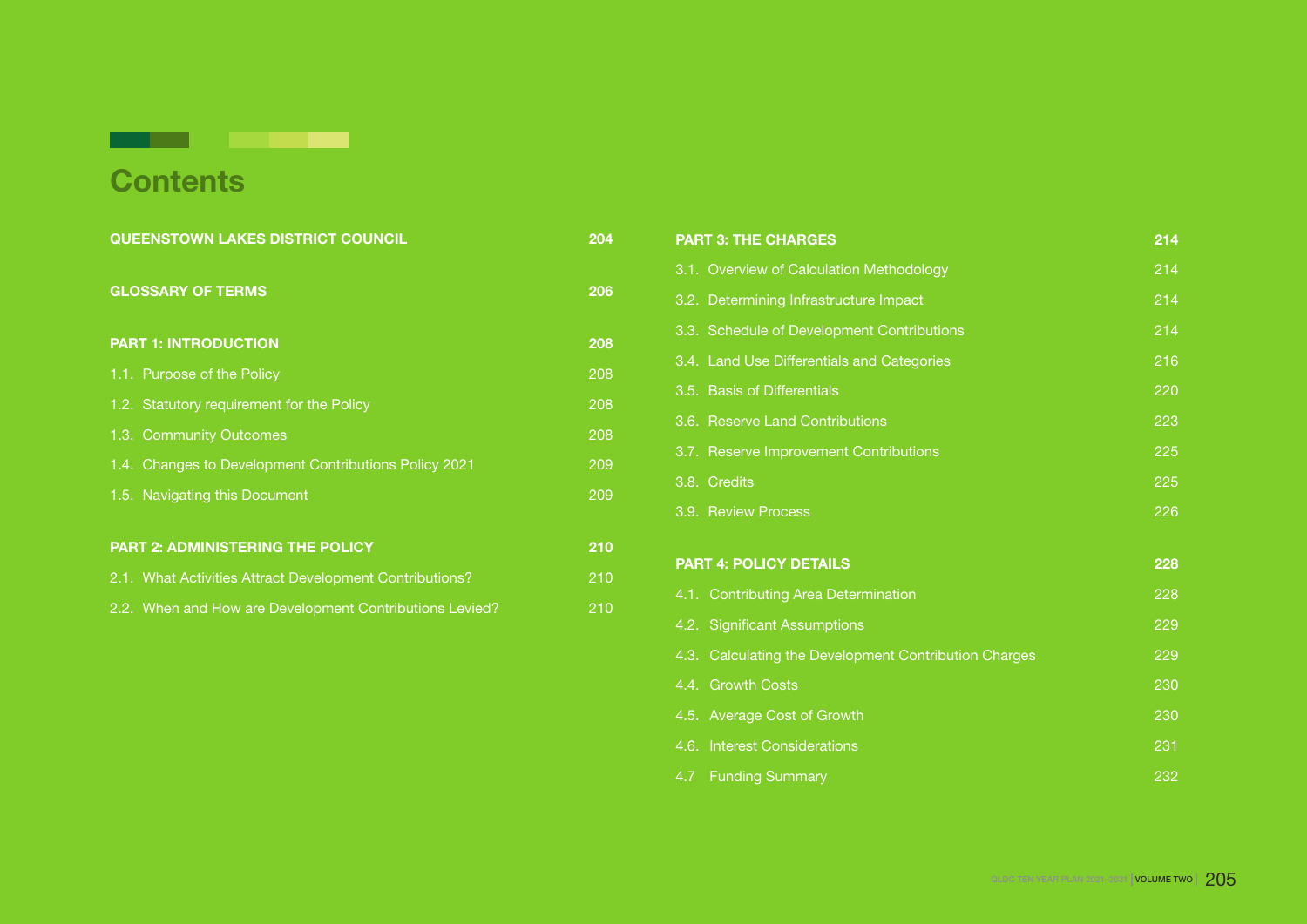## Glossary of Terms

| Accommodation units [or Stay units]                                               | Defined in section 197 of the LGA 2002 as:                                                                                                                                                                                                                                                                                                                                                                                                                                                                                                                                                                                                                                                                                                     |
|-----------------------------------------------------------------------------------|------------------------------------------------------------------------------------------------------------------------------------------------------------------------------------------------------------------------------------------------------------------------------------------------------------------------------------------------------------------------------------------------------------------------------------------------------------------------------------------------------------------------------------------------------------------------------------------------------------------------------------------------------------------------------------------------------------------------------------------------|
|                                                                                   | "units, apartments, rooms in 1 or more buildings, or cabins or sites in camping grounds and holiday parks, for the<br>purpose of providing overnight, temporary, or rental accommodation."                                                                                                                                                                                                                                                                                                                                                                                                                                                                                                                                                     |
| Activity                                                                          | A grouping of council functions required for development contributions – listed in Section 1.1.4.                                                                                                                                                                                                                                                                                                                                                                                                                                                                                                                                                                                                                                              |
| Allotment [or Lot]                                                                | Defined in section 218 of the RMA 1991 as:                                                                                                                                                                                                                                                                                                                                                                                                                                                                                                                                                                                                                                                                                                     |
|                                                                                   | "a) any parcel of land under the Land Transfer Act 2017 that is a continuous area and whose boundaries are shown<br>separately on a survey plan, whether or not: (i) the subdivision shown on the survey plan has been allowed, or<br>subdivision approval has been granted, under another Act; or (ii) a subdivision consent for the subdivision shown on<br>the survey plan has been granted under this Act; or b) any parcel of land or building or part of a building that is shown<br>or identified separately; (i) on a survey plan; or (ii) on a licence within the meaning of subpart 6 of Part 3 of the Land<br>Transfer Act 2017; or c) any unit on a unit plan; or d) any parcel of land not subject to the Land Transfer Act 2017" |
| Applicant                                                                         | The person(s) applying for a resource consent, building consent, or service connection.                                                                                                                                                                                                                                                                                                                                                                                                                                                                                                                                                                                                                                                        |
| <b>Community Facilities</b>                                                       | Defined in section 197 of the LGA 2002 as:                                                                                                                                                                                                                                                                                                                                                                                                                                                                                                                                                                                                                                                                                                     |
|                                                                                   | "land, or development assets on land, owned or controlled by the territorial authority for the purpose of providing<br>public amenities; and includes land that the territorial authority will acquire for that purpose"                                                                                                                                                                                                                                                                                                                                                                                                                                                                                                                       |
| Community Infrastructure                                                          | Defined in section 197 of the LGA 2002 as:                                                                                                                                                                                                                                                                                                                                                                                                                                                                                                                                                                                                                                                                                                     |
|                                                                                   | "means the following assets when owned, operated, or controlled by a territorial authority: a) community centres or<br>halls for the use of a local community or neighbourhood, and the land on which they are or will be situated: b) play<br>equipment that is located on a neighbourhood reserve: c) toilets for use by the public"                                                                                                                                                                                                                                                                                                                                                                                                         |
| Contributing Area                                                                 | A defined geographic area where development contributions are to be calculated by the method described herein                                                                                                                                                                                                                                                                                                                                                                                                                                                                                                                                                                                                                                  |
| (See Development Contribution Supporting<br>Documents for Contributing Area Maps) | and delivering a standard development contribution in terms of \$/Dwelling Equivalent. Contributing areas take an<br>integrated approach to the effects of land subdivision/development and associated physical resources and assesses<br>the overall requirements of an identified geographic area. Contributing areas should enable standard development<br>contributions to be determined efficiently and equitably.                                                                                                                                                                                                                                                                                                                        |
| Council                                                                           | Queenstown Lakes District Council (QLDC)                                                                                                                                                                                                                                                                                                                                                                                                                                                                                                                                                                                                                                                                                                       |
| Development                                                                       | Defined in section 197 of the LGA 2002 as:                                                                                                                                                                                                                                                                                                                                                                                                                                                                                                                                                                                                                                                                                                     |
|                                                                                   | "any subdivision, building (as defined in section 8 of the Building Act 2004), land use, or work that generates a demand<br>for reserves, network infrastructure, or community infrastructure; but does not include the pipes or lines of a network<br>utility operator"                                                                                                                                                                                                                                                                                                                                                                                                                                                                       |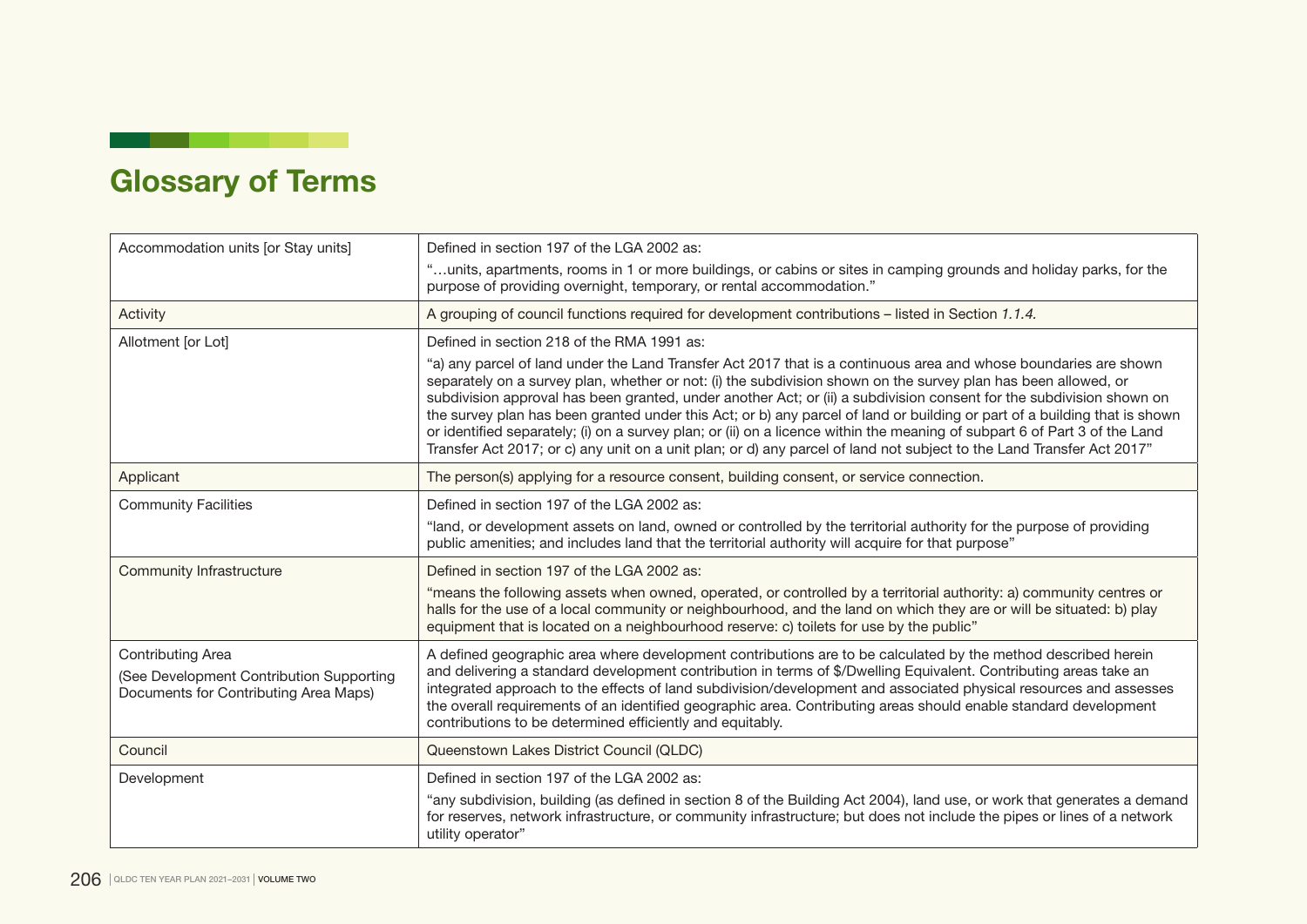| Development Agreement               | Defined in section 197 of the LGA 2002 as:                                                                                                                                                                                                                                                                                                                                                                                                                                                                                                                        |
|-------------------------------------|-------------------------------------------------------------------------------------------------------------------------------------------------------------------------------------------------------------------------------------------------------------------------------------------------------------------------------------------------------------------------------------------------------------------------------------------------------------------------------------------------------------------------------------------------------------------|
|                                     | "means a voluntary contractual agreement made under sections 207A to 207F between 1 or more developers and 1<br>or more territorial authorities for the provision, supply or exchange of infrastructure, land, or money to provide network<br>infrastructure, community infrastructure, or reserves in 1 or more districts or part of a district"                                                                                                                                                                                                                 |
| Development contribution objection  | Defined in section 197 of the LGA 2002 as:                                                                                                                                                                                                                                                                                                                                                                                                                                                                                                                        |
|                                     | "means an objection lodged under clause 1 or Schedule 13A against a requirement to make a development<br>contribution"                                                                                                                                                                                                                                                                                                                                                                                                                                            |
| Dwelling Equivalent [or DE]         | A typical residential dwelling, however representing a unit of demand for which non-residential land uses can be<br>described by. Non-residential activities, such as visitor accommodation and business categories, can be converted<br>into dwelling equivalents using land use differentials. Dwelling equivalents enable the demand of different land uses to<br>be considered collectively.                                                                                                                                                                  |
| Gross Floor Area [or GFA]           | The sum of the gross area of all floors of all buildings on a site, measured from the exterior faces of the exterior walls,<br>or from the centre line of walls separating two buildings. For the purpose of this policy this definition of GFA, excluding<br>car parking areas, will be used.                                                                                                                                                                                                                                                                    |
| Impervious Surface Area [or ISA]    | Sealed area of a site or area that is not capable of absorbing rainwater.                                                                                                                                                                                                                                                                                                                                                                                                                                                                                         |
| <b>Land Use Differentials</b>       | Factors which are used to convert non-residential properties into dwelling equivalents. Impact on, benefit from and<br>consumption of assets by different land uses can be converted into, and described as dwelling equivalents. They have<br>two functions 1) to determine the total dwelling equivalents for apportioning total CAPEX for growth to determine a<br>standard development contribution and 2) enabling a new subdivision or development to be converted into dwelling<br>equivalents, such that the development contributions can be calculated. |
| Lodged                              | The point in time at which an application that complies with all the requirements in section 88(2) of the Resource<br>Management Act 1991 (RMA 1991) or section 45 of the Building Act 2004, has been received by Council and accepted<br>as complete.                                                                                                                                                                                                                                                                                                            |
| Network Infrastructure              | Defined in section 197 of the LGA 2002 as:                                                                                                                                                                                                                                                                                                                                                                                                                                                                                                                        |
|                                     | "the provision of roads and other transport, water, wastewater, and stormwater collection and management"                                                                                                                                                                                                                                                                                                                                                                                                                                                         |
| <b>Service Connection</b>           | Defined in section 197 of the LGA 2002 as:                                                                                                                                                                                                                                                                                                                                                                                                                                                                                                                        |
|                                     | "a physical connection to a service provided by, or on behalf of, a territorial authority"                                                                                                                                                                                                                                                                                                                                                                                                                                                                        |
| Stay units [or Accommodation units] | Accommodation units defined in section 197 of the LGA 2002 as:                                                                                                                                                                                                                                                                                                                                                                                                                                                                                                    |
|                                     | "units, apartments, rooms in 1 or more buildings, or cabins or sites in camping grounds and holiday parks, for the<br>purpose of providing overnight, temporary, or rental accommodation."                                                                                                                                                                                                                                                                                                                                                                        |
| Ten Year Plan [or TYP]              | Refers to Queenstown Lakes District Council Ten Year Plan 2021-31                                                                                                                                                                                                                                                                                                                                                                                                                                                                                                 |
| <b>Wakatipu Area</b>                | Means Queenstown-Wakatipu Ward and Arrowtown Ward.                                                                                                                                                                                                                                                                                                                                                                                                                                                                                                                |
| Wānaka Area                         | Means Wānaka Ward.                                                                                                                                                                                                                                                                                                                                                                                                                                                                                                                                                |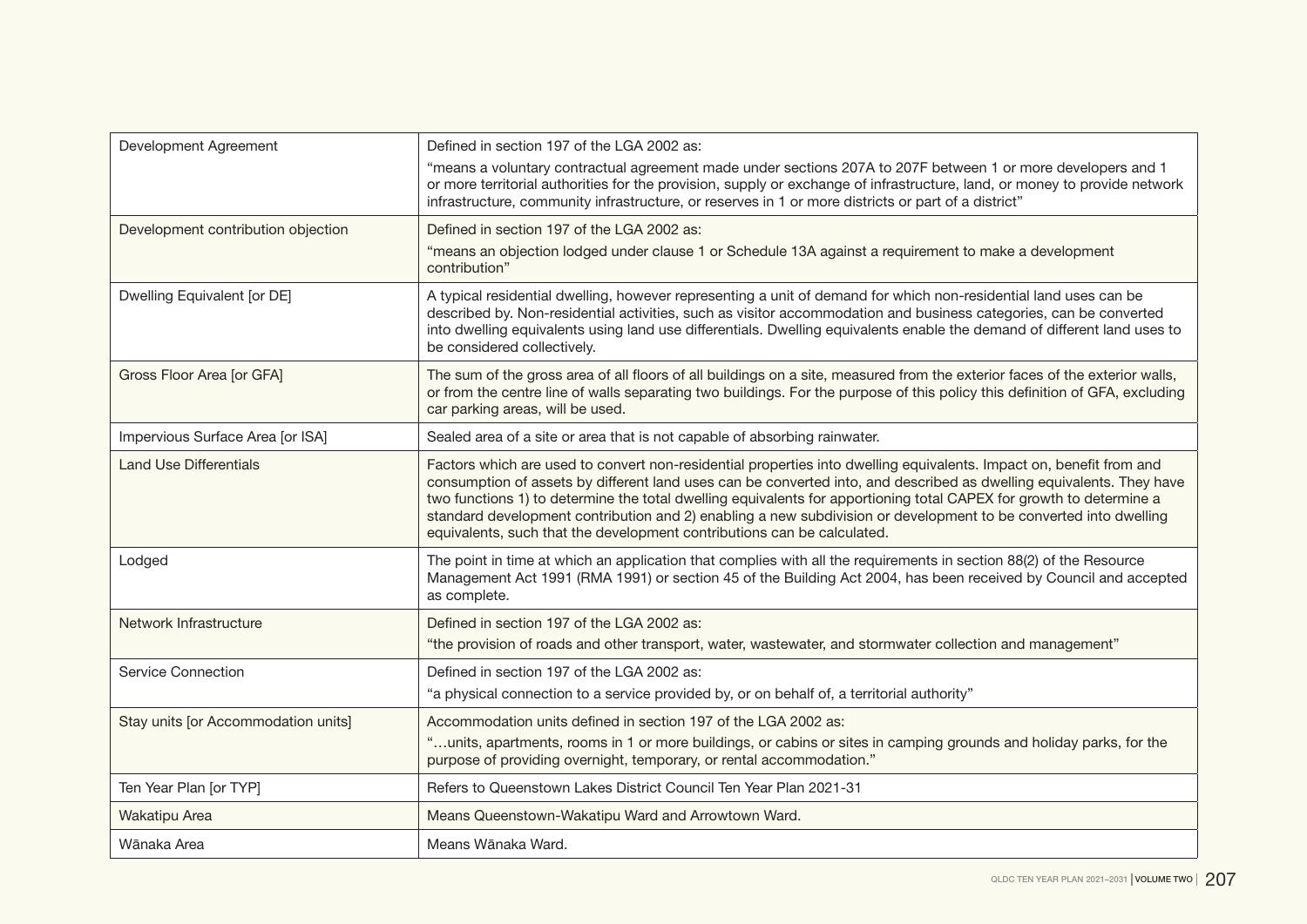## Part 1: Introduction

#### 1.1. PURPOSE OF THE POLICY

- 1.1.1. The Queenstown Lakes District has traditionally experienced significant growth in its population, visitors, development and the local economy. The impacts of COVID-19 has seen a decline in growth pressure in the short-term with a particular impact on visitor numbers, however revised growth projections released by Council in August 2020<sup>1</sup> show that by 2031, both the number of residents and visitors will be back on par with the expectations of previous models. Growth continues to generate high levels of subdivision and development which places increasing pressure on the assets and services provided by the Council. Investment in additional assets and services is accordingly required to meet the demands of growth.
- 1.1.2. The purpose of the Policy is to ensure that a fair, equitable and proportionate share of the total cost of capital expenditure necessary to service growth over the long term is funded by development. Council may achieve this by using **Development Contributions** under the Local Government Act 2002 (LGA 2002).
- 1.1.3. Council considers that Development Contributions are the best mechanism available to ensure the cost of growth sits with those who have created the need for that cost. The Council considers it inappropriate to burden the community as a whole, by way of rating or other payment means, to meet the cost of growth.
- 1.1.4. Development contributions can be collected for growth related projects for:

#### Reserves

Local and Community Parks Sportsground Parks Reserve Improvements

#### Network Infrastructure **Water Wastewater Stormwater** Roads and Transportation

#### Community Infrastructure

Land, or development assets on land, owned or controlled by the territorial authority for the purpose of providing public amenities including but not limited to:

- > Public Toilets
- > Libraries
- > Community Centres and town halls
- > Event/recreation centres and recreation facilities
- > Swimming Pools
- > Waterways

#### 1.2. STATUTORY REQUIREMENT FOR THE POLICY

1.2.1. Council is required to have a policy on development contributions and financial contributions as a component of its funding and financial policies under section 102(2)(d) of the LGA 2002.

The Policy meets this requirement.

#### 1.3. COMMUNITY OUTCOMES

1.3.1. The Policy contributes directly to the themes articulated in 'Vision Beyond 2050', thriving people, opportunities for all and disaster-defying resilience.

In particular the following community outcomes:

> Everyone can find a healthy home in a place they choose to be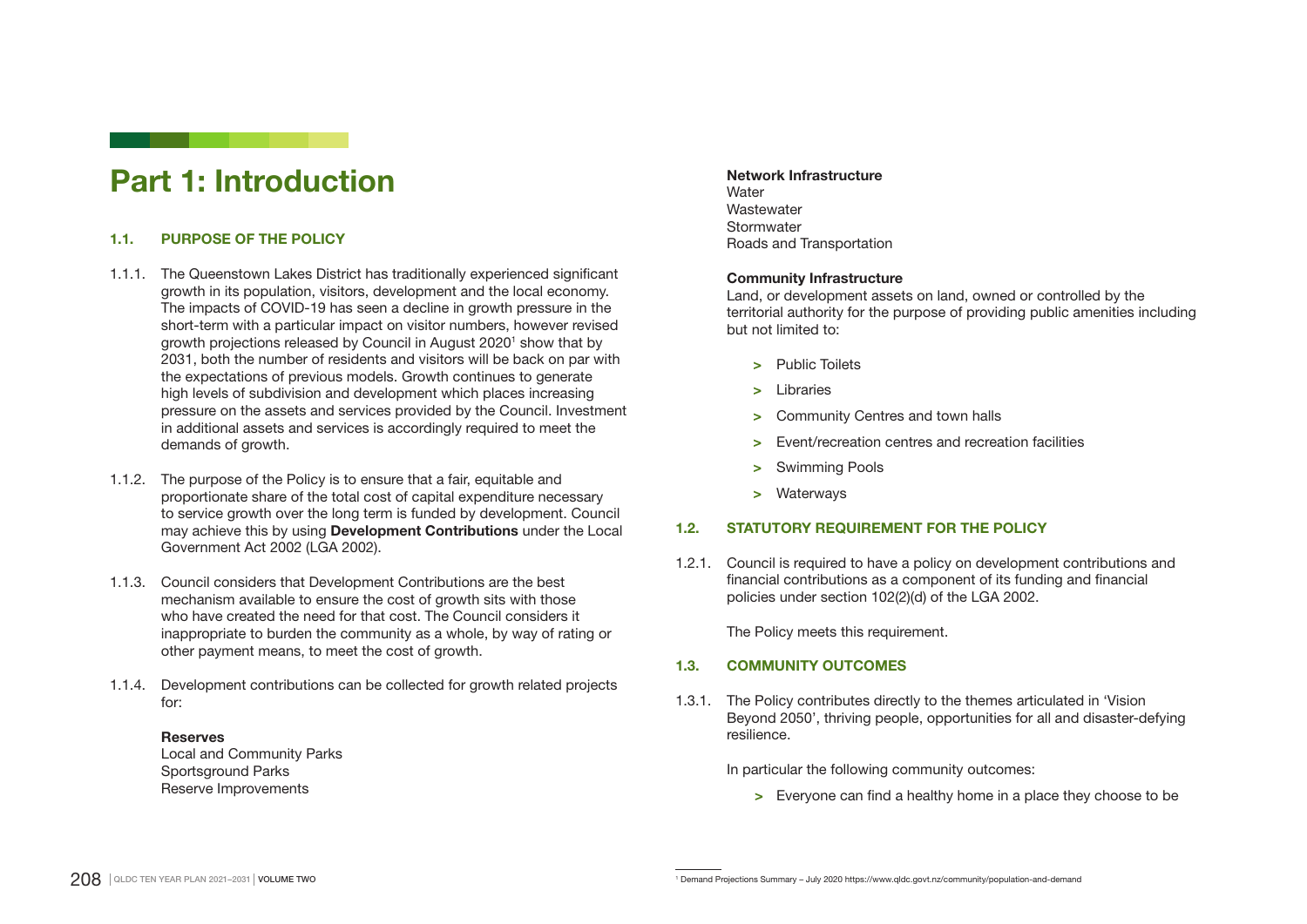- > Our environments and services promote and support health, activity and wellbeing for all
- > Our economy is strong and diverse with sustainable and inclusive growth
- > Our infrastructure is a resilient as our people
- 1.3.2. As a dedicated growth funding source development contributions provide a mechanism for funding water, wastewater, stormwater, roading, community infrastructure and reserves required to cater for growth in the District. This ensures QLDC's vision and outcomes extend to new communities as well as the existing population.

#### 1.4. CHANGES TO DEVELOPMENT CONTRIBUTIONS POLICY 2021

- 1.4.1. Updates made to the Development Contributions Policy 2021 are listed below:
	- > Updated policy format
	- > Change of contribution name from 'Community Facilities' to 'Community Infrastructure' in line with wording in the Local Government Act 2002.
	- > Change of the average dwelling size from 140m<sup>2</sup> to 180m<sup>2</sup>
	- > Removal of local/community reserve land and community infrastructure contributions from non-residential developments
	- > Inclusion of table of definitions of land use categories
	- > Expansion and reclassification of Commercial and Industrial land use categories
	- > Removal of land use categories: Country Dwelling; Country Dwelling Flat; CBD Commercial; CBD Accommodation; Home Occupation; Primary Industry.
	- > Change of method of calculating visitor accommodation
	- > Updated Policy differentials
	- > Inclusion of basis of differentials into the policy
	- > Inclusion of parameters by which to guide Special Assessments
	- > Reduction in size of Local/Community Reserve Land Contributions per dwelling equivalent and the introduction of Premier Sportsground Reserves Land Contribution
- > Updated Contributing Area Maps
- > Grouping of contributing areas in and around Queenstown to reflect how the areas are serviced for water supply and wastewater.
- 1.4.2. As a result of the Long Term Plan Consultation Process; several changes have been made to the Policy (when compared to the notified version of the policy). These are as follows:
	- > Applying a ground floor area based credit for dwellings that are being converted to visitor accommodation.
	- > Grouping Hāwea with Makaoroa, Luggate and Cadrona for local/ community park cash contributions as detailed in section 3.6.7. This has altered the reserve land value for both Wanaka areas.
	- > As a result of changes to the capital programme, some contribution amounts have changed. These changes are minor in terms of impact.
- 1.4.3. These changes will apply to any application for resource consent, building consent or application for service connection lodged on or after 1 July 2021.

#### 1.5. NAVIGATING THIS DOCUMENT

- 1.5.1. The Policy outlines Council's approach to funding development infrastructure via development contributions under the LGA 2002.
- 1.5.2. The Policy has four main parts:
	- > Part 1: Introduction
	- > Part 2: Administering the Policy
	- > Part 3: The Charges
	- > Part 4: Policy Details
- 1.5.3. Supporting Documents relating to this Policy include:
	- > Contributing Area Maps
	- > Asset Schedules
	- > Parks Provision Guidelines

> Updated land valuations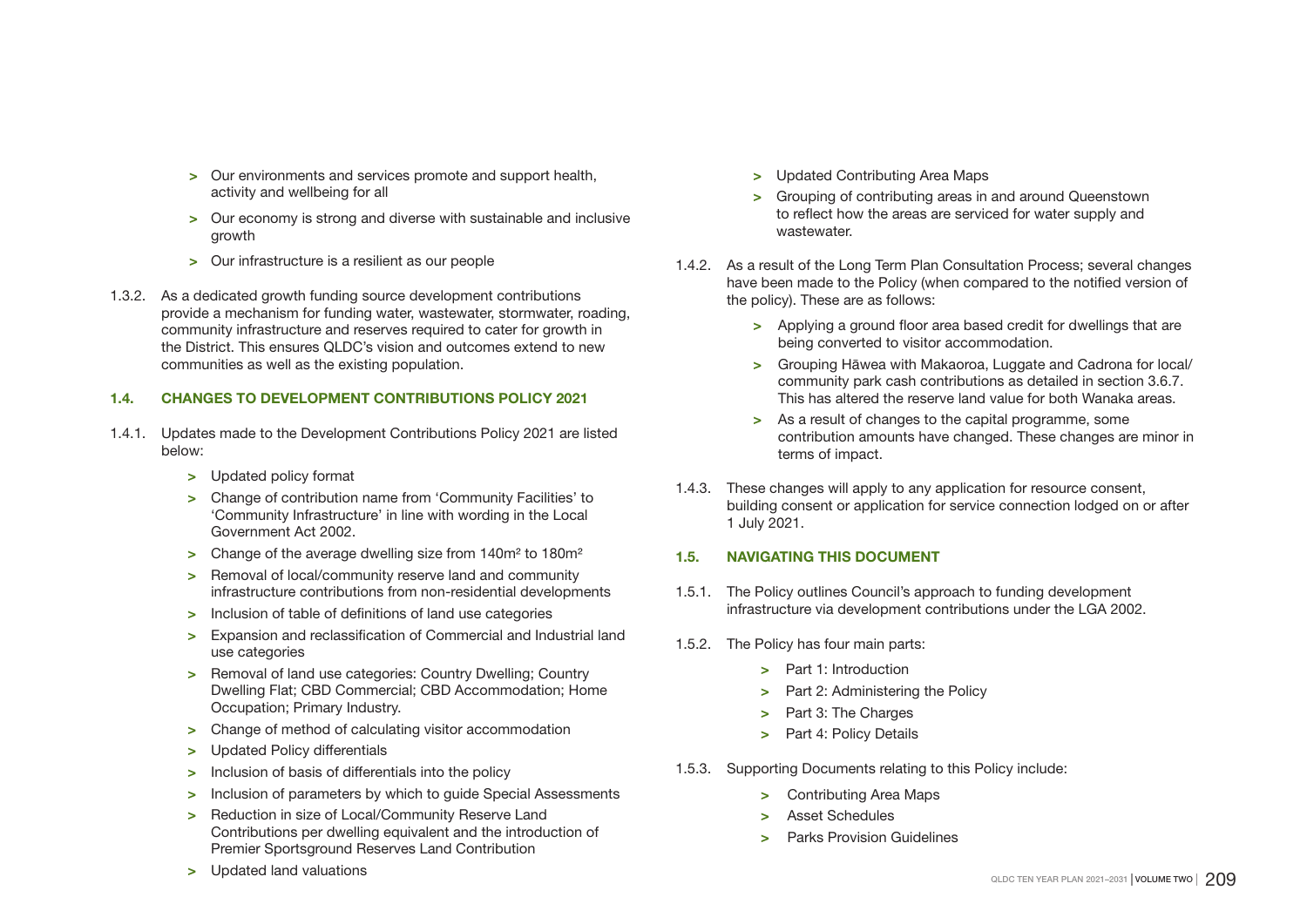## Part 2: Administering the Policy

#### 2.1. WHAT ACTIVITIES ATTRACT DEVELOPMENT CONTRIBUTIONS?

- 2.1.1. Development contributions may be sought in respect of any development that generates a demand for reserves, network and community infrastructure. If subdividing, building, connecting to Council services, or otherwise undertaking development in the District, development contributions will need to be assessed. Development contributions apply to developments within the areas shown in the Contributing Area Maps (see supporting documents).
- 2.1.2. In some circumstances, development contributions may not apply or may be reduced. Further information on these circumstances can be found in the section: *2.2.7 Limitations; 3.8. Credits.*
- 2.1.3. Development of new infrastructure sometimes means that areas not previously liable for development contributions become so. For example, a bare section in a subdivision may be liable for development contributions whereas previously constructed houses on the same subdivision were not. The current Development Contributions Policy will reflect those changes. Council officers will be available to help resolve any uncertainty about development contribution liabilities.

#### 2.2. WHEN AND HOW ARE DEVELOPMENT CONTRIBUTIONS LEVIED?

The usual steps for assessing and requiring payment of development contributions are:

TRIGGER – ASSESSMENT – NOTICE – INVOICE – PAYMENT

2.2.1. Trigger

Council can require development contributions for a development upon the granting of:

- > A resource consent
- > A building consent or certificate of acceptance
- > An authorisation for a service connection for water, wastewater or stormwater services
- 2.2.1.1. Residential development (excludes Visitor Accommodation)

For purely residential developments, QLDC shall assess the entire development contribution under the policy in place the time at which the subdivision consent application is lodged with all required information. Any residential development that does not require a subdivision consent (e.g. second residential units or additional residential flats) shall be assessed under the policy in place at the time the relevant building consent application is lodged with all required information.

2.2.1.2. Non-residential development (includes Visitor Accommodation)

> For a non-residential subdivision, QLDC shall levy a portion of the development contribution based on the following table under the policy in place at the time the subdivision consent is lodged with all required information.

| <b>LAND USE</b>                                                                              | <b>LOT SIZE</b>           | <b>ESTIMATED</b><br><b>GROSS FLOOR</b><br><b>AREA (GFA)</b> | <b>IMPERVIOUS</b><br><b>SURFACE</b><br><b>AREA (ISA)</b> |
|----------------------------------------------------------------------------------------------|---------------------------|-------------------------------------------------------------|----------------------------------------------------------|
| All land<br>uses except<br>Residential,<br>Multi-unit<br>residential and<br>Residential flat | $\leq 500$ m <sup>2</sup> | 50 <sup>m²</sup>                                            | 62.5 <sup>m2</sup>                                       |
|                                                                                              | $>500m^2 \leq 2000m^2$    | 100 <sup>m²</sup>                                           | 125m <sup>2</sup>                                        |
|                                                                                              | $>2000$ m <sup>2</sup>    | 400 <sub>m<sup>2</sup></sub>                                | 500 <sub>m<sup>2</sup></sub>                             |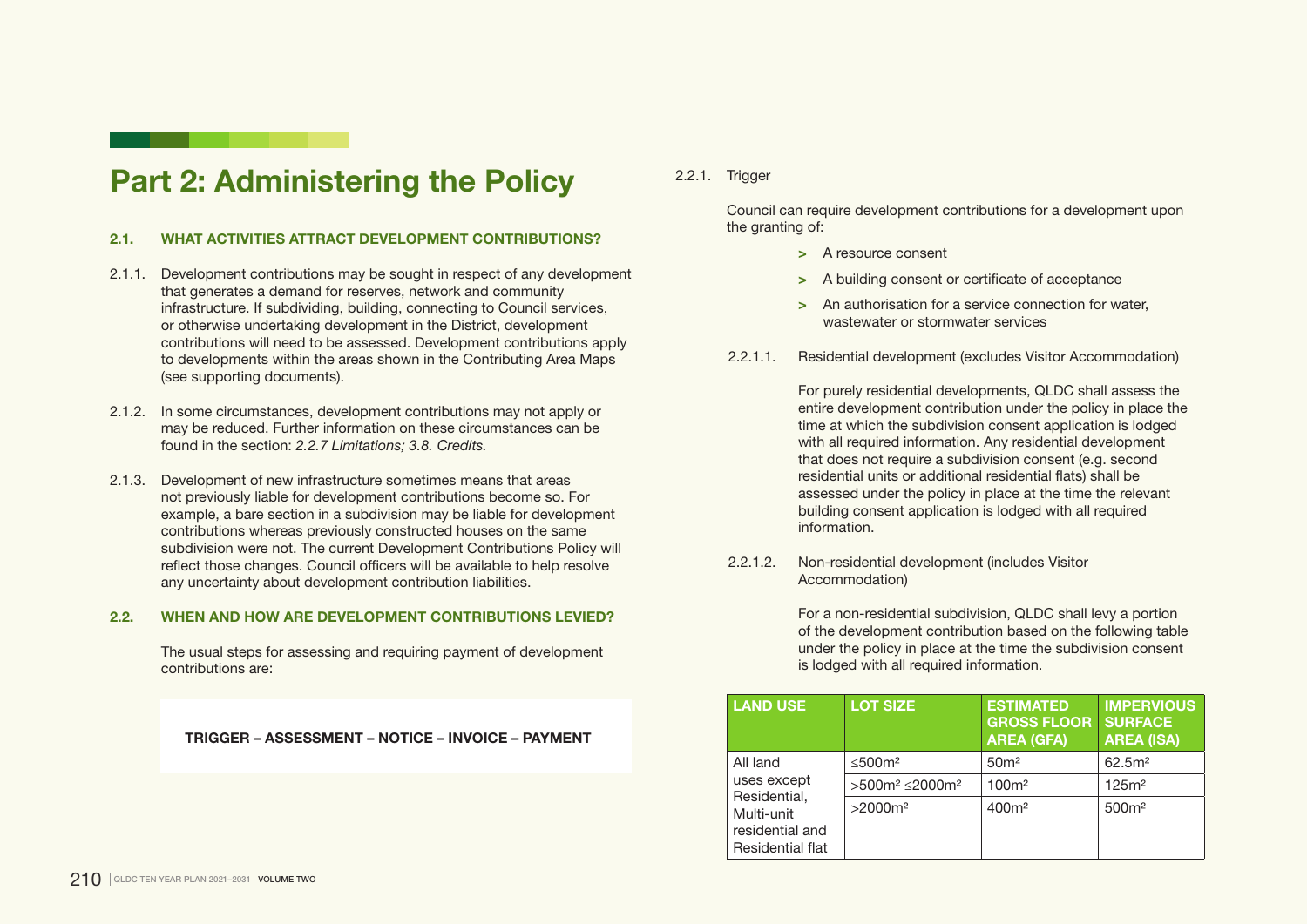The remainder of the development contribution shall be assessed when the relevant building consent is lodged with all required information. The assessment will be undertaken in reference to the development contributions policy in place at that time. This provides the most accurate assessment once the final plans, gross floor areas and land use category of the development are confirmed.

In all cases, land use resource consents with no related building consents will be assessed under the policy in place the time at the land use resource consent is lodged.

#### 2.2.2. Assessment

On receiving an application for resource consent, building consent, certificate of acceptance, or service connection, Council will check that:

- (A) The development generates a demand for reserves, community infrastructure or network infrastructure; and
- (B) The effect of that development (together with other developments) is to require new or additional assets or assets of increased capacity in terms of community facilities; and
- (C) Council has incurred or will incur capital expenditure to provide appropriately for those assets. This includes capital expenditure already incurred by Council in anticipation of development.

Council has identified the assets and areas that are likely to meet the requirements of (B) and (C), and these are outlined in Schedule of Assets (see supporting documents) and Disclosure Tables (past and future assets funded by development contributions) and the Contributing Area Maps (see supporting documents). Where a development is within one of the areas covered by the Contributing Area Maps, development contributions will be assessed.

Should connection to Council's network occur for a development outside of the existing scheme boundary, then a bespoke development contribution may be negotiated, typically under a Private Development Agreement.

2.2.3. Notice

Under the LGA 2002 Section 198(1), a development contribution notice can be issued from the point at which a resource consent, building consent, certificate of acceptance, or service connection authorisation is granted. In some cases, the notice may be issued or re-issued later.

If multiple consents or authorisations are being issued for a single development, a development contributions notice may be issued for each consent or authorisation. However, where payments are made in relation to one of the notices, actual credits will be recognised for the remaining notices.

Development contribution notices will issued via email to the property owner, the consent applicant, and/or their representatives. Development contribution obligations remain with the land and/or property in the event of a change of ownership.

2.2.4. Invoice

An invoice for development contribution charges will be issued to provide an accounting record and to initiate the payment process.

If a development contribution required by Council is not invoiced as a result of an error or omission on the part of Council, the invoice will be issued when the error or omission is identified. The development contributions remain payable.

If there is a delay between when a notice is issued and when an invoice is issued, the Council may adjust the charges levied in the invoice to account for inflation<sup>2</sup> or changes in GST.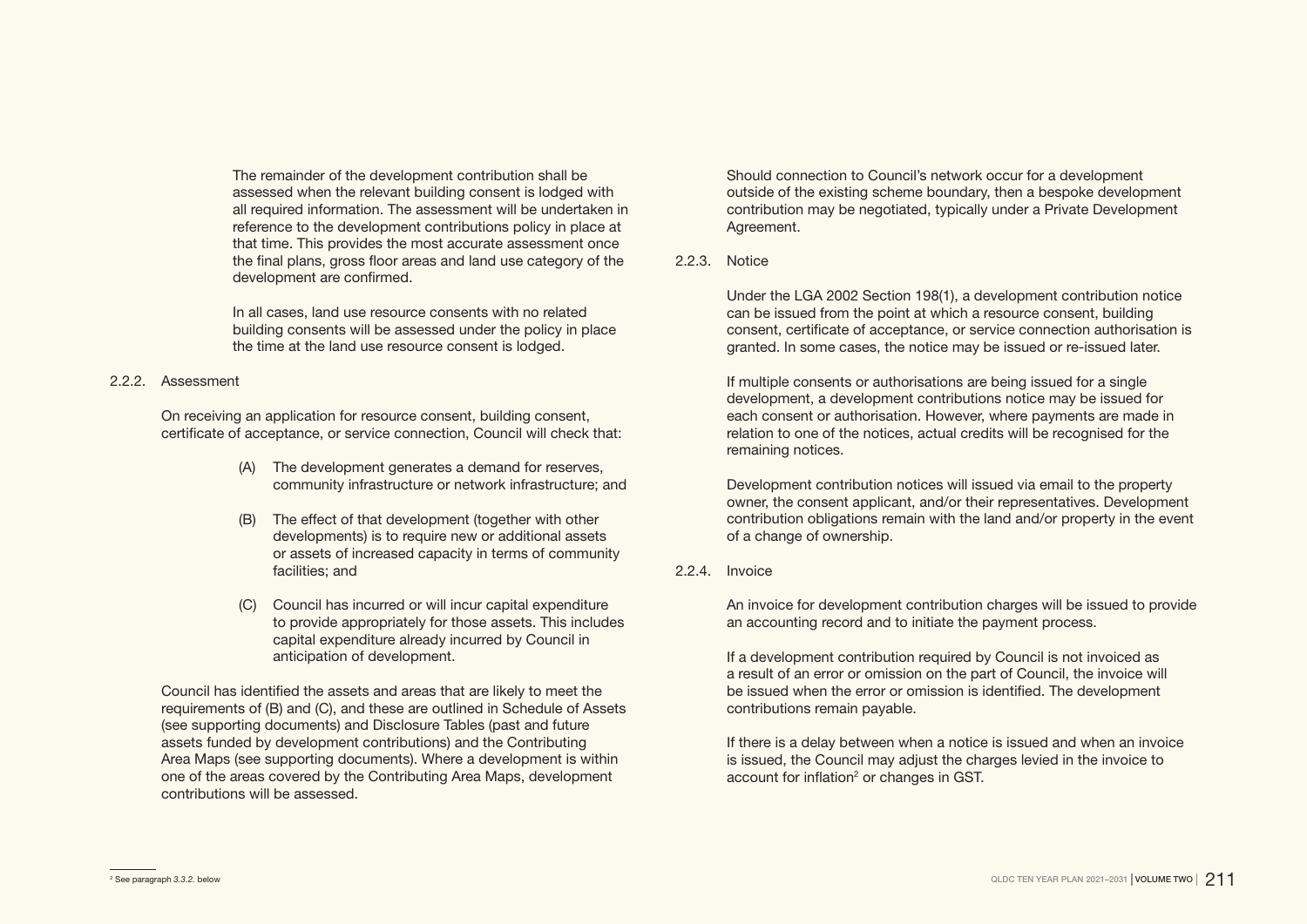#### 2.2.5. Payment

As set out at *2.2.3.* above, under the LGA 2002 Section 198(1), a territorial authority may require a development contribution to be paid from the date of granting the related consent. Payment to Council must be made as follows:

- > Resource Consent (subdivision) prior to the issue of S224c;
- > Resource Consent (change of land use) on receipt of the development contributions notice or prior to the commencement of the resource consent<sup>3</sup>, whichever is earlier;
- > Building Consent prior to the issue of the code compliance certificate or certificate of acceptance;
- > Service connection prior to authorisation being granted.
- 2.2.6. Non-payment of Development Contributions

Until the development contributions have been paid in full, Council may (as applicable):

- > Prevent the commencement of a resource consent:
- > Withhold a certificate under Section 224(c) of the RMA 1991;
- > Withhold a code compliance certificate under Section 95 of the Building Act 2004 or certificate of acceptance under section 99 of the Building Act 2004;
- > Withhold a service connection to the development;

Where invoices remain unpaid beyond the payment terms Council will start debt collection proceedings, which may involve the use of a credit recovery agent. Council may also register the development contribution under the Land Transfer Act 2017, as a charge on the title of the land in respect of which the development contribution was required.

2.2.7. Limitations

Council is unable to require a development contribution in certain circumstances, as outlined in section 200 of the LGA 2002, if, and to the extent that:

- > It has, under section 108(2)(a) of the RMA, imposed a condition on a resource consent in relation to the same development for the same purpose;
- > The developer will fund or otherwise provide for the same reserve or network infrastructure;
- > A third party has funded or provided, or undertaken to fund or provide, the same reserve or network infrastructure;
- > The Council has already required a development contribution for the same purpose in respect of the same building work, whether on the granting of a building consent or a certificate of acceptance.

In addition, Council will not require a development contribution in any of the following cases:

- > Where, in relation to any dwelling, replacement development, repair or renovation work generates no additional demand for reserve or network infrastructure.
- > The application for a resource or building consent, authorisation, or certificate of acceptance is made by the Crown.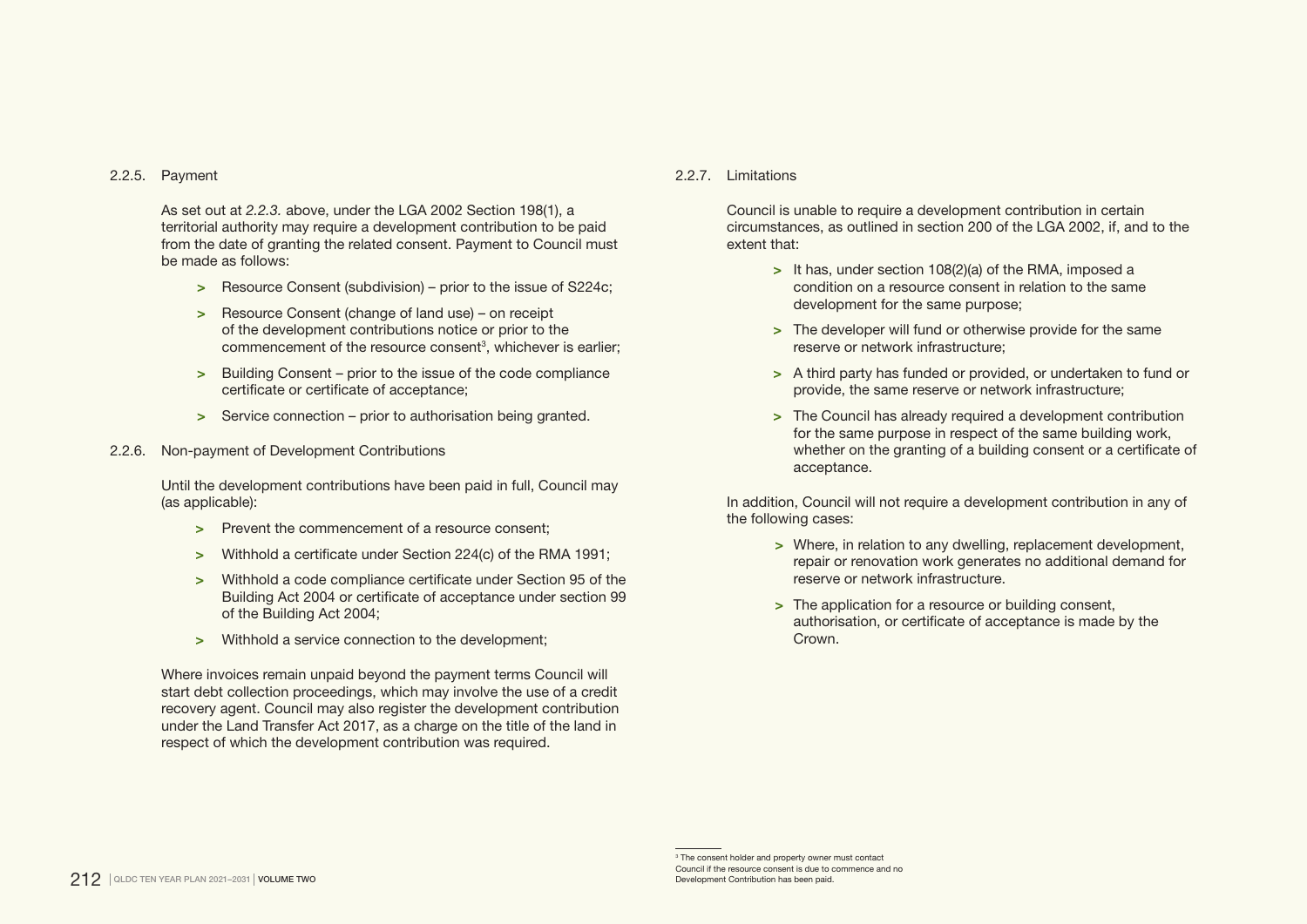#### 2.2.8. Waivers and/or Reductions

Development contributions may be waived or reduced if:

- > A resource consent or building consent does not generate additional demand for any community facilities (such as a minor boundary adjustment); or
- > One of the circumstances outlined in section *2.2.7. Limitations*  apply; or
- > Credits apply as outlined in section *3.8. Credits.*

If a subsequent resource consent (including a change to a condition of a resource consent), building consent, certificate of acceptance, or service connection is sought, a new assessment may be undertaken using the Policy in force at that time. Any increase in the number of DEs, relative to the original assessment, will be calculated and the contributions adjusted to reflect this.

This means Council will require development contributions where additional units of demand are created.

Examples of where these would be needed, include:

- > Minimal development contributions have been levied on a commercial development at subdivision or land use consent stage as the type of development that will happen will only be known at building consent stage.
- > The nature of use has changed, for example from a low infrastructure demand non-residential use to a high infrastructure demand non-residential use.

#### 2.2.9. Development Agreements

Council may enter into specific arrangements with a developer for the provision and funding of particular infrastructure under a development agreement, including the development contributions payable, as provided for under sections 207A-207F of the LGA 2002. For activities covered by a development agreement, the agreement overrides the development contributions normally assessed as payable under the Policy.

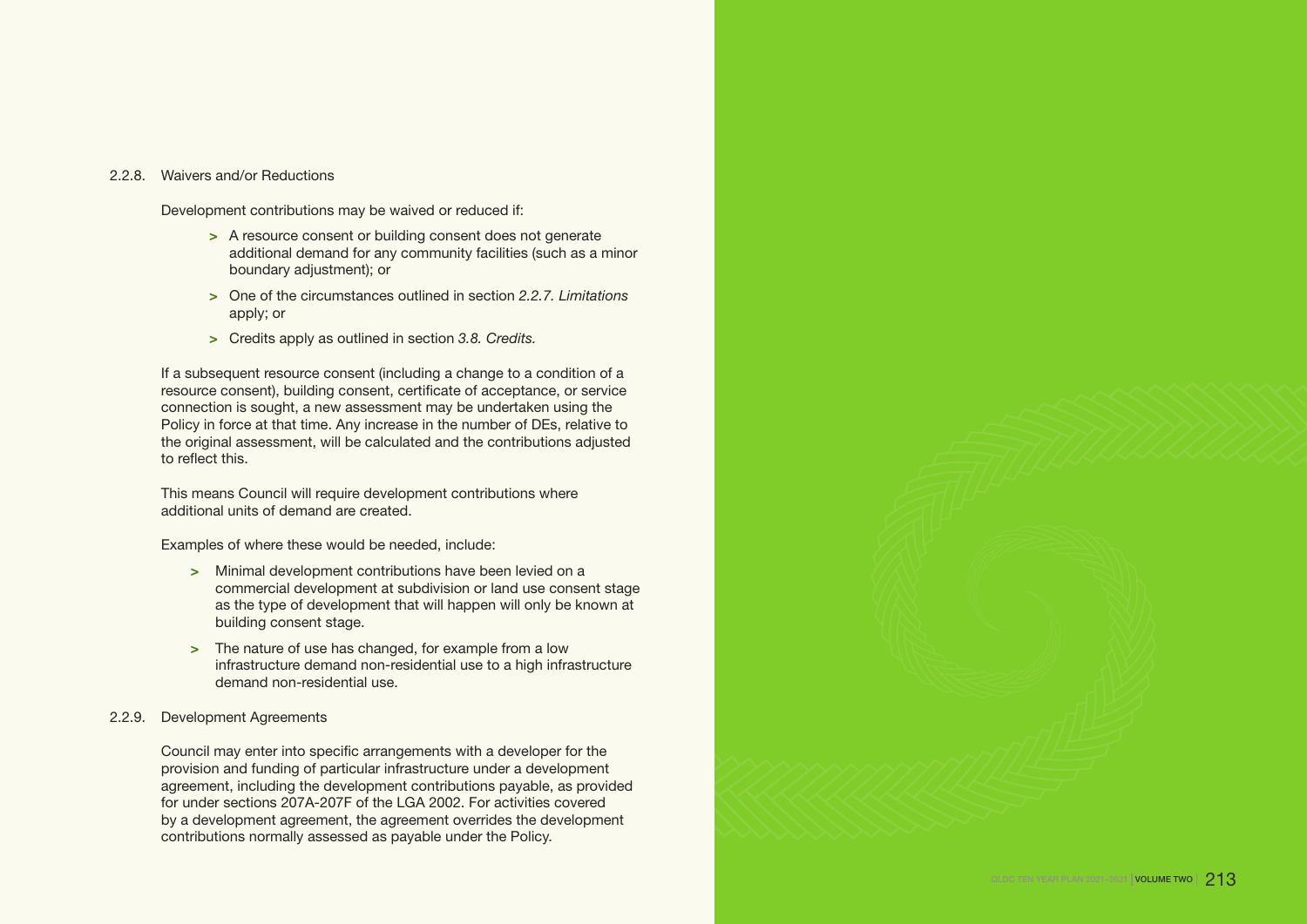## Part 3: The Charges

#### 3.1. OVERVIEW OF CALCULATION METHODOLOGY

#### 3.1.1. Growth capital expenditure

The key concept of the approach is to define the total cost of capital expenditure (CAPEX) for growth consumed by the growth in population over a set period of time. This consumption of CAPEX for growth is then apportioned among the increased number dwelling equivalents (DE) over the same time period. This defines the average cost per DE. This can be represented by the following formula.



Capital expenditure for growth is based on Financial Reports (past expenditure) and Ten Year Plan (TYP) budgets (projected expenditure).

Only growth capital expenditure is considered in the model. All operational expenditure is excluded, including internal overheads.

#### 3.2. DETERMINING INFRASTRUCTURE IMPACT

The Policy is centred around a dwelling equivalent (DE), in other words, an average household in a standard residential unit and the demands they typically place on community facilities. The basis of these are detailed in section *3.5 Basis of Differentials*.

The number of DEs charged is one per new residential allotment or residential unit created.

When calculating the number of DEs for a residential subdivision, Council will adjust the assessment to account for any:

- > Credits relating to the site (refer to the section *3.8. Credits*).
- > Allotment which, by agreement, is to be vested in Council for a public purpose.
- > Allotment required as a condition of consent to be amalgamated with another allotment.

#### 3.3. SCHEDULE OF DEVELOPMENT CONTRIBUTIONS

- 3.3.1. For each infrastructure activity where development contributions are required, the development contribution payable is calculated by multiplying the number of DE generated through the development by the charge for that activity. This is then aggregated for all activities to give the total charge.
- 3.3.2. These charges may be adjusted for inflation annually in line with the Producers Price Index outputs for Construction, as permitted by sections 106 (2B) and (2C) of the LGA 2002. The charge for a DE for each contributing area and activity is summarised below.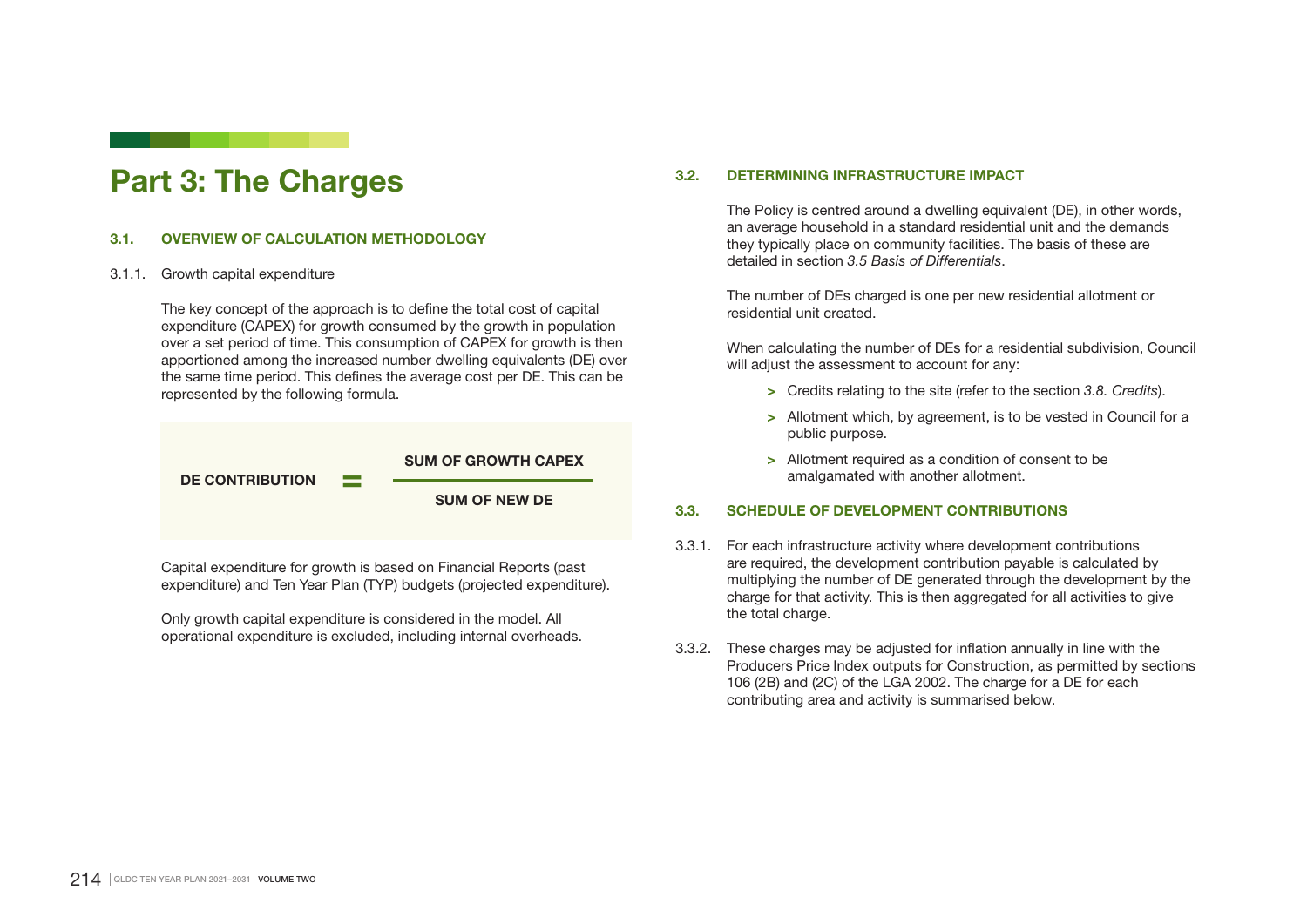| SCHEDULE OF DEVELOPMENT CONTRIBUTIONS PER DWELLING EQUIVALENT REQUIRED BY CONTRIBUTING AREA (EXCLUDING GST)                |                     |                   |                   |                                       |                                                                         |                                           |                       |                                   |                                          |                                                      |
|----------------------------------------------------------------------------------------------------------------------------|---------------------|-------------------|-------------------|---------------------------------------|-------------------------------------------------------------------------|-------------------------------------------|-----------------------|-----------------------------------|------------------------------------------|------------------------------------------------------|
| <b>Contributing area<sup>4</sup></b>                                                                                       | <b>Water Supply</b> | <b>Wastewater</b> | <b>Stormwater</b> | <b>Reserve</b><br><b>Improvements</b> | <b>Premier</b><br><b>Sportsground</b><br>- Reserve land<br>contribution | <b>Community</b><br><b>Infrastructure</b> | <b>Transportation</b> | <b>Transportation</b><br>$- EAR5$ | <b>Total Cash</b><br><b>Contribution</b> | Local/<br><b>Community</b><br><b>Reserve</b><br>Land |
| Queenstown                                                                                                                 | \$4,454             | \$6,317           | \$3,670           | \$1,233                               | \$500                                                                   | \$3,711                                   | \$3,389               | \$763                             | \$24,037                                 |                                                      |
| <b>Frankton Flats</b>                                                                                                      | \$4,454             | \$6,317           | \$4,883           | \$1,233                               | \$500                                                                   | \$3,711                                   | \$3,389               | \$763                             | \$25,250                                 |                                                      |
| Arrowtown                                                                                                                  | \$3,941             | \$3,349           | \$446             | \$1,233                               | \$500                                                                   | \$3,711                                   | \$3,389               |                                   | \$16,569                                 |                                                      |
| Glenorchy                                                                                                                  | \$10,688            | Λ                 | \$434             | \$1,233                               | \$500                                                                   | \$3,711                                   | \$3,389               |                                   | \$19,955                                 |                                                      |
| Lake Hayes                                                                                                                 | \$4,454             | \$3,984           |                   | \$1,233                               | \$500                                                                   | \$3,711                                   | \$3,389               |                                   | \$17,271                                 |                                                      |
| <b>Shotover Country</b>                                                                                                    | \$4,454             | \$1,938           |                   | \$1,233                               | \$500                                                                   | \$3,711                                   | \$3,389               |                                   | \$15,225                                 |                                                      |
| <b>Arthurs Point</b>                                                                                                       | \$1,867             | \$6,317           |                   | \$1,233                               | \$500                                                                   | \$3,711                                   | \$3,389               |                                   | \$17,017                                 |                                                      |
| Kingston Township # %                                                                                                      | \$9,516#            | Λ                 | $\wedge$          | \$1,233                               | \$500                                                                   | \$3,711                                   | \$3,389               |                                   | \$18,349                                 |                                                      |
| Kingston - KVL zone *%                                                                                                     | \$1,977             | \$2,719           | \$1,388           | \$1,233                               | \$500                                                                   | \$3,711                                   | \$3,389               |                                   | \$14,917                                 | 17.5m <sup>2</sup> /                                 |
| <b>Ladies Mile</b>                                                                                                         | \$4,454             | \$2,384           |                   | \$1,233                               | \$500                                                                   | \$3,711                                   | \$3,389               |                                   | \$15,671                                 | DE in                                                |
| Southern Corridor                                                                                                          | \$4,454             | \$6,317           |                   | \$1,233                               | \$500                                                                   | \$3,711                                   | \$3,389               |                                   | \$19,604                                 | applicable<br>areas <sup>6</sup>                     |
| Wānaka                                                                                                                     | \$7,034             | \$5,821           | \$2,119           | \$2,434                               |                                                                         | \$3,808                                   | \$1,873               |                                   | \$23,089                                 |                                                      |
| Hāwea                                                                                                                      | \$5,543             | \$16,942          | \$403             | \$2,434                               |                                                                         | \$3,808                                   | \$1,873               |                                   | \$31,003                                 |                                                      |
| Albert Town                                                                                                                | \$7,034             | \$5,821           | \$350             | \$2,434                               |                                                                         | \$3,808                                   | \$1,873               |                                   | \$21,320                                 |                                                      |
| Luggate                                                                                                                    | \$6,491             | \$5,821           | \$295             | \$2,434                               |                                                                         | \$3,808                                   | \$1,873               |                                   | \$20,722                                 |                                                      |
| Cardrona                                                                                                                   | \$8,490 #           | \$15,850#         |                   | \$2,434                               |                                                                         | \$3,808                                   | \$1,873               |                                   | \$32,455                                 |                                                      |
| Cardrona - MCS zone *                                                                                                      | \$7,920             | \$12,420          |                   | \$2,434                               |                                                                         | \$3,808                                   | \$1,873               |                                   | \$28,455                                 |                                                      |
| Other Wakatipu                                                                                                             |                     |                   |                   | \$1,233                               | \$500                                                                   | \$3,711                                   | \$3,389               |                                   | \$8,833                                  |                                                      |
| Other Wānaka                                                                                                               |                     |                   |                   | \$2,434                               |                                                                         | \$3,808                                   | \$1,873               |                                   | \$8,115                                  |                                                      |
| * Different contributions payable in Mount Cardona Station zone and Kingston Village Limited (KVL) Zone as per PDA         |                     |                   |                   |                                       |                                                                         |                                           |                       |                                   |                                          |                                                      |
| % In Kingston a Targeted Rate of \$1,025 will also be charged for all 3-waters. This will be indexed each year at 2.5%p.a. |                     |                   |                   |                                       |                                                                         |                                           |                       |                                   |                                          |                                                      |
| # Includes 20% funding from small townships scheme                                                                         |                     |                   |                   |                                       |                                                                         |                                           |                       |                                   |                                          |                                                      |

^ Development contribution to be confirmed when final planning, design and costing has been completed

<sup>4</sup> Development in any area with funding assistance from the Housing Infrastructure Fund (HIF) may qualify for a reduced development contribution, e.g. Quail Rise

<sup>&</sup>lt;sup>5</sup> The contributing area for the Eastern Access Road (EAR) is not the same as the contributing area for Frankton Flats Stormwater network. Refer to the Contributing Area Maps in the Development Contributions Supporting Documents.

<sup>&</sup>lt;sup>6</sup> In accordance with part 3.6.5 of this policy and subject to parts 3.6.7. and 3.6.8. of this policy. QLDC TEN YEAR PLAN 2021–2031 VOLUME TWO 215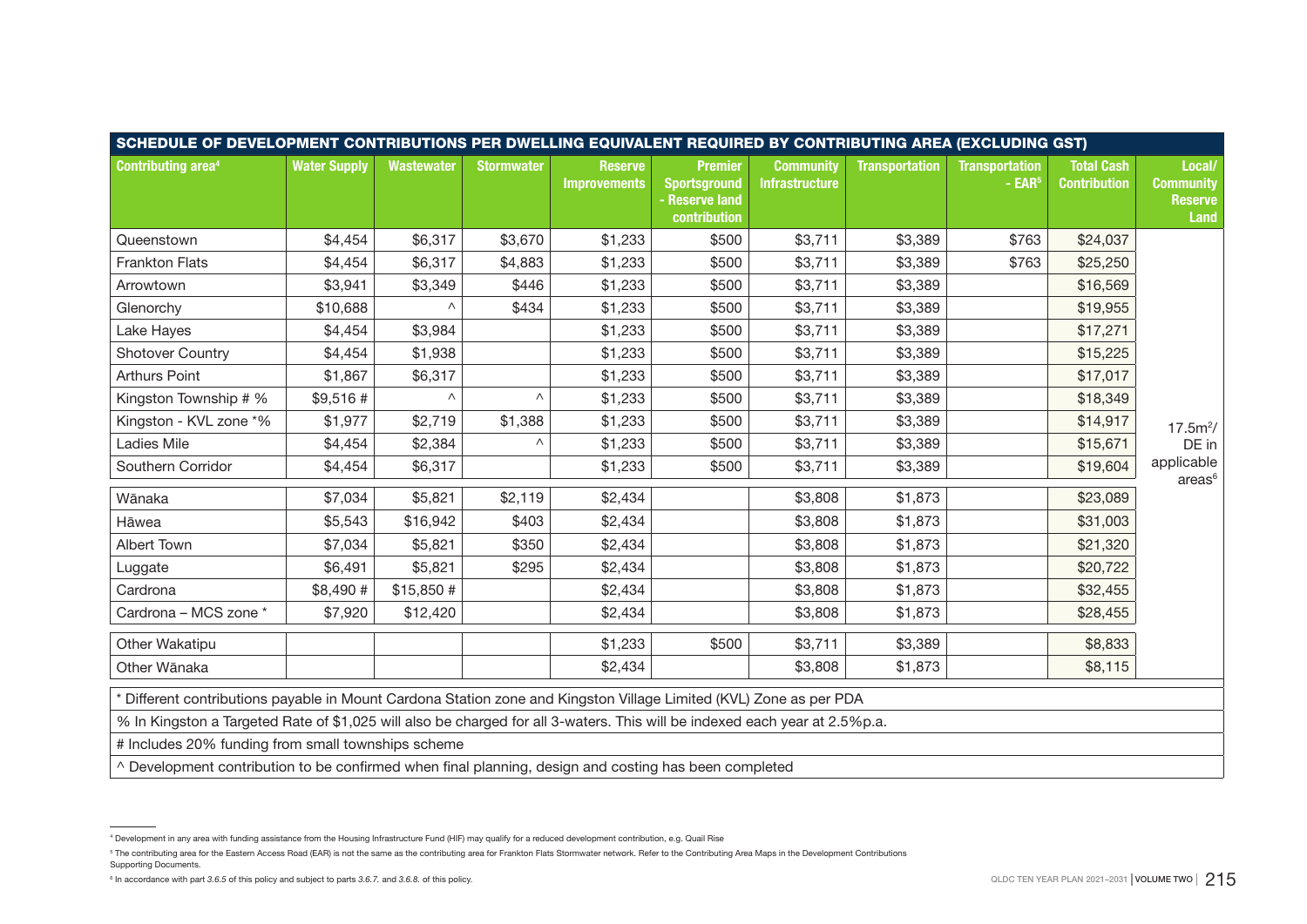#### 3.4. LAND USE DIFFERENTIALS AND **CATEGORIES**

Land use differentials enable all development and subdivision categories (residential and non-residential) to be considered in terms of a common unit of demand, which in this case is the dwelling equivalent (DE). The following table summarises the conversion factors or land use differentials used to convert all activity or development categories into residential dwelling equivalents based on gross floor area or per stay units for visitor accommodation.

| 3.4.1. DWELLING EQUIVALENT CALCULATION TABLE   |                                        |                            |                                            |                                                        |                                           |                                                           |                                                       |                                       |
|------------------------------------------------|----------------------------------------|----------------------------|--------------------------------------------|--------------------------------------------------------|-------------------------------------------|-----------------------------------------------------------|-------------------------------------------------------|---------------------------------------|
| Units (per)<br><b>Land Use Category</b>        | <b>Water</b><br><b>Supply</b><br>(GFA) | <b>Wastewater</b><br>(GFA) | <b>Stormwater</b><br>(per $100m^2$<br>ISA) | <b>Transportation</b><br>(GFA)                         | <b>Community</b><br><b>Infrastructure</b> | Local/<br><b>Community</b><br><b>Park reserve</b><br>land | <b>Premier</b><br><b>Sportsground</b><br>reserve land | <b>Reserve</b><br><b>improvements</b> |
| Per lot/house                                  |                                        |                            |                                            |                                                        |                                           |                                                           |                                                       |                                       |
| Residential                                    | 1.00                                   | 1.00                       | 1.00 per<br>lot/house                      | 1.00                                                   | 1.00                                      | 1.00                                                      | 1.00                                                  | 1.00                                  |
| Per stay unit                                  |                                        |                            |                                            |                                                        |                                           |                                                           |                                                       |                                       |
| Visitor Accommodation                          | 0.33                                   | 0.50                       | 0.38                                       | 0.33                                                   | 0.33                                      |                                                           |                                                       |                                       |
| Per retirement unit<br>(apartment/villa/house) |                                        |                            |                                            |                                                        |                                           |                                                           |                                                       |                                       |
| 2 or more bedrooms                             | 0.60                                   | 0.58                       | 0.38                                       | 0.29                                                   | 0.65                                      | 0.41                                                      |                                                       | 0.41                                  |
| 1 bedroom                                      | 0.40                                   | 0.38                       | 0.38                                       | 0.19                                                   | 0.43                                      | 0.27                                                      |                                                       | 0.27                                  |
| Per 100m2 GFA                                  |                                        |                            |                                            |                                                        |                                           |                                                           |                                                       |                                       |
| Multi-Unit Residential                         | 0.56                                   | 0.56                       | 0.38                                       | 0.56                                                   | 0.56                                      | 0.56                                                      | 0.56                                                  | 0.56                                  |
| <b>Residential Flat</b>                        | 0.56                                   | 0.56                       | 0.38                                       | 0.56                                                   | 0.56                                      |                                                           |                                                       | 0.56                                  |
| MU-Visitor<br>Accommodation                    | 0.62                                   | 0.73                       | 0.38                                       | 0.62                                                   | 0.62                                      |                                                           |                                                       |                                       |
| MU-Commercial                                  | 0.46                                   | 0.47                       | 0.38                                       | 0.92                                                   |                                           |                                                           |                                                       |                                       |
| Industrial - dry                               | 0.09                                   | 0.13                       | 0.38                                       | 0.44                                                   |                                           |                                                           |                                                       |                                       |
| Industrial - wet                               | 0.30                                   | 0.41                       | 0.38                                       | 1.00                                                   |                                           |                                                           |                                                       |                                       |
| <b>General Commercial</b>                      | 0.16                                   | 0.22                       | 0.38                                       | 2.00                                                   |                                           |                                                           |                                                       |                                       |
| Large Format Retail                            | 0.09                                   | 0.13                       | 0.38                                       | 1.33                                                   |                                           |                                                           |                                                       |                                       |
| Restaurant/Bar                                 | 1.49                                   | 2.03                       | 0.38                                       | 2.00                                                   |                                           |                                                           |                                                       |                                       |
| <b>Child-care Centres</b>                      | 0.55                                   | 0.74                       | 0.38                                       | 3.58                                                   |                                           |                                                           |                                                       |                                       |
| Other/unusual<br>developments                  |                                        |                            |                                            | To be individually assessed at the time of application |                                           |                                                           |                                                       |                                       |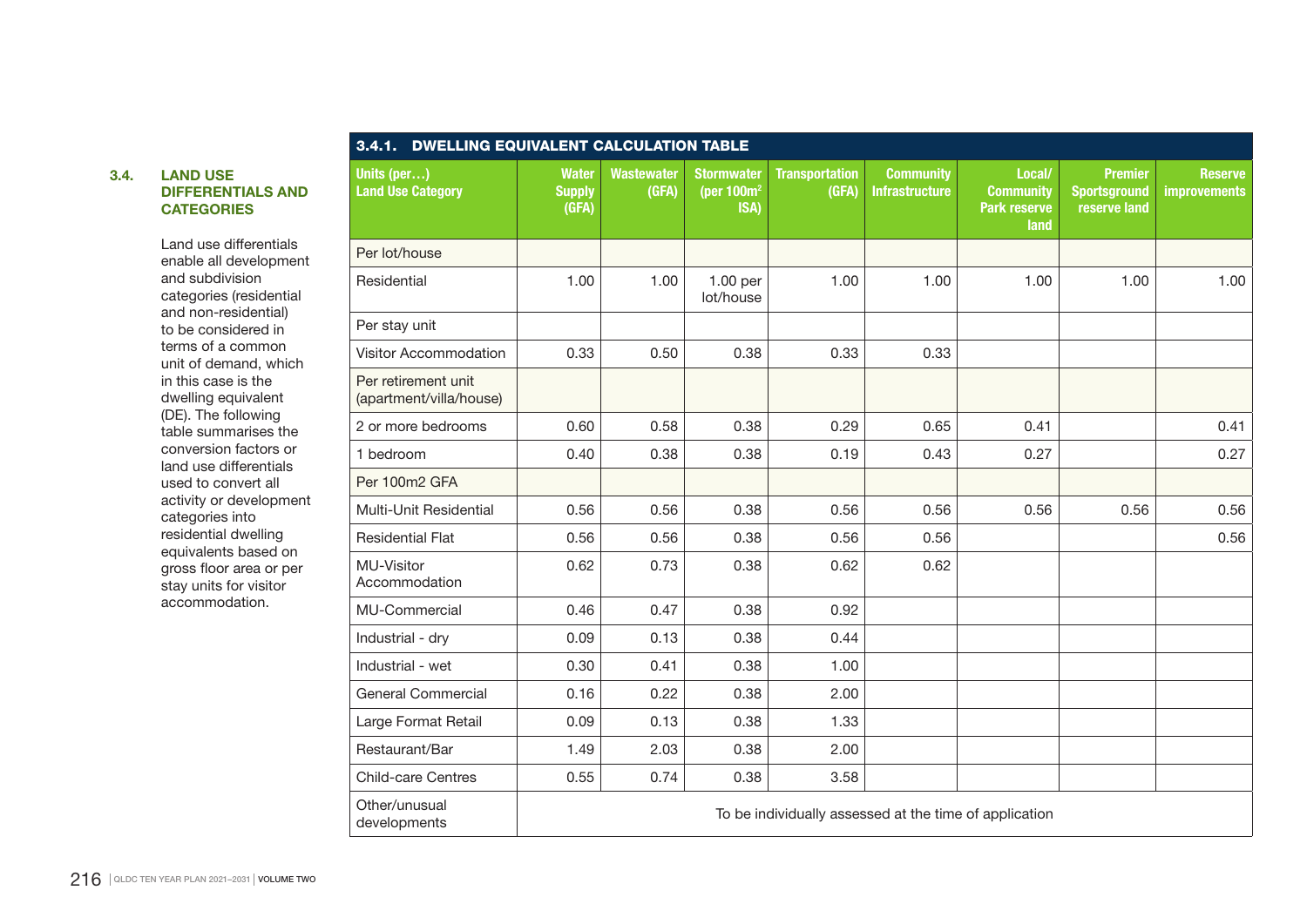| 3.4.2. LAND USE CATEGORIES                                |                                                                                                                                                                                                                                                                                                                                                                                                                                                                                                                                                                                                                                                                                                                                                                                                                                                                                     |                                                                                           |  |  |  |  |
|-----------------------------------------------------------|-------------------------------------------------------------------------------------------------------------------------------------------------------------------------------------------------------------------------------------------------------------------------------------------------------------------------------------------------------------------------------------------------------------------------------------------------------------------------------------------------------------------------------------------------------------------------------------------------------------------------------------------------------------------------------------------------------------------------------------------------------------------------------------------------------------------------------------------------------------------------------------|-------------------------------------------------------------------------------------------|--|--|--|--|
| <b>PDP Category</b>                                       | <b>Definition</b>                                                                                                                                                                                                                                                                                                                                                                                                                                                                                                                                                                                                                                                                                                                                                                                                                                                                   | <b>DC Land Use Category</b>                                                               |  |  |  |  |
| <b>Industrial Activity</b><br>(includes Rural Industrial) | Means the use of land and buildings for the primary purpose of manufacturing, fabricating,<br>processing, packing, or associated storage of goods                                                                                                                                                                                                                                                                                                                                                                                                                                                                                                                                                                                                                                                                                                                                   | Industrial - wet ; e.g. Car<br>wash facilities, laundromats,<br>manufacturing, processing |  |  |  |  |
|                                                           |                                                                                                                                                                                                                                                                                                                                                                                                                                                                                                                                                                                                                                                                                                                                                                                                                                                                                     | Industrial - Dry; Storage,<br>warehouses                                                  |  |  |  |  |
| Day Care Facility                                         | Means land and/or buildings used for the care during the day of elderly persons with disabilities<br>and/or children, other than those residing on the site.                                                                                                                                                                                                                                                                                                                                                                                                                                                                                                                                                                                                                                                                                                                        | <b>Child-Care Centres</b>                                                                 |  |  |  |  |
| <b>Elderly Care Home</b>                                  | Means a facility providing rest home care within the meaning of the Health and Disability Services<br>(Safety) Act (2001), or a home for the residential care of older persons and/or any land or buildings<br>used for the care of older persons within a retirement village.                                                                                                                                                                                                                                                                                                                                                                                                                                                                                                                                                                                                      | Retirement units -                                                                        |  |  |  |  |
| <b>Retirement Village</b>                                 | Means the residential units (either detached or attached) and associated facilities for the purpose of<br>accommodating retired persons. This use includes as accessory to the principal use any services or<br>amenities provided on the site such as shops, restaurants, medical facilities, swimming pools and<br>recreational facilities and the like which are to be used exclusively by the retired persons using such<br>accommodation.                                                                                                                                                                                                                                                                                                                                                                                                                                      | either<br>1 bedroom unit<br>2 or more bedroom unit                                        |  |  |  |  |
| Office                                                    | Means any of the following: a. administrative offices where the administration of any entity, whether<br>trading or not, and whether incorporated or not, is conducted; b. commercial offices being place<br>where trade, other than that involving the immediately exchange for goods or the display or<br>production of goods, is transacted; c. professional offices.                                                                                                                                                                                                                                                                                                                                                                                                                                                                                                            |                                                                                           |  |  |  |  |
| <b>Commercial Recreational</b><br>Activities              | Means the commercial guiding, training, instructing, transportation or provision of recreation<br>facilities to clients for recreational purposes including the use of any building or land associated with<br>the activity, excluding ski area activities.                                                                                                                                                                                                                                                                                                                                                                                                                                                                                                                                                                                                                         |                                                                                           |  |  |  |  |
| Retail Sales / Retail /<br>Retailing                      | Means the direct sale or hire to the public from any site, and/or the display or offering for sale or hire<br>to the public on any site of goods, merchandise or equipment, but excludes recreational activities                                                                                                                                                                                                                                                                                                                                                                                                                                                                                                                                                                                                                                                                    |                                                                                           |  |  |  |  |
| Service Station                                           | Means any site where the dominant activity is the retail sale of motor vehicle fuels, including<br>petrol, LPG, CNG, and diesel, and may also include any one or more of the following: a. the<br>sale of kerosene, alcohol based fuels, lubricating oils, tyres, batteries, vehicle spare parts and<br>other accessories normally associated with motor vehicles; b. mechanical repair and servicing of<br>motor vehicles, including motor cycles, caravans, boat motors, trailers, except in any Residential,<br>Town Centre or Township Zone; c. inspection and/or certification of vehicles; d. the sale of other<br>merchandise where this is an ancillary activity to the main use of the site. Excludes: panel beating,<br>spray painting and heavy engineering such as engine reboring and crankshaft grinding, which are<br>not included within mechanical repairs of moto | <b>General Commercial</b>                                                                 |  |  |  |  |
| Showroom                                                  | Means any defined area of land or a building given over solely to the display of goods. No retailing<br>is permitted unless otherwise specifically provided for in the zone in which the land or building is<br>located.                                                                                                                                                                                                                                                                                                                                                                                                                                                                                                                                                                                                                                                            |                                                                                           |  |  |  |  |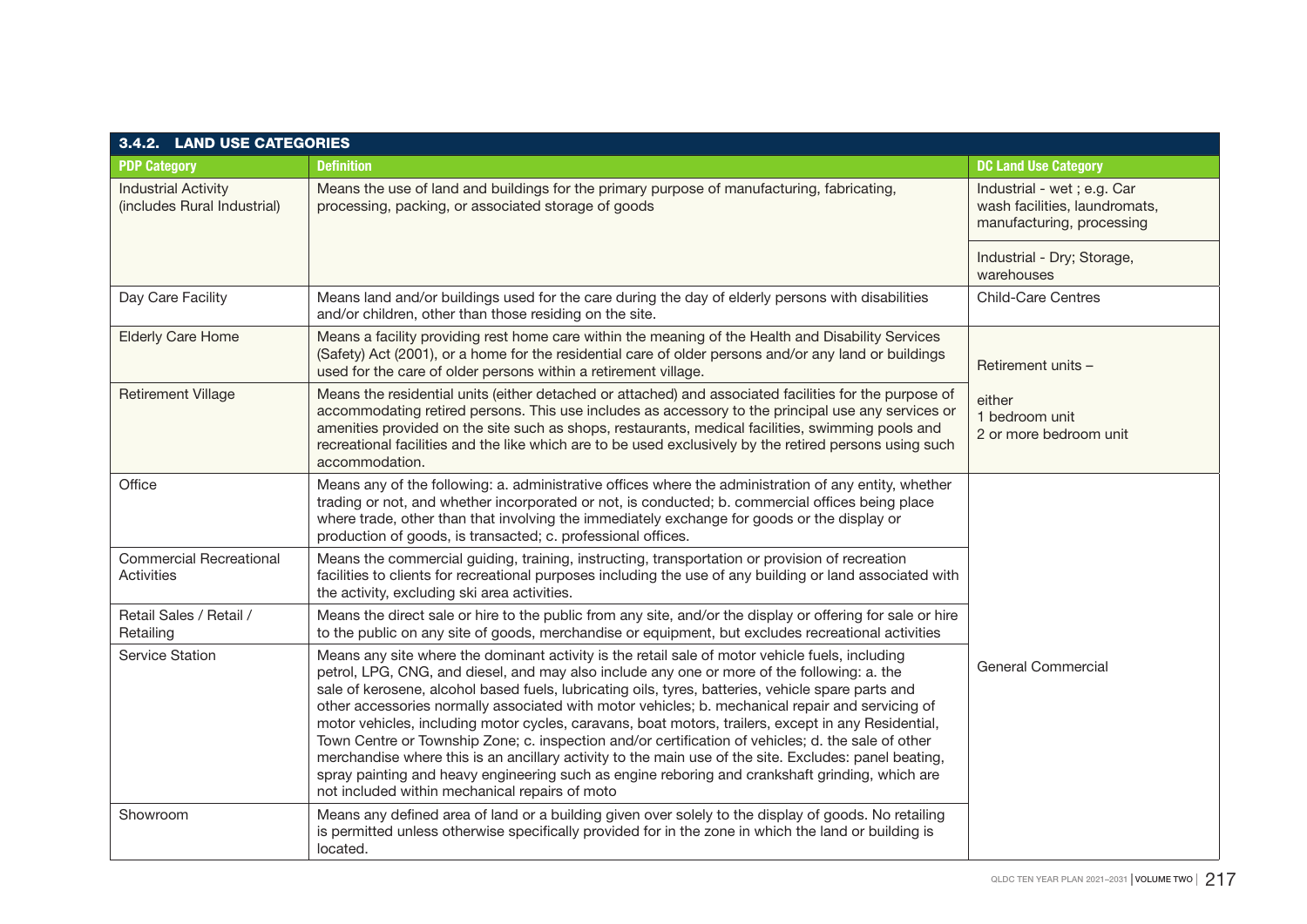| 3.4.2. LAND USE CATEGORIES                  |                                                                                                                                                                                                                                                                                                                                                                                                                                                                                                                                                                                                                                                                                                                                                                                                                                                                                                                                                                                                                                                         |                             |  |  |  |  |
|---------------------------------------------|---------------------------------------------------------------------------------------------------------------------------------------------------------------------------------------------------------------------------------------------------------------------------------------------------------------------------------------------------------------------------------------------------------------------------------------------------------------------------------------------------------------------------------------------------------------------------------------------------------------------------------------------------------------------------------------------------------------------------------------------------------------------------------------------------------------------------------------------------------------------------------------------------------------------------------------------------------------------------------------------------------------------------------------------------------|-----------------------------|--|--|--|--|
| <b>PDP Category</b>                         | <b>Definition</b>                                                                                                                                                                                                                                                                                                                                                                                                                                                                                                                                                                                                                                                                                                                                                                                                                                                                                                                                                                                                                                       | <b>DC Land Use Category</b> |  |  |  |  |
| <b>Residential Visitor</b><br>Accommodation | Means the use of a residential unit including a residential flat by paying guests where the length of<br>stay by any guest is less than 90 nights. Excludes: Visitor Accommodation and Homestays.                                                                                                                                                                                                                                                                                                                                                                                                                                                                                                                                                                                                                                                                                                                                                                                                                                                       | MU-Visitor Accommodation    |  |  |  |  |
| Large Format Retail                         | Means any single retail tenancy which occupies 500m <sup>2</sup> or more of GFA. Refer definition of GFA.                                                                                                                                                                                                                                                                                                                                                                                                                                                                                                                                                                                                                                                                                                                                                                                                                                                                                                                                               | Large Format Retail         |  |  |  |  |
| Bar (Hotel or Tavern)                       | Means any part of a hotel or tavern which is used principally for the sale, supply or consumption<br>of liquor on the premises. Bar area shall exclude areas used for storage, toilets or like facilities and<br>space.                                                                                                                                                                                                                                                                                                                                                                                                                                                                                                                                                                                                                                                                                                                                                                                                                                 | Restaurant/Bar              |  |  |  |  |
| Restaurant                                  | Means any land and/or buildings, or part of a building, in which meals are supplied for sale to the<br>general public for consumption on the premises, including such premises which a licence has been<br>granted pursuant to the Sale and Supply of Alcohol Act 2012                                                                                                                                                                                                                                                                                                                                                                                                                                                                                                                                                                                                                                                                                                                                                                                  |                             |  |  |  |  |
| Visitor Accommodation                       | Means the use of land or buildings to provide accommodation for paying guests where the length<br>of stay for any guest is less than 90 nights; and i. Includes camping grounds, motor parks, hotels,<br>motels, backpackers' accommodation, bunkhouses, tourist houses, lodges, timeshares and<br>managed apartments; and ii. Includes services or facilities that are directly associated with, and<br>ancillary to, the visitor accommodation, such as food preparation, dining and sanitary facilities,<br>conference, bar recreational facilities and others of a similar nature if such facilities are associated<br>with the visitor accommodation activity. The primary role of these facilities is to service the overnight<br>guests of the accommodation however they can be used by persons not staying overnight on the<br>site. iii. Includes onsite staff accommodation. iv. Excludes Residential Visitor Accommodation and<br>Homestays<br>Visitor accommodation developments will be assessed on a 'per stay unit' basis. That is, the |                             |  |  |  |  |
|                                             | DCN will be assessed based on the maximum number of separately bookable/occupied units.<br>Residential units that are used for visitor accommodation purposes (mixed use accommodation) will<br>not be assessed as per stay units.                                                                                                                                                                                                                                                                                                                                                                                                                                                                                                                                                                                                                                                                                                                                                                                                                      | Visitor Accommodation       |  |  |  |  |
| Hotel                                       | Means any premises used or intended to be in the course of business principally for the provision to<br>the public of: a. lodging; b. liquor, meals and refreshments for consumption on the premises                                                                                                                                                                                                                                                                                                                                                                                                                                                                                                                                                                                                                                                                                                                                                                                                                                                    |                             |  |  |  |  |
| Camping Ground                              | Means any area of land used, or designed or intended to be used, for rent, hire, donation, or<br>otherwise for reward, for the purposes of placing or erecting on the land temporary living places for<br>occupation, or permanent tourist cabins, by 2 or more families or parties (whether consisting of 1<br>or more persons) living independently of each other, whether or not such families or parties enjoy<br>the use in common of entrances, water supplies, cookhouses, sanitary fixtures, or other premises<br>and equipment; and includes any area of land used as a camping ground immediately before the<br>commencement of the Camping Ground Regulations 1985.                                                                                                                                                                                                                                                                                                                                                                          |                             |  |  |  |  |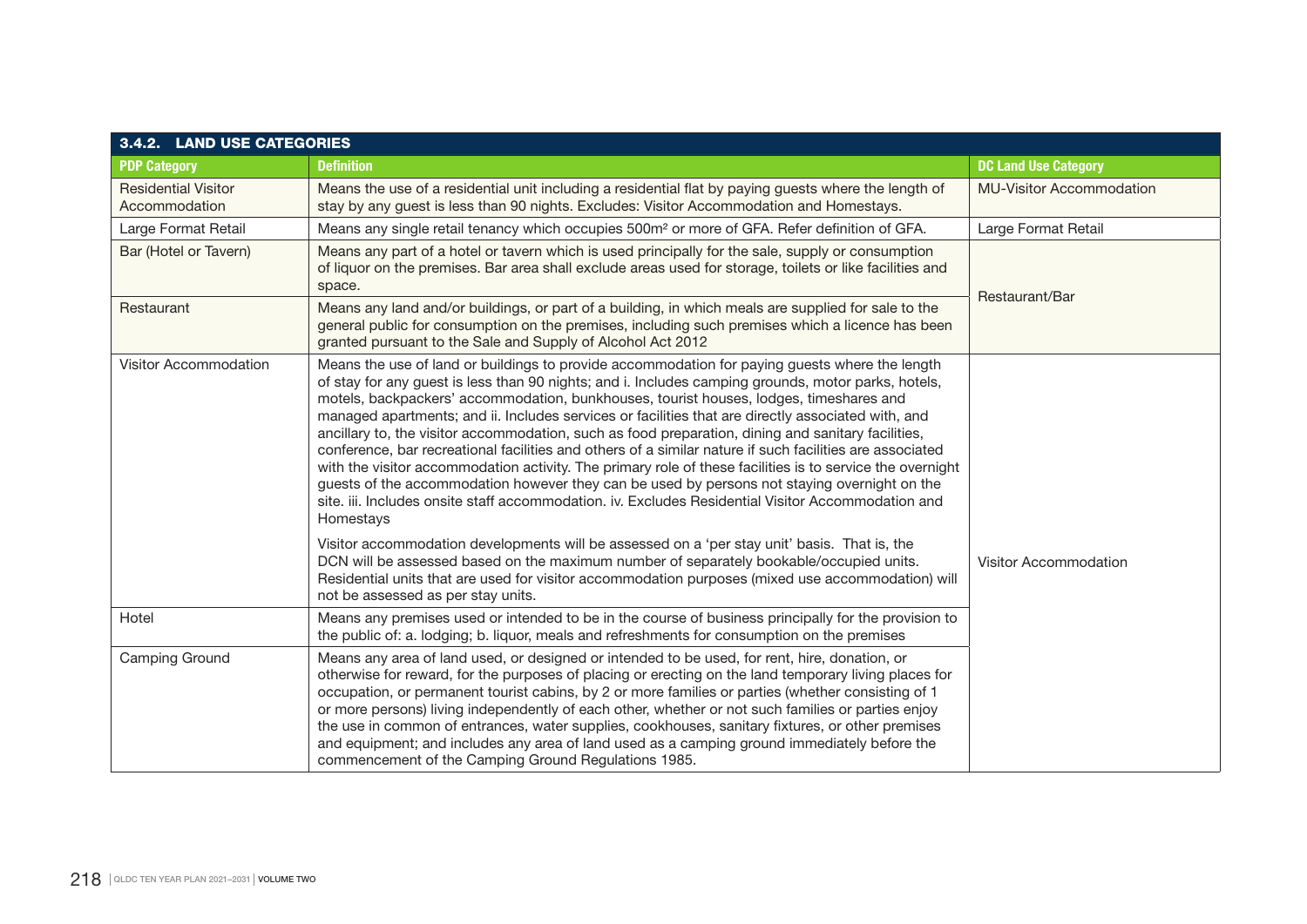| 3.4.2. LAND USE CATEGORIES                                      |                                                                                                                                                                                                                                                                                                                                                                                                                                                                                                                                                                                                                                                                                                                                                                                                                                                                                                                           |                             |  |  |  |  |  |
|-----------------------------------------------------------------|---------------------------------------------------------------------------------------------------------------------------------------------------------------------------------------------------------------------------------------------------------------------------------------------------------------------------------------------------------------------------------------------------------------------------------------------------------------------------------------------------------------------------------------------------------------------------------------------------------------------------------------------------------------------------------------------------------------------------------------------------------------------------------------------------------------------------------------------------------------------------------------------------------------------------|-----------------------------|--|--|--|--|--|
| <b>PDP Category</b>                                             | <b>Definition</b>                                                                                                                                                                                                                                                                                                                                                                                                                                                                                                                                                                                                                                                                                                                                                                                                                                                                                                         | <b>DC Land Use Category</b> |  |  |  |  |  |
| <b>Airport Activity</b>                                         | Means land used wholly or partly for the landing, departure, and surface movement of aircraft,<br>including:                                                                                                                                                                                                                                                                                                                                                                                                                                                                                                                                                                                                                                                                                                                                                                                                              |                             |  |  |  |  |  |
|                                                                 | d. terminal buildings, hangars, air traffic control facilities, flight information services, navigation and<br>safety aids, rescue facilities, lighting, car parking, maintenance and service facilities, fuel storage<br>and fuelling facilities and facilities for the handling and storage of hazardous substances                                                                                                                                                                                                                                                                                                                                                                                                                                                                                                                                                                                                     |                             |  |  |  |  |  |
| <b>Education Activity</b>                                       | Means the use of land and buildings for the primary purpose of regular instruction or training<br>including early childhood education, primary, intermediate and secondary schools, tertiary<br>education. It also includes ancillary administrative, cultural, recreational, health, social and medical<br>services (including dental clinics and sick bays) and commercial facilities.                                                                                                                                                                                                                                                                                                                                                                                                                                                                                                                                  | Other                       |  |  |  |  |  |
| <b>Health Care Facility</b><br>(includes Aged Care<br>Facility) | Means land and/or buildings used for the provision of services relating to the physical and mental<br>health of people and animals but excludes facilities used for the promotion of physical fitness or<br>beauty such as gymnasia, weight control clinics or beauticians.                                                                                                                                                                                                                                                                                                                                                                                                                                                                                                                                                                                                                                               |                             |  |  |  |  |  |
| Hospital                                                        | Means any building in which two or more persons are maintained for the purposes of receiving<br>medical treatment; and where there are two or more buildings in the occupation of the same person<br>and situated on the same piece of land they shall be deemed to constitute a single building.                                                                                                                                                                                                                                                                                                                                                                                                                                                                                                                                                                                                                         |                             |  |  |  |  |  |
|                                                                 | A residential flat for the purposes of this policy is a residential building or part of a residential<br>building that is used, or can be used as independent residence containing its own kitchen, living<br>and toilet bathroom facilities that is secondary to the main residence. Note: the definition of a<br>kitchen comes from the District Plan.                                                                                                                                                                                                                                                                                                                                                                                                                                                                                                                                                                  | <b>Residential Flat</b>     |  |  |  |  |  |
|                                                                 | Any development that involves the development of three or more residential units/apartments within<br>a single site, with at least one shared wall. This does not include additions, alterations or accessory<br>buildings.                                                                                                                                                                                                                                                                                                                                                                                                                                                                                                                                                                                                                                                                                               | Multi-Unit Residential      |  |  |  |  |  |
|                                                                 | Any development that involves the redevelopment of an existing residential dwelling unit, flat or<br>multi-unit residential apartment that is converted to short or long term visitor accommodation.<br>When assessing the number of dwelling equivalents for mixed use accommodation, the assessment<br>will be done using the gross floor area of the development and the mixed use accommodation<br>differentials shown in the dwelling equivalent calculation table. Credits will be based on the existing<br>demand as per the table of credit types, however the conversion of residential dwellings will be<br>based on the dwelling's GFA and calculated using the multi-unit residential land use differential -<br>post demand will then be assessed using the mixed use accommodation differential. This method<br>more clearly defines the impact of redevelopment from residential to visitor accommodation. | Mixed Use Accommodation     |  |  |  |  |  |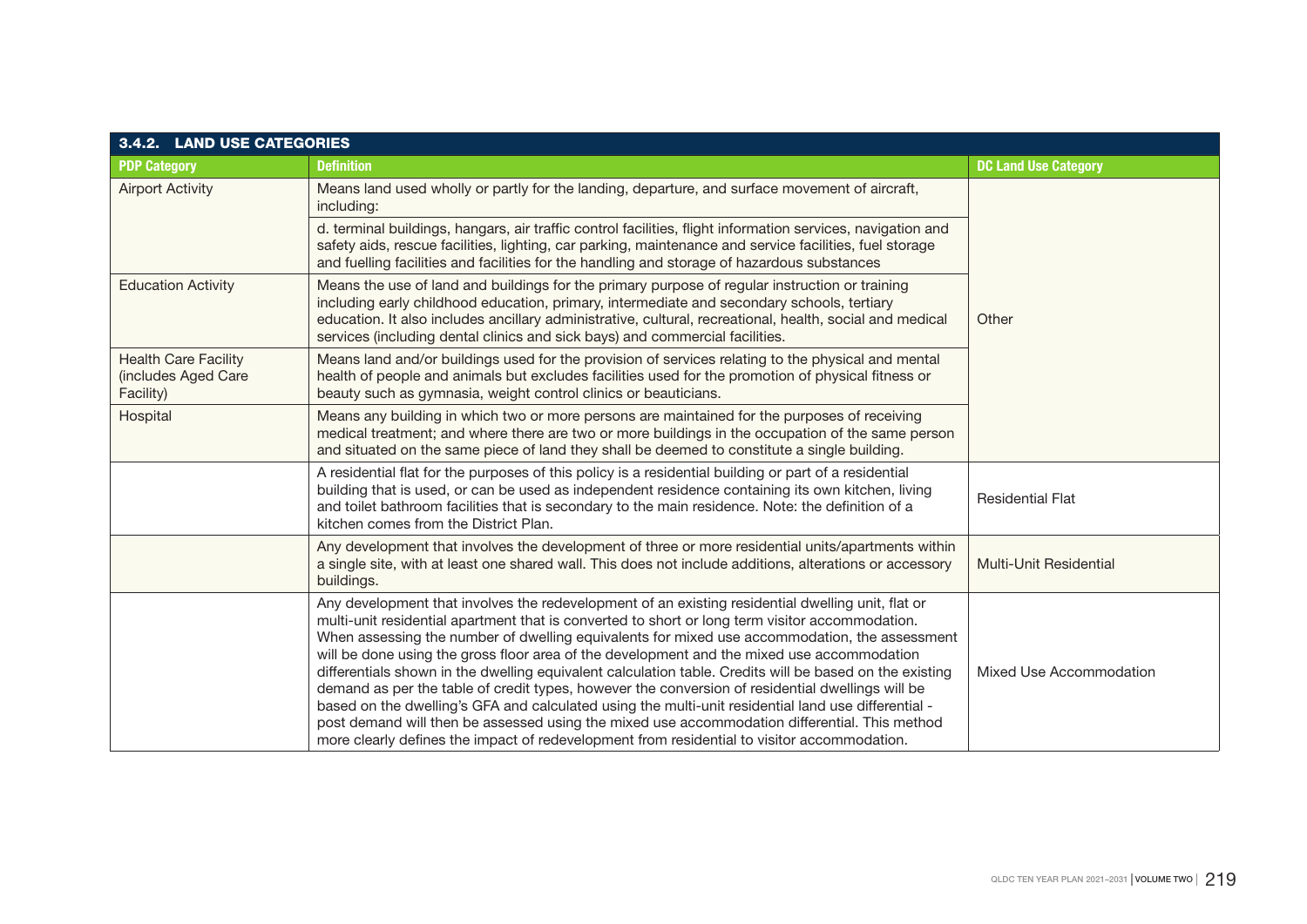#### 3.4.3. Non-Residential Subdivision

Subdivided lots zoned for Visitor Accommodation only shall be assessed under the Visitor Accommodation land use category. All other nonresidential subdivisions shall be assessed under the General Commercial land use category at this stage.

#### 3.4.4. Estimated Gross Floor Area

Where the GFA is unknown, which is often the case for a non-residential subdivision, Development Contribution Officers will reference the table under *2.2.3. Non-residential development (includes Visitor Accommodation)* to estimate the future GFA of the development.

#### 3.4.5. Special Assessments

Developments sometimes generate a significantly different demand on infrastructure than can usually be expected under the relevant land use category. This may include a development that Council deems not to fit into the land use categories shown in *3.4.1. Dwelling Equivalent Calculation Table.* Council may decide to make a special assessment of the DEs applicable to the development. Council will evaluate the need for a special assessment for one or more activities where it considers that:

- > The development is likely to have less than half or more than twice the demand<sup>7</sup> for an activity listed in 3.5.3. Water, 3.5.4. *Wastewater 3.5.5. Transportation* for that development type; or
- > A non-residential development does not fit into an Industrial dry, Industrial – wet, General Commercial, Large Format Retail, Restaurant/Bar, Child-Care Centre or Visitor Accommodation, land use and must be considered under another category; or
- > Where the gross floor area of a non-residential development is less than 30% of the site area.

The demand measures in *3.5. Basis of Differentials* will be used to help guide special assessments.

If a special assessment is sought, Council may require the developer to provide information on the demand for community facilities generated by the development. Council may also carry out its own assessment for any development and may determine the applicable development contributions based on its estimates.

Where possible the development will be assessed as a building, as opposed to the initial business being operated from the building. The nature of businesses can change over time, often outside the triggers of the development contributions policy.

#### 3.5. BASIS OF DIFFERENTIALS

- 3.5.1. The differentials reflect the demand of a development type relative to a residential dwelling. A standard residential allotment of dwelling is always assessed as 1 DE. The underlying assumptions and the source for the other differentials are outlined in the tables below.
- 3.5.2. The following land use categories are not included in the tables below as they are calculated based on other land use differential(s):
	- > Multi-Unit Residential and Residential Flat converted on a GFA basis assuming the typical house is 180m<sup>2</sup>. This figure is taken from the QLDC Rating Database.
	- > Mixed Use Visitor Accommodation and Mixed Use Commercial – these are based on 75% Residential and 25% Visitor Accommodation (40m<sup>2</sup> per stay unit) and General Commercial.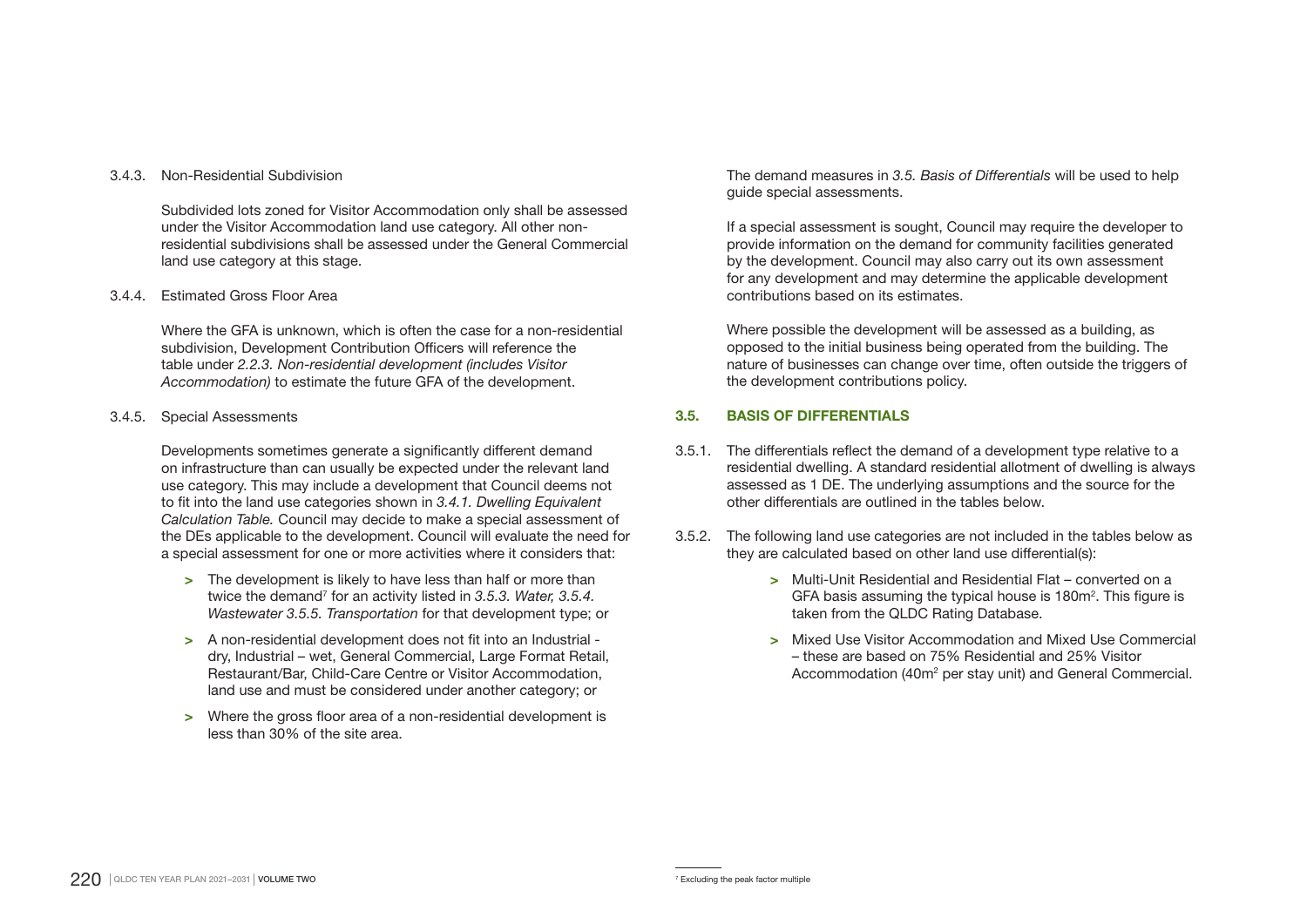#### 3.5.3. Water Supply

| <b>LAND USE CATEGORY</b>  | <b>DEMAND</b> | <b>LITRES PER DAY PER</b>        |                | <b>SOURCE ASSUMPTIONS</b>                                                    |                         |
|---------------------------|---------------|----------------------------------|----------------|------------------------------------------------------------------------------|-------------------------|
| Residential               | 1.500         | house                            | NZS4404        | 3 pax per house, 250L/day, Peak Factor = $2.0$                               |                         |
| Visitor Accommodation     | 500           | stay unit                        | NZS4404        | 2 pax per stay unit @250L/day                                                |                         |
| <b>Retirement Units</b>   | 600/900       | 1 <sub>br</sub> /2 <sub>br</sub> |                | Previous policy based on historical special assessments                      |                         |
| Industrial - dry          | 140           | 100m <sup>2</sup> GFA            | NZS4404        | Light industrial/commercial WW design flows                                  |                         |
| Industrial - wet          | 450           | 100m <sup>2</sup> GFA            | NZS4404        | Heavy industrial/commercial WW design flows                                  | > 10% loss/ consumption |
| General Commercial        | 240           | 100m <sup>2</sup> GFA            | NZS4404        | Medium industrial/commercial WW design flows                                 | > 55% site coverage     |
| Large Format Retail       | 140           | 100m <sup>2</sup> GFA            | NZS4404        | Light industrial/commercial WW design flows                                  |                         |
| Restaurant/Bar            | 2,230         | 100m <sup>2</sup> GFA            | Design reports | Cardrona WS/WW design assumptions @16.5L/pax and 1.35 pax per m <sup>2</sup> |                         |
| <b>Child-Care Centres</b> | 825           | 100m <sup>2</sup> GFA            |                | Previous policy based on historical special assessments                      |                         |

#### 3.5.4. Wastewater

| <b>LAND USE CATEGORY</b>  | <b>DEMAND</b> | <b>LITRES PER DAY PER</b> | <b>SOURCE</b>  | <b>ASSUMPTIONS</b>                                                           |                                                                |  |
|---------------------------|---------------|---------------------------|----------------|------------------------------------------------------------------------------|----------------------------------------------------------------|--|
| Residential               | 1,000         | house                     | NZS4404        | 3 pax per house, 250L/day, Peak Factor = 1.3                                 |                                                                |  |
| Visitor Accommodation     | 500           | stay unit                 | NZS4404        | 2 pax per stay unit @250L/day                                                |                                                                |  |
| <b>Retirement Units</b>   | 385/580       | 1br/2br                   |                | Previous policy based on historical special assessments                      |                                                                |  |
| Industrial - dry          | 125           | 100m <sup>2</sup> GFA     | <b>NZS4404</b> | Light industrial/commercial WW design flows<br>(0.4L/s/Ha)                   | > Excluding diurnal peak                                       |  |
| Industrial - wet          | 410           | 100m <sup>2</sup> GFA     | NZS4404        | Heavy industrial/commercial WW design flows<br>(1.3L/s/Ha)                   | hour factor (2.5)<br>> Excluding I&I peaking<br>factor $(2.0)$ |  |
| General Commercial        | 220           | 100m <sup>2</sup> GFA     | NZS4404        | Medium industrial/commercial WW design flows<br>(0.7L/s/Ha)                  |                                                                |  |
| Large Format Retail       | 125           | $100m^2$ GFA              | NZS4404        | Light industrial/commercial WW design flows<br>(0.4L/s/Ha)                   | > 55% site coverage                                            |  |
| Restaurant/Bar            | 2,025         | 100m <sup>2</sup> GFA     | Design reports | Cardrona WS/WW design assumptions @16.5L/pax and 1.35 pax per m <sup>2</sup> |                                                                |  |
| <b>Child-Care Centres</b> | 740           | 100m <sup>2</sup> GFA     |                | Previous policy based on historical special assessments                      |                                                                |  |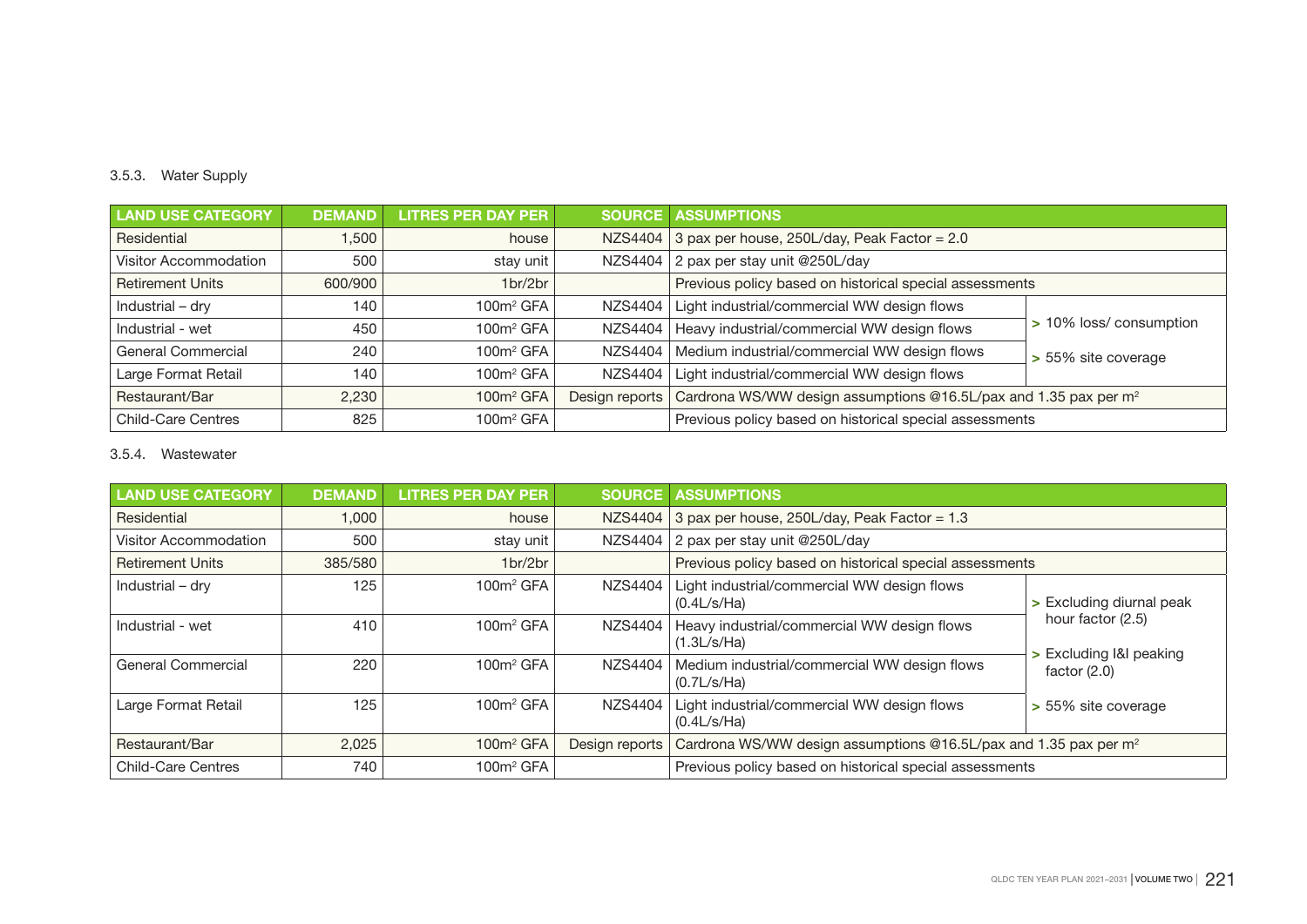For the purpose of water supply and wastewater, QLDC retain the right to use the size of the lateral into a development for the purpose of a special assessment as shown below:

| <b>INTERNAL</b><br><b>DIAMETER</b><br><b>OF WATER</b><br><b>CONNECTION</b><br>(MM) | 20    | 25    | 32    | 40    | 50    | 100    | 150    |
|------------------------------------------------------------------------------------|-------|-------|-------|-------|-------|--------|--------|
| <b>Dwelling</b><br>equivalent-<br><b>Water Supply</b><br>(DE)                      | 1.00  | 1.56  | 2.56  | 4.00  | 6.25  | 25.00  | 56.25  |
| Water demand@<br>1,500L//DE                                                        | 1,500 | 2,340 | 3,840 | 6,000 | 9,375 | 37,500 | 84,375 |
| Wastewater<br>demand@<br>10% loss/<br>consumption                                  |       | 2,106 | 3,456 | 5,400 | 8,438 | 33,750 | 75,938 |
| <b>Dwelling</b><br>equivalent -<br>Wastewater (DE)<br>@1,000L/DE                   | 1.00  | 2.10  | 3.50  | 5.40  | 8.40  | 33.80  | 75.90  |

If the dwelling equivalents under the lateral approach are greater than those calculate under the standard differential/GFA approach, then QLDC may levy the higher of the two.

#### 3.5.5. Stormwater

Stormwater is based on the typical residential dwelling having 270m² of impermeable surface area.

Some sites within Council's stormwater reticulated contributing area also have a requirement to install on-site stormwater systems. This requirement does not preclude the land owner from paying stormwater development contributions. The Council downstream network that development contributions recoup costs for have been designed and

installed to cater for large storm events. Therefore, the stormwater contribution is in addition to any costs associated with any on-site development undertaken.

3.5.6. Transportation

| <b>LAND USE</b><br><b>CATEGORY</b> | <b>DEMAND</b>  | <b>VEHICLE</b><br><b>MOVEMENTS</b><br><b>PER DAY</b><br>(VPD) PER | <b>SOURCE</b>                      | <b>ASSUMPTIONS</b>                                            |
|------------------------------------|----------------|-------------------------------------------------------------------|------------------------------------|---------------------------------------------------------------|
| Residential                        | 9              | House                                                             | Abley design<br>paper <sup>8</sup> |                                                               |
| Visitor<br>Accommodation           | 3              | stay unit                                                         | Abley design<br>paper              | Visitor<br>Accommodation                                      |
| Retirement<br>Units                | 1.7/2.6        | 1 <sub>br</sub> /2 <sub>br</sub>                                  |                                    | Previous policy<br>based on historical<br>special assessments |
| Industrial – dry                   | $\overline{4}$ | 100m <sup>2</sup> GFA                                             | Abley design<br>paper              | Warehouses                                                    |
| Industrial - wet                   | 9              | 100m <sup>2</sup> GFA                                             | Abley design<br>paper              | Industrial                                                    |
| General<br>Commercial              | 18             | 100m <sup>2</sup> GFA                                             | Abley design<br>paper              | Commercial                                                    |
| Large Format<br>Retail             | 12             | 100m <sup>2</sup> GFA                                             | Abley design<br>paper              | Commercial - retail<br>up to 10,000m <sup>2</sup>             |
| Restaurant/Bar                     | 18             | 100m <sup>2</sup> GFA                                             | Abley design<br>paper              | Commercial                                                    |
| Child-Care<br>Centres              | 32             | 100m <sup>2</sup> GFA                                             |                                    | Previous policy<br>based on historical<br>special assessments |

### 3.5.7. Reserves and Community Infrastructure

For Visitor Accommodation the same differential as Water Supply and Transportation has been applied; 0.33 DE per stay unit. These differentials are based on the number of people staying and the frequency of vehicles movements, therefore they provide a good proxy for the demand created by visitors on these recreational assets.

<sup>&</sup>lt;sup>8</sup> Trip Generation Research and Household Unit Equivalent Units, Abley, July 2020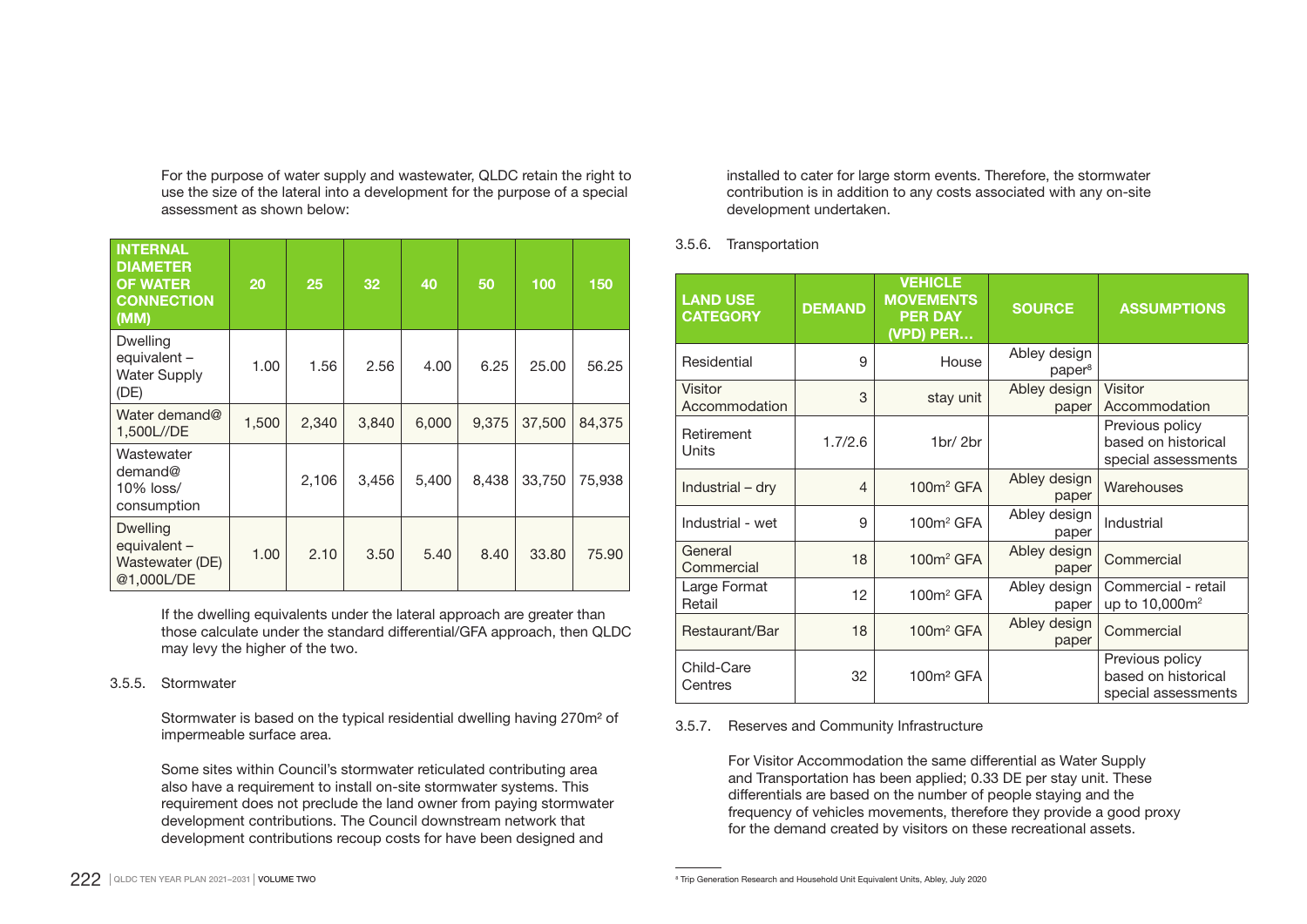#### 3.6. RESERVE LAND CONTRIBUTIONS

- 3.6.1. A portion of development contributions paid to the Council is utilised for the provision of reserve land within the Queenstown Lakes District. It is Council's aim to have an adequate provision of accessible reserve land of high quality 'to provide a rich and diverse network of open spaces that are valued by the community and are protected and enhanced for future generations'9 .
- 3.6.2. The reserve land contribution for each dwelling equivalent across the Wakatipu area has been assessed at 22.5m². This consists of:
	- > 17.5m² Local & Community Park (charged as a cash and/or land contribution)
	- > 5m<sup>2</sup> Premier Sportsground Park (charged as a cash contribution)
- 3.6.3. The reserve land contribution for each dwelling equivalent across the Wānaka area has been assessed at 17.5m² . This consists of:
	- > 17.5m<sup>2</sup> Local & Community Park (charged as a cash or land contribution)
- 3.6.4. Premier Sportsground Park Cash Contribution

All residential developments within the Wakatipu Area are required to contribute reserve land cash contributions equivalent to 5m² per DE for Premier Sportsground Parks. This value is shown within *3.3.3 Schedule of Development Contributions*. The exception to this is Residential Flats.

Under Schedule 13 clause 1(2) of the LGA 2002, Council identifies the requirement for a Premier Sportsground Park within the Wakatipu Area that is outside of the period covered by the Ten Year Plan. It is anticipated that this reserve will be purchased in years 11-12.

There is no requirement within the Wānaka area for Premier Sportsground Park cash contribution of 5m². Council has recently rezoned existing council administered land through the District Plan as Open Space and Recreation with the intent to develop this as a Premier Sportsground Park. Therefore while there is the need to provide a new Premier Sportsground Park there is no need to acquire additional land.

3.6.5. Local/Community Park Reserve Contribution Requirement

For Residential Development (Residential, Multi-Unit Residential, Retirement Units)

- A. Local/community park reserve contributions are not required where sites:
	- > are located within Areas A designated by the Parks and Reserves Contributing Area Maps (see supporting documents)

*Note: There is sufficient provision of Local/Community Park Reserve Land in mapped Area A, therefore no charge is required.*

- B. Local/Community Park reserve contributions are required where sites:
	- > are located within Area B designated by the Parks and Reserves Contributing Area Maps (see supporting documents) and/or within Urban Growth Boundaries as defined by the District Plan

*Note: Areas designated as Area B, have been identified as high growth areas where there is insufficient provision of Local/ Community Park reserve land, therefore, a Development Contribution towards increasing this provision will be charged.*

- C. Local/Community Park reserve contributions are required where sites:
	- > are located within Area C (neither Area A or B and/or within Urban Growth Boundaries) designated by the Parks and Reserves Contributing Area Maps (see supporting documents); and
	- > have residential development density <2000m²/DE post development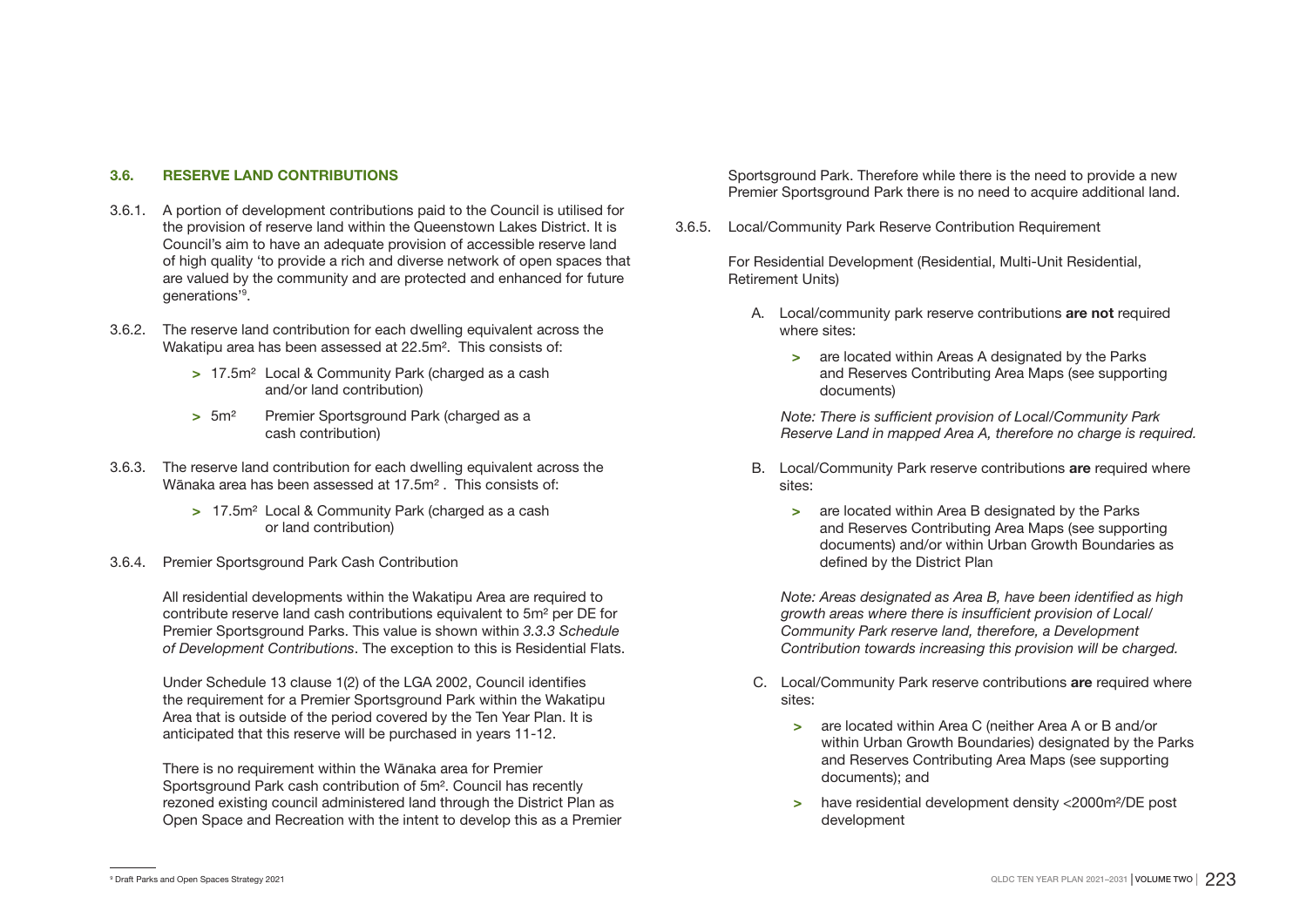#### Rural Zone

Any lots that are zoned Rural are exempt from Local/Community Park reserve contributions should the lot remain zoned Rural post development and have a land area greater than or equal to 2000m². If any allotments within the Rural Zone, post development, have a land area less than 2000m², Local/Community Park reserve contributions are required (as detailed within *Zones within Area C* below). This is to ensure that adequate provision for Local/Community Parks are made in areas where there is potential demand on rural land for urban development. This in no way suggests that any development will be approved in these areas – but provides Council with the adequate framework to collect contributions should any urban development occur in these areas.

Note that *some* zones below are specifically identified within Areas A and B. They are also listed below due to the evolving nature of the District Plan review and zone changes which may result in residential urban allotments outside of Areas A and B.

#### Zones within 'Area C' < 2000m²

Local/Community Parks reserve contributions are required.

- > Rural
- > Wakatipu Basin Rural Amenity Zone (new zone in the Wakatipu Basin that replaces the 'Rural' zone of the Operational District Plan (ODP))
- > Gibbston Character Zone
- > Rural Residential
- > Rural Lifestyle
- > Rural Visitor Zone
- > Large Lot Residential A
- > Large Lot Residential B (the min lot size is 4000m² but it possible, though unlikely, that we will see subdivisions down to less than 2000m² on some of these sites due to 'unique circumstances')
- > Any other zone that is not listed above but results in allotments that have been subdivided for residential purposes with an area of less than 2000m². The requirement will also apply to sites that have not been subdivided but the density per residential unit is greater than one unit per 2000m².
- 3.6.6. Local/Community Park-Land Contribution

At the Council's discretion the reserves land contribution relating to Local/Community Parks can be either land or cash or a combination of both. Consultation with Council is required prior to an application for an outline development plan, a plan change, a resource or building consent being lodged. In some instances, Council may accept or require a contribution to the equivalent value in the form of land.

Approval in writing must be provided from Council as to whether cash or land or both are appropriate in any given case. For example, to allow reserve assets to vest in the Council through the subdivision consent process, where they are considered of a suitable standard in terms of the Council's reserve requirements, and credit them against the contributions required.

Land offered to the Council in lieu of cash development contributions for reserve land acquisition must be of a suitable standard, size and purpose to be accepted by the Council. This shall be at the discretion of the Council and must adhere to the QLDC Future Parks and Reserves Provision Plan 2021.

#### 3.6.7. Local/Community Park-Cash Contribution

Where a cash contribution is required for Local/Community Parks, the value of the land shall fall into

Wakatipu Area: Queenstown, Fernhill, Sunshine Bay, Kelvin Heights, Frankton, Arrowtown; Eastern Corridor & Southern Corridor; Glenorchy & Kingston; or

Wānaka Area: Wānaka; Hāwea & Albert Town; Luggate, Cardrona & Makarora. The average land values for these locations have been calculated as follows – values are GST exclusive: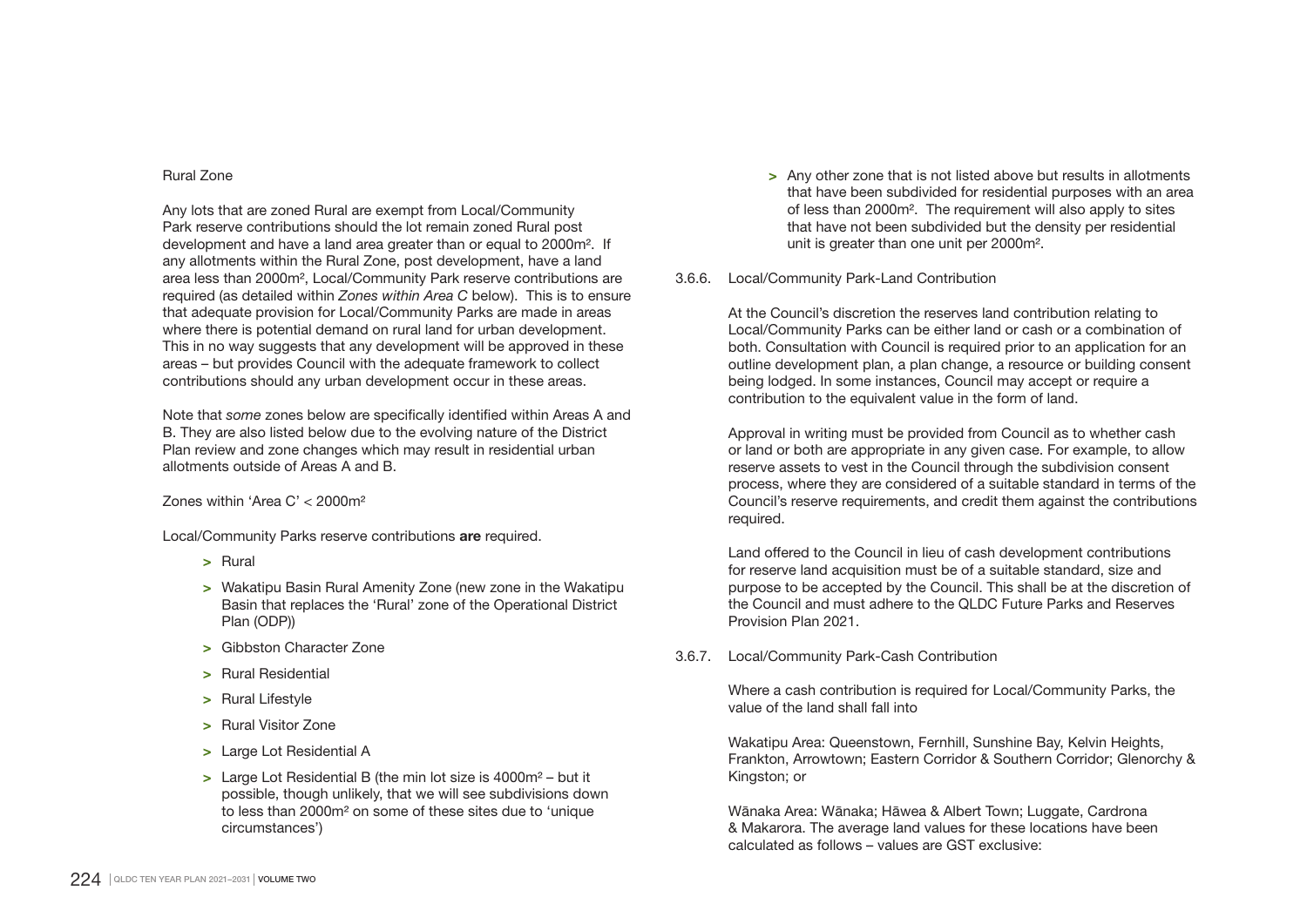#### Wakatipu Area:

| Queenstown, Fernhill, Sunshine Bay,                                |                      |
|--------------------------------------------------------------------|----------------------|
| Kelvin Heights, Frankton, Arrowtown                                | \$721/m <sup>2</sup> |
| > Eastern Corridor <sup>10</sup> & Southern Corridor <sup>11</sup> | \$657/m <sup>2</sup> |
| > Glenorchy & Kingston                                             | \$278/m <sup>2</sup> |

Wānaka Area:

| > Wānaka & Albert Town                | \$656/m <sup>2</sup> |
|---------------------------------------|----------------------|
| > Luggate, Cardrona, Hāwea & Makarora | \$263/m <sup>2</sup> |

Note that where Local/Community Park reserve contributions are required outside of the valued areas in this section, the land value will be based on the valued area closest in distance to the development.

3.6.8. Maximum Development Contributions for Reserve Land

Section 203 of the LGA 2002 prohibits Council from charging development contributions for reserves that exceed the greater of:

- > 7.5% of the value of the additional lots created by a subdivision; and
- > The value equivalent of 20m<sup>2</sup> of land for each additional household unit or accommodation unit created by the development.

#### 3.7. RESERVE IMPROVEMENT CONTRIBUTIONS

3.7.1. A portion of development contributions paid to the Council is utilised for the improvement of reserve land within the Queenstown Lakes District. In some instances, Council may accept or require a contribution to the equivalent value in the form of infrastructure. Agreement and approval in writing must be provided from Council in respect of any Reserve Improvement infrastructure being provided, and evidence of expenditure for Reserve Improvements must be presented to Council to offset the development contributions levy for Reserve Improvements.

#### 3.8. CREDITS

- 3.8.1. Considerations apply to all development contribution assessments:
	- > The existing demand of any lot that is to be developed will be converted to a DE credit when assessing development contributions. Development contributions payable therefore are solely for additional demand created by the new development.
	- > Credits will be specific to the activity for which they were paid (i.e. a water supply credit will not be able to offset a wastewater contribution).
	- > Credits are to be site specific (not transferable) and nonrefundable unless the refund provisions of the Act apply (see *3.10.1. Refunds*).
- 3.8.2. Three credit types that may be applied:



<sup>10</sup> Shotover Country, Lake Hayes Estate, Bridesdale & Ladies Mile

<sup>11</sup> All land between the new Kawarau Bridge and Lakeside Estate including Coneburn, Jacks Point, Homestead Bay, Hanley Farm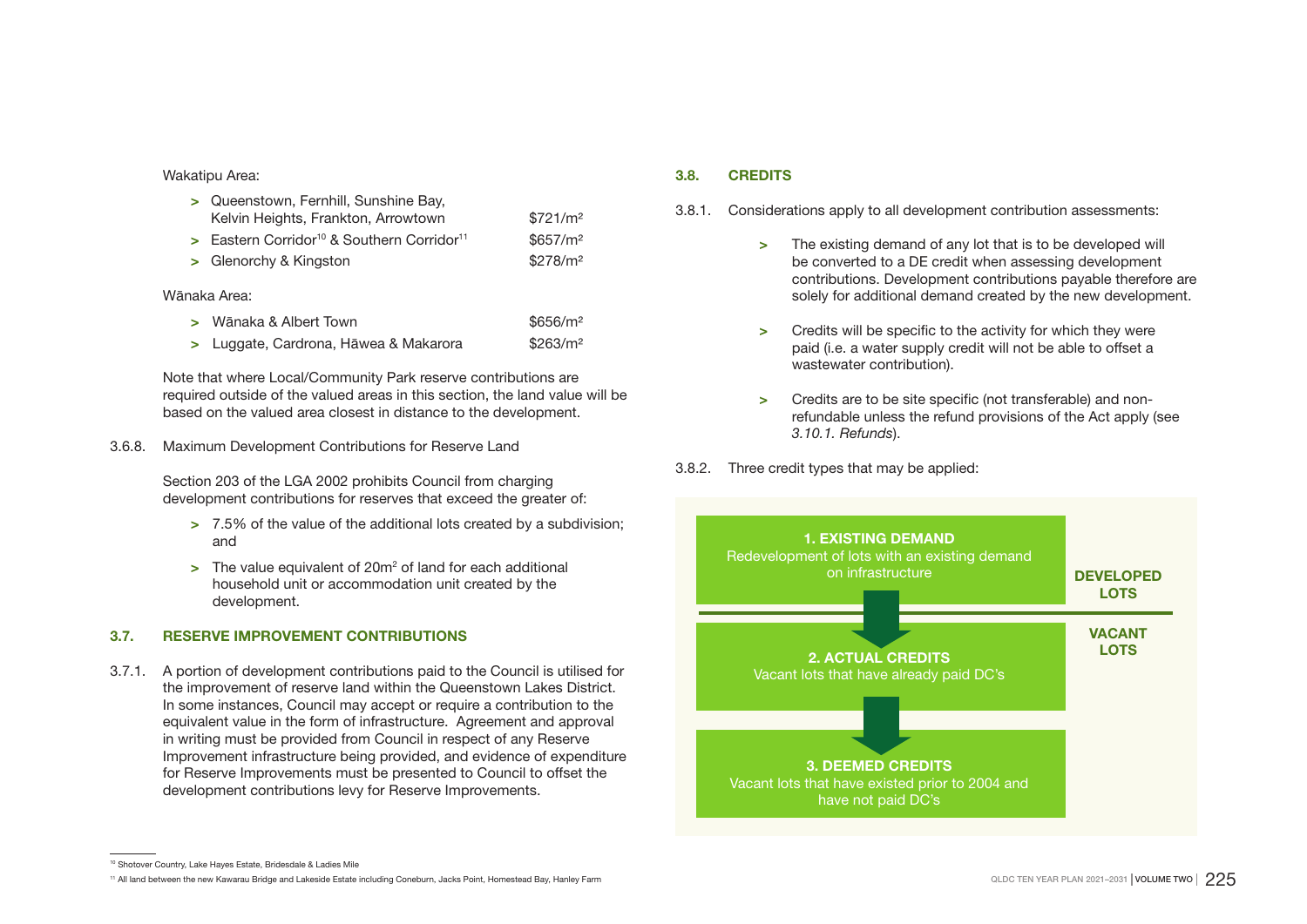Existing Credits: Redevelopment of lots with an existing demand on infrastructure.

Actual Credits: Vacant lots that have already paid development contributions.

Deemed Credits: Vacant lots that existed and had rights to develop prior to 1 July 2004 and have not paid DCs. Deemed credits do not apply to vacant lots where no right to build existed prior to 1 July 2004.

#### 3.8.3. Deemed Credits

Residential: Deemed credits where applicable will be calculated as 1DE per residential vacant lots.

Non-Residential: Deemed credits where applicable will be calculated as per *2.2.1.2. Non-residential development (includes Visitor Accommodation)* for non-residential vacant lots.

#### 3.8.4. Amalgamated Credits

Any credits that are identified as a result of an amalgamation of individual titles will accrue on the new amalgamated title. These will lapse if not utilised within a period of three years.

#### 3.9. REVIEW PROCESS

Developers are entitled under the LGA 2002 to request a reconsideration or lodge a formal objection if they believe Council has made a mistake in assessing the level of development contributions for their development.

3.9.1. Reconsideration

Reconsideration requests are a process that formally requires Council to reconsider its assessment of the development contributions for a development. A request for reconsideration can be made where the developer has grounds to believe that:

- > The development contribution was incorrectly calculated or assessed under the Policy; or
- > Council incorrectly applied the Policy; or
- > The information used to assess the development against the Policy, or the way that Council has recorded or used that information when requiring a development contribution, was incomplete or contained errors.

To seek a reconsideration, the developer must:

- > Lodge the reconsideration request within 10 working days of receiving the development contribution notice.
- > Use the reconsideration form (found on https://www.qldc. govt.nz/do-it-online/submit-an-application/developmentcontribution-costs-request-for-reconsideration) and supply any supporting information with the form.

Applications with insufficient information will be returned to the applicant, with a request for additional information.

Once Council has received all required information, the request will be considered by an appropriate Council officer. Notice of Council's decision will be available within 15 working days from the date on which Council receives all required relevant information relating to the request.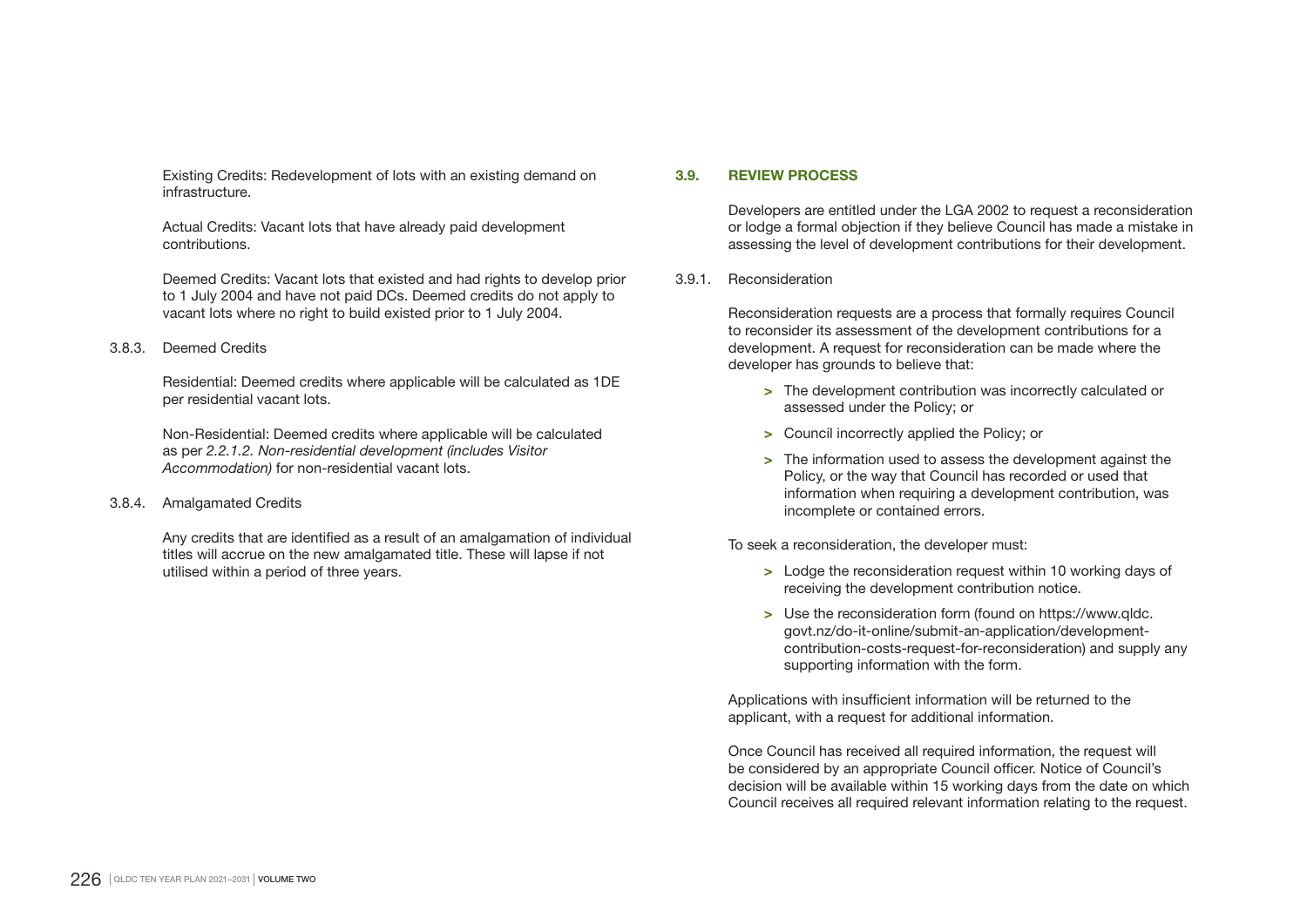#### 3.9.2. Objection

Objections are a more formal process that allow developers to seek a review of the Council's decision. A panel of up to three independent commissioners will consider the objection. The decision of the commissioners is binding on the developer and Council, although either party may seek a judicial review of the decision.

Objections may only be made on the grounds that Council has:

- > Failed to properly take into account features of the development that, on their own or cumulatively with those of other developments, would substantially reduce the impact of the development on requirements for community facilities in the District or parts of the District; or
- > Required a development contribution for community facilities not required by, or related to, the development, whether on its own or cumulatively with other developments; or
- > Required a development contribution in breach of section 200 of the LGA 2002; or
- > Incorrectly applied the Policy to the development.

Schedule 13A of the LGA 2002 sets out the objection process. To pursue an objection, the developer must:

- > Lodge the request for an objection within 15 working days of receiving the outcome of any request for a reconsideration by emailing development.contributions@qldc.govt.nz; and
- > Supply any supporting information within the email.

Objectors are liable for all costs incurred in the objection process including staff arranging and administering the process, commissioner's time, and other costs incurred by Council associated with any hearings such as room hire and associated expenses, as provided by section 150A of LGA 2002. However, objectors are not liable for the fees and allowances costs associated with any Council witnesses.

#### OTHER MATTERS

#### 3.9.3. Refunds

Sections 209 and 210 of the LGA 2002 state the circumstances where development contributions must be refunded, or land returned. In summary, Council will refund development contributions paid if:

- > The resource consent:
	- o lapses under section 125 of the RMA 1991; or
	- o is surrendered under section 138 of the RMA 1991; or
- > The building consent lapses under section 52 of the Building Act 2004; or
- > The development or building in respect of which the resource consent or building consent was granted does not proceed; or
- > Council does not provide the reserve or network infrastructure for which the development contributions were required.

Council may retain any portion of a development contribution referred to above of a value equivalent to the costs incurred by the Council in relation to the development or building and its discontinuance.

Council may retain a portion of a development contribution (or land) refunded of a value equivalent to:

- > Any administrative and legal costs it has incurred in assessing, imposing, and refunding a development contribution or returning land for network infrastructure or community infrastructure development contributions.
- > Any administrative and legal costs it has incurred in refunding a development contribution or returning land for reserve development contributions.
- 3.9.4. Postponements

Postponement of development contribution payment will only be permitted at Council's discretion. Where payment is postponed, Council will require a Statutory Land Charge equal in value to the payment owed.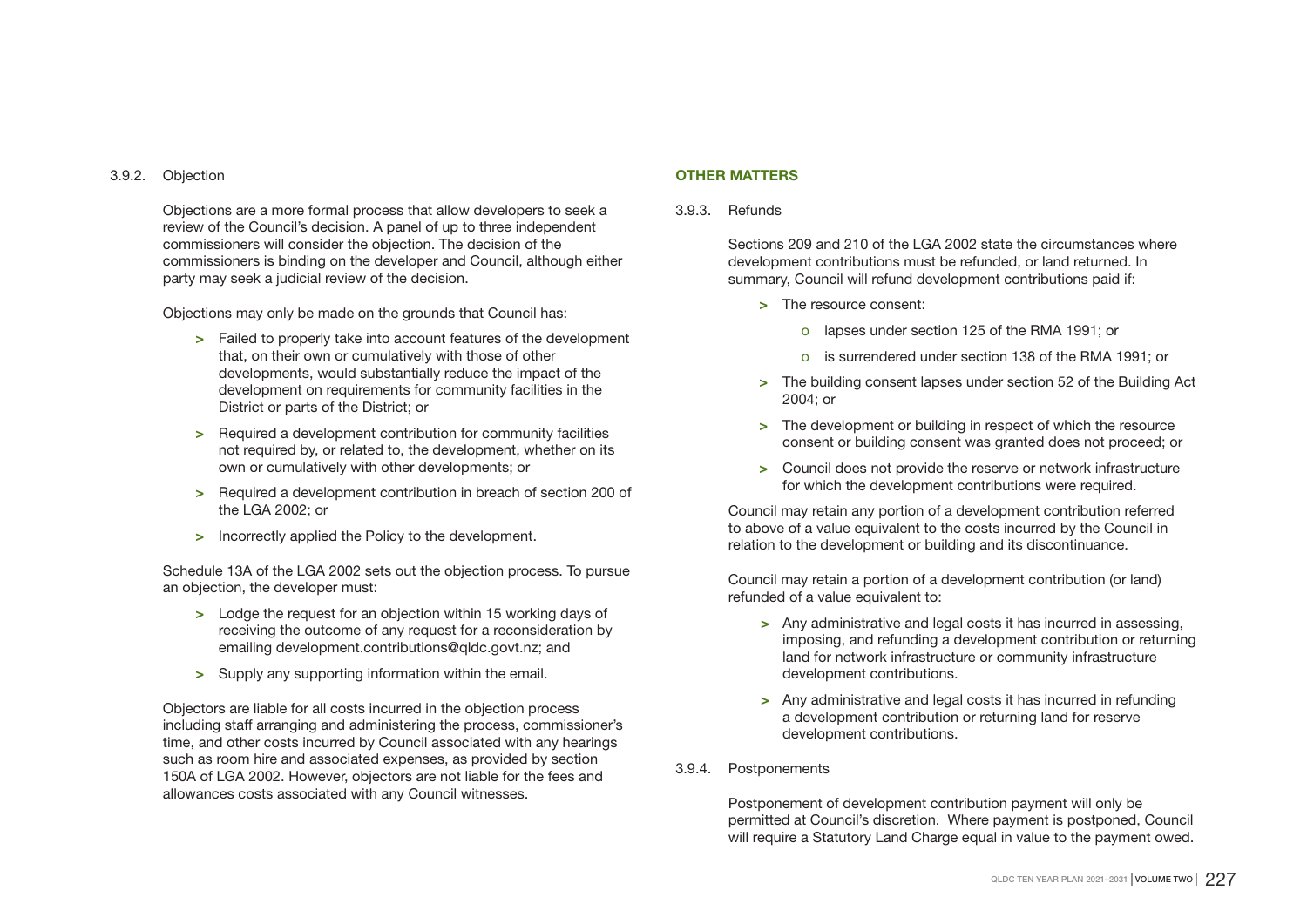## Part 4: Policy **Details**

#### 4.1. CONTRIBUTING AREA **DETERMINATION**

- 4.1.1. Under the LGA 2002, Council has set charges based on geographical area. These grouping have been completed in a manner that balances practical and administrative efficiencies with considerations of fairness and equity.
- 4.1.2. The underlying approach groups development within each distinct 3-waters network/scheme and uses a ward based approach for the transportation, reserve and community infrastructure contributions. This and any exceptions are summarised in the table below.

| <b>ACTIVITY</b>          | <b>CONTRIBUTING AREA</b>                                                                                                                                                                                                                                                                                     |
|--------------------------|--------------------------------------------------------------------------------------------------------------------------------------------------------------------------------------------------------------------------------------------------------------------------------------------------------------|
| Water supply             | Grouped under the following distinct networks:<br>Queenstown (includes Southern Corridor, Quail Rise, Ladies Mile, Shotover Country, Lake<br>Hayes, Frankton, Kelvin Heights)<br><b>Arthurs Point</b><br>Arrowtown<br>Glenorchy<br>Kingston<br>Wānaka (includes Albert Town)<br>Hāwea<br>Luggate<br>Cardrona |
| Wastewater               | Queenstown (includes Southern Corridor, Frankton, Kelvin Heights, Arthurs Point, Quail Rise)<br>Arrowtown *<br>Ladies Mile *<br>Shotover Country *<br>Lakes Hayes *<br>Kingston<br>Wānaka (includes Albert Town and Luggate)<br>Hāwea<br>Cardrona                                                            |
| Stormwater               | Queenstown<br><b>Frankton Flats</b><br>Arrowtown<br>Glenorchy<br>Kingston<br>Ladies Mile #<br>Wānaka<br>Hāwea<br>Albert Town<br>Luggate                                                                                                                                                                      |
| Transportation           | Wakatipu or Wānaka areas and the Eastern Access Road contributing area                                                                                                                                                                                                                                       |
| Reserve improvements     |                                                                                                                                                                                                                                                                                                              |
| Community Infrastructure | Wakatipu or Wānaka areas                                                                                                                                                                                                                                                                                     |
| Reserve land             | Wakatipu or Wānaka areas in locations where more reserve land is required - see Contributing<br>Area Maps in Supporting Documents                                                                                                                                                                            |
| Notes:                   | * These contributing areas are separated for wastewater as they have existing legacy funding<br>agreements. They all pay an equitable portion of the Shotover Ponds treatments costs.<br># This contribution will be defined once the masterplan is finalised.                                               |
|                          |                                                                                                                                                                                                                                                                                                              |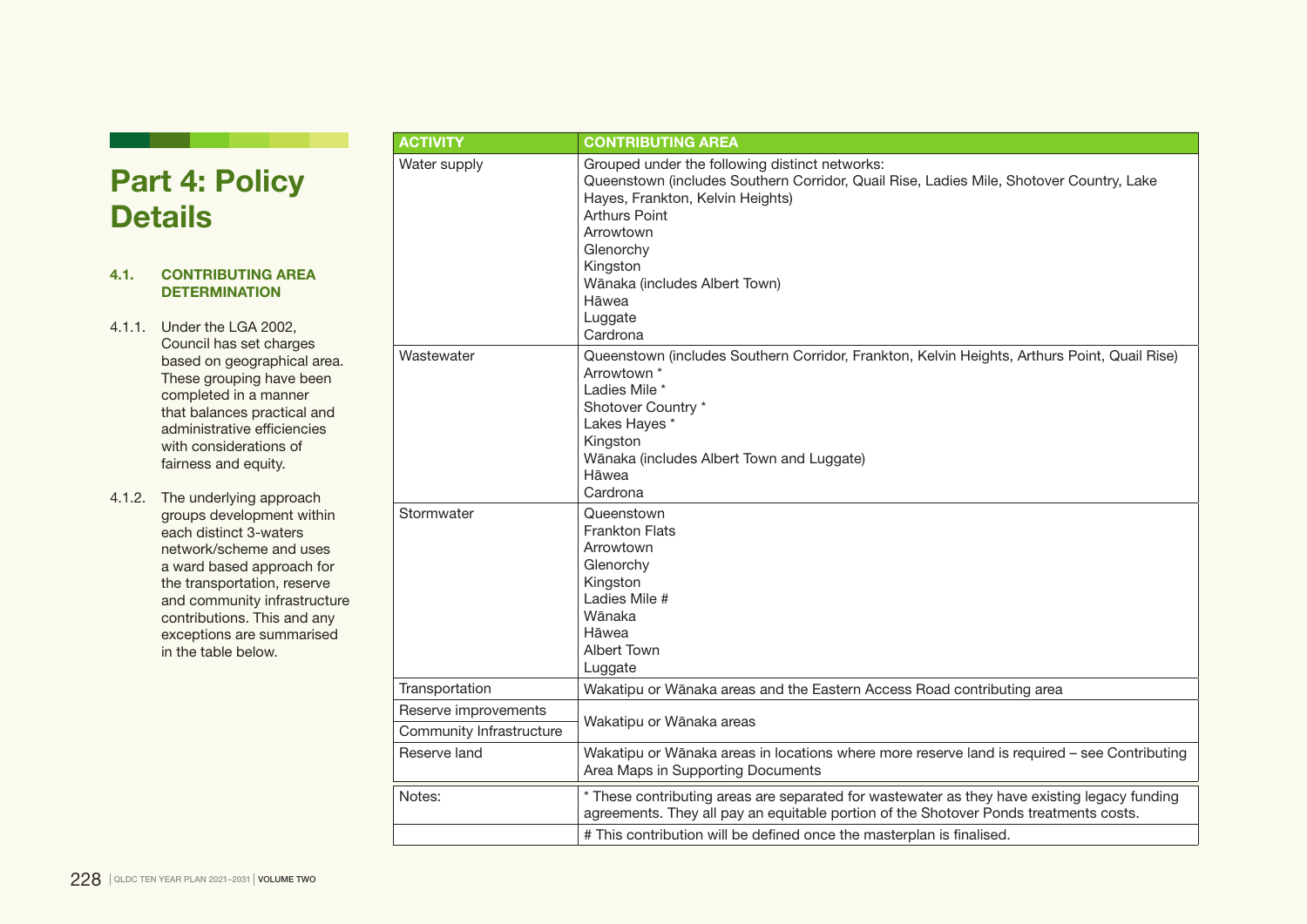#### 4.2. SIGNIFICANT ASSUMPTIONS

4.2.1. The TYP and the Policy rely on the same base data, the significant assumptions disclosed in Volume 2 of the TYP also apply to this Policy. Development contributions are based on capital expenditure budgets included in Council's asset management plans. The capital expenditure budgets and projected estimates of future asset works are based on the best available knowledge at the time of preparation. As better information becomes available the Policy will be updated, generally through the Annual Plan and Ten Year Plan processes where applicable.

#### 4.2.2. Methodology

Council has taken an approach to ensure that the cumulative effect of development is considered across each contributing area.

4.2.3. Planning horizons

A 30 year timeframe has been used as a basis for forecasting growth and growth related assets and programmes.

#### 4.2.4. Projecting growth

The growth projections used for the 2021 TYP are summarised below:

- > Strong resident population growth, increasing to nearly 77,500 people by 2051. This is near doubling of the projected 2021 starting point.
- > Continued growth in the number of houses, increasing to over 39,300 houses by 2051. This is an overall increase of nearly 17,000 houses over 30 years.
- > The increase in visitor numbers takes the average day total population to nearly 120,000 people

In addition to the residential growth there is also a forecast increase in business rating units (over  $750,000$ m<sup>2</sup>) and visitor accommodation developments (over 6,500 accommodation units).

#### 4.2.5. Key risks / effects

There are two key risks associated with administering development contributions, and the resulting effects are:

- > That growth predictions do not eventuate, resulting in a change to the assumed rate of development. Council will continue to monitor the rate of growth and will update assumptions in the growth and funding predictions, as required.
- > That the time lag between expenditure incurred by Council and development contributions received from those undertaking developments is different from that assumed in the funding model, and that the costs of capital are greater than expected. This would result in an increase in debt servicing costs. To guard against that occurrence, Council will continue to monitor the rate of growth and will update assumptions in the growth and funding models, as required.
- > In addition to the above demand projections there are some areas that may be developed over a longer time than 30 years, or may develop faster than projected, e.g. Southern Corridor. In some cases for long life infrastructure (e.g. pipes, mains) the funding has been spread over the full capacity of an area as informed by the proposed district plan and the Spatial Plan<sup>12</sup>.

#### 4.3. CALCULATING THE DEVELOPMENT CONTRIBUTION CHARGES

4.3.1. The key concept of the approach is to define the total capital expenditure (capex – real \$s or 2021/2022 \$s) for growth consumed by the growth population over a period of time. This consumption of capex for growth is then apportioned among the increased number of household units of demand (dwelling equivalents) over the same time period. This defines the long run average cost of growth per unit of demand, defined as the dwelling equivalent contribution.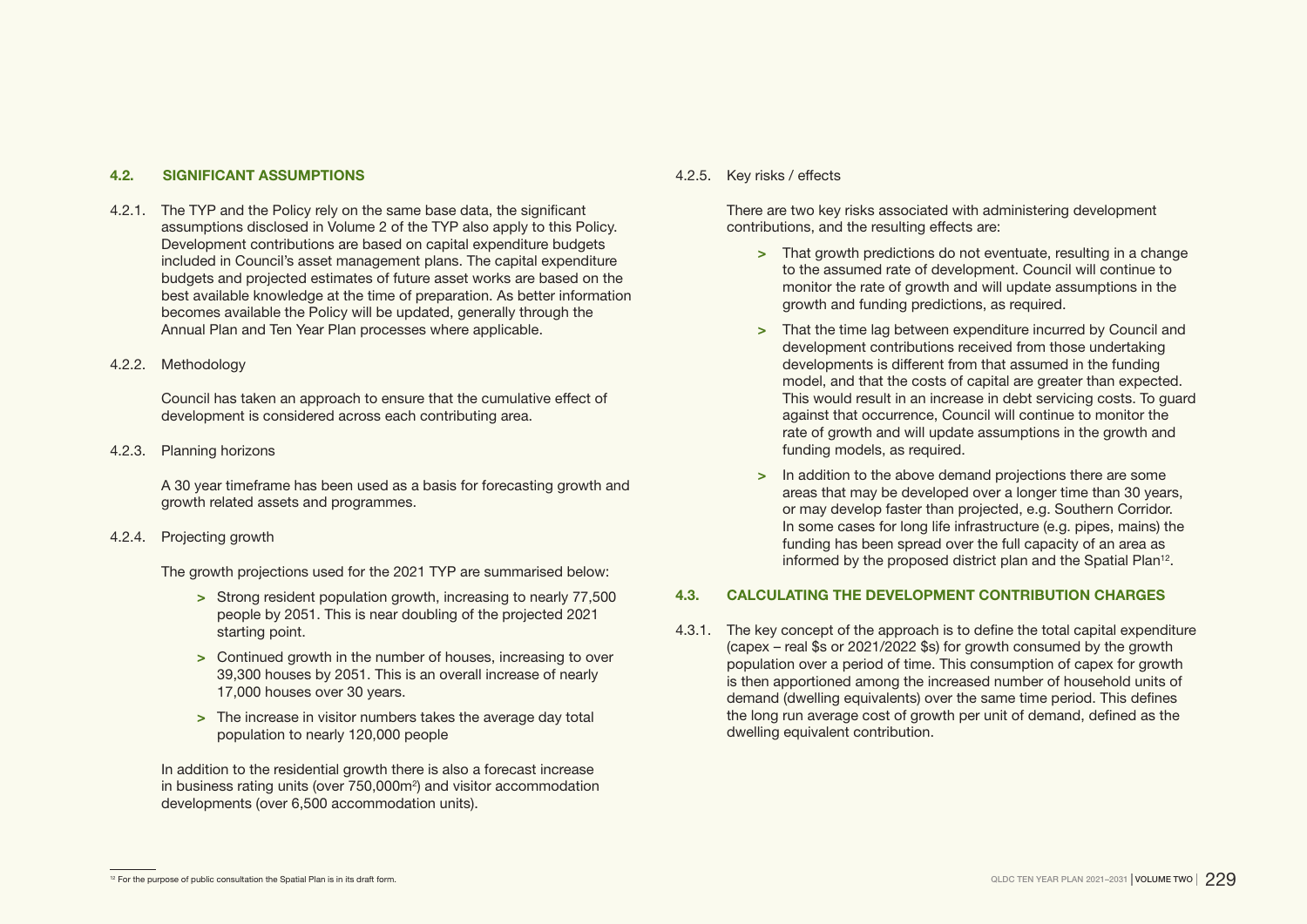- 4.3.2. The calculation method can be summarised by the following steps:
	- > STEP 1: Assess capital expenditure for growth on an asset by asset basis using financial reports (past expenditure) and projected expenditure.
	- > STEP 2: Apportion capital expenditure for growth by the growth population (DEs) over the design/capacity life of the asset, to assess the \$/unit of demand.
	- > STEP 3: For each year in the analysis period determine the total consumption of asset capacity for each asset identified, namely – \$/unit of demand x the number units of demand.
	- > STEP 4: Sum for all assets in each year in the analysis period, namely total capacity consumed in that year, measured in \$.
	- > STEP 5: Sum each year in the ten-year analysis period and divide by the growth population (new dwelling equivalents) projected over the analysis period to determine the dwelling equivalent contribution.

#### 4.4. GROWTH COSTS

4.4.1. Capital expenditure may be attributable to one or more factors: growth, changes to levels of service, statutory requirements, or asset renewal. Under this Policy all projects have been assessed to calculate a fair, equitable and proportionate portion of Council's infrastructure costs that can be attributed to growth. The growth costs reflect the cost that Council has or will incur because of growth. The growth-related costs are solely those required to meet the additional demand created by the effects (including cumulative effects) of all development within a given contributing area. This includes capacity in all up and downstream areas of the network, and not just the capacity in the locality of a given development. For example, the growth costs include the capacity in the headwork's assets such as treatment plants and storage assets.

4.4.2. Projects that were/are completed solely to address the demands of, and the benefits to, development, are considered to be 100% growth. Projects that were/are solely to replace existing assets or change levels of service are considered to be 0% growth. Projects that benefit both the existing community and the future community are apportioned using the following formula:

#### GROWTH % (DEMAND AT CAPACITY – DEMAND AT CONSTRUCTION) DEMAND AT CAPACITY =

- 4.4.3. Where possible the demand has been quantified using first principles, e.g. traffic flow, litres used, impermeable surface area (ISA). This ensures that only a fair, equitable and proportionate portion of the total costs is passed onto the future community via development contributions.
- 4.4.4. This approach can be used on projects where growth is not the main driver. For example, an upgrade to a wastewater treatment plant may be a combination of both level of service change for the existing community and provision of capacity for the future community.

#### 4.5. AVERAGE COST OF GROWTH

- 4.5.1. The development contributions are based on the long-term average cost of growth across a contributing area and reflect the average cost of infrastructure required to service new development for each activity. This includes those growth-related projects planned for in the future and also those growth-related projects that have already been completed.
- 4.5.2. The calculation method uses the capacity life of each asset to fairly apportion the growth costs across the capacity life of the asset created. This ensures that all developments that benefit from the growth-related capital expenditure contribute an equitable portion. This also ensures that the rate the capacity is consumed is considered in the calculation so that early and late developers do not pay an unfairly high proportion of the growth costs. This also means that not all growth costs incurred in the TYP period will be funded over that period.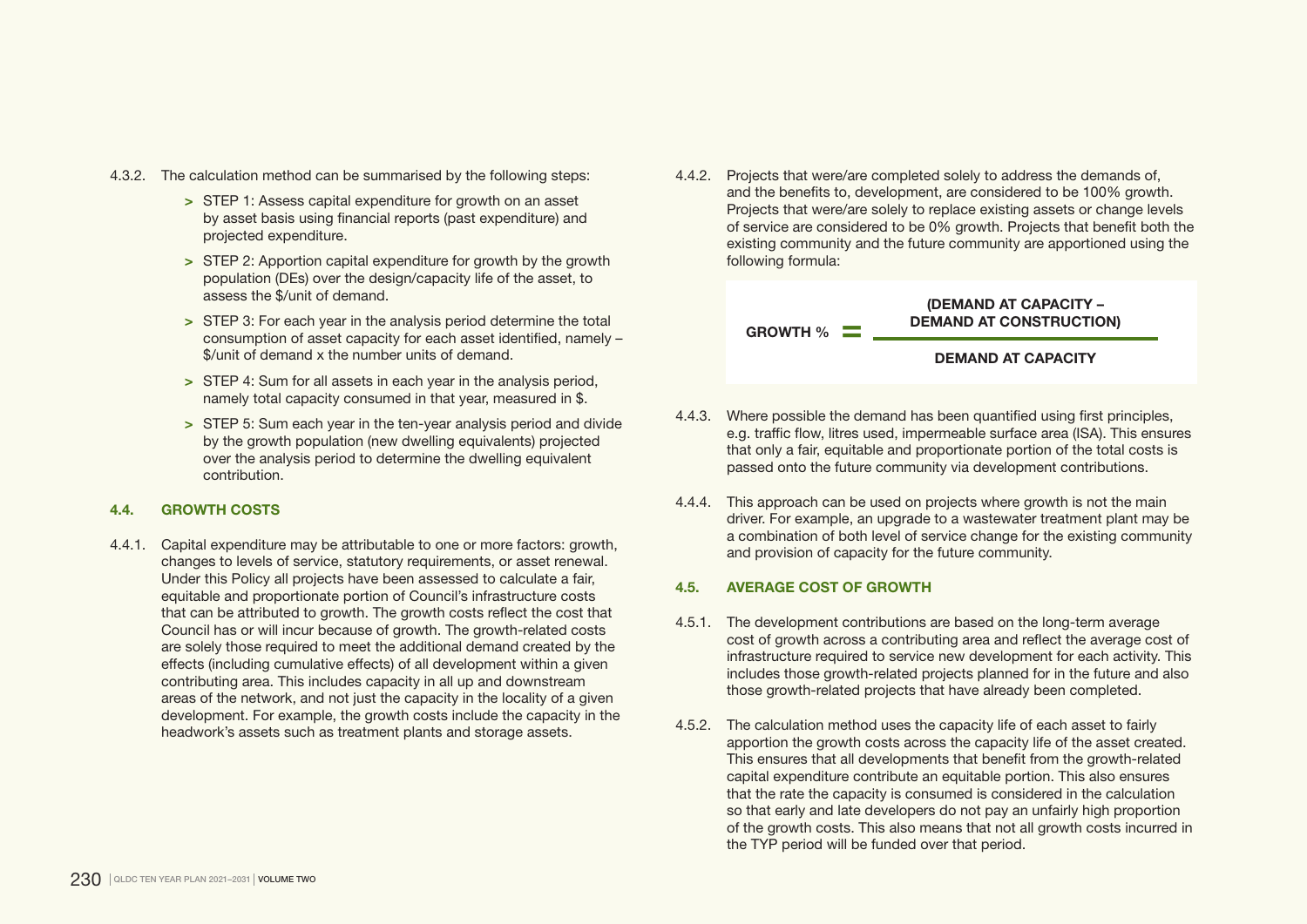4.5.3. The standard contribution (\$/DE) is based on the average cost of growth for each activity over a 10-year analysis period.



This method is summarised in the following diagram: Long run average cost of growth



- 4.5.4. Although the method uses a bottom up approach at the project level, the standard contribution reflects the average cost of growth for the overall activity. This is considered the fairest way to ensure all development in the contributing area pays a fair and equitable contribution to fund each activity and service growth over the long term.
- 4.5.5. For the purpose of the calculations, the design life of the longer life assets has been capped at 30 years. This design life is used in both the calculation of the growth portion and the consumption of the growth costs. This ensures that the interest costs of funding long life assets are not disproportionally high. The 30 years was chosen as it is consistent with Council's 30 Year Infrastructure Strategy. The exception is for some large reticulation assets where a design life of 50 years may be used.

#### 4.6. INTEREST CONSIDERATIONS

- 4.6.1. Interest costs have been assessed based on 3% interest per annum, as adopted in the draft 2021 TYP. The interest component of the standard contribution is based on the weighted average cost of capital over the 10-year analysis window. The cumulative net deficit considering existing debt, future contributions and future growth related capital expenditure are used to determine the interest implications.
- 4.6.2. New schemes are sometimes funded under Private Development Agreements. In some cases a bespoke funding model may be used for new schemes where the infrastructure is provided by a combination of Council and private developers, e.g. Cardrona wastewater.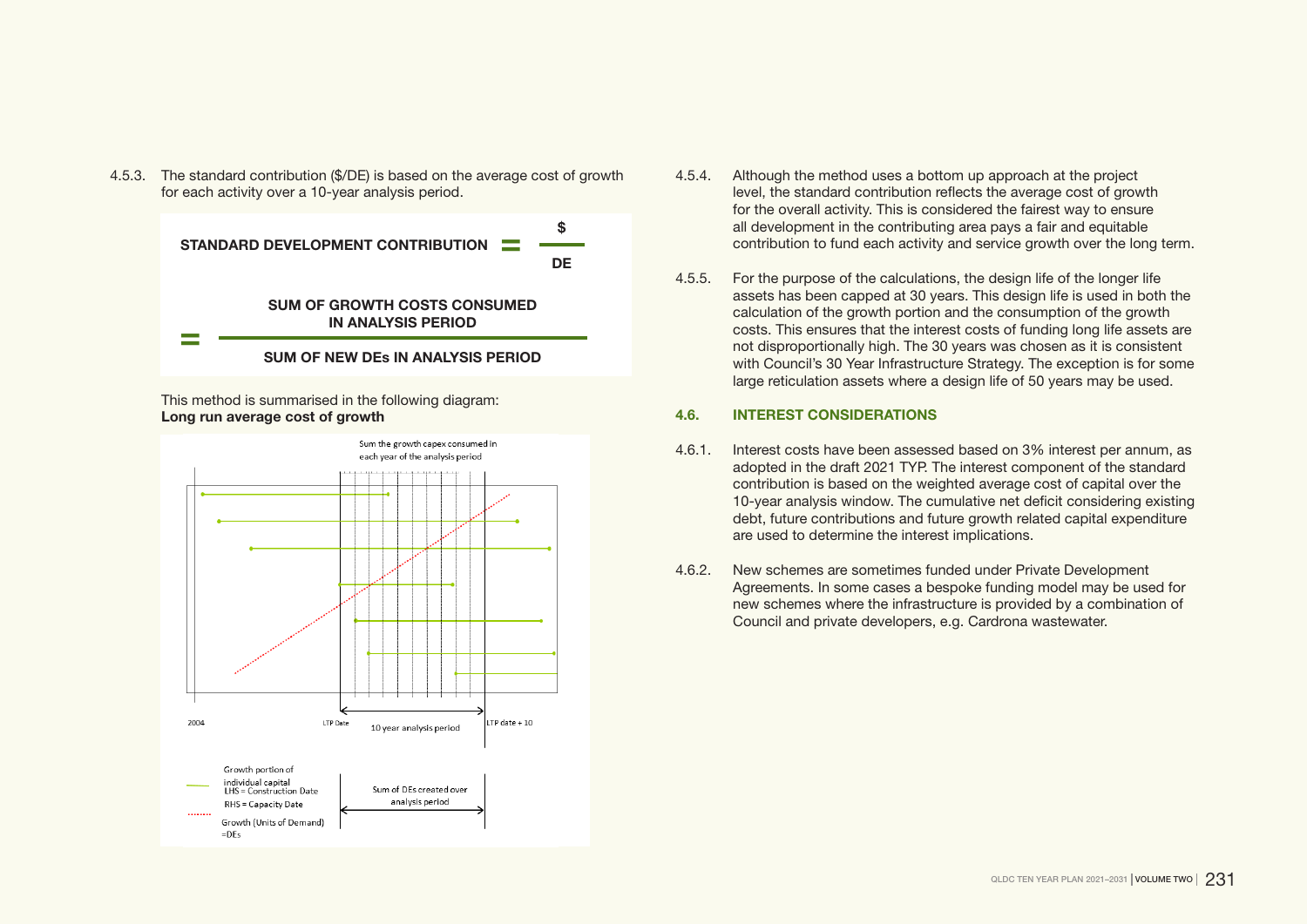#### 4.7 FUNDING SUMMARY

The nature and level of expected capital expenditure required by Council and the proportion attributed to growth is shown in the following tables. A table is produced for each activity (asset type) which shows the growth capital expenditure for each geographical area where a contribution has been assessed.

For the schemes where infrastructure is being provisioned via a Private Development Agreement, some of the costs included in the development contributions (and summary tables) are for capital expenditure outside the 2021 Ten Year Plan.

#### 4.7.1. Disclosure Tables

#### WATER SUPPLY

| <b>WATER SUPPLY</b>   |                                |                                          |                                            |                                                           |                                                             |                                                   |                                                                 |                                                                                 |
|-----------------------|--------------------------------|------------------------------------------|--------------------------------------------|-----------------------------------------------------------|-------------------------------------------------------------|---------------------------------------------------|-----------------------------------------------------------------|---------------------------------------------------------------------------------|
| <b>Location</b>       | <b>Work Code</b>               | <b>TYP Capital</b><br><b>Expenditure</b> | <b>Total Capital</b><br><b>Expenditure</b> | <b>TYP Growth</b><br><b>Capital</b><br><b>Expenditure</b> | <b>Total Growth</b><br><b>Capital</b><br><b>Expenditure</b> | <b>Growth costs</b><br>consumed -<br><b>TOTAL</b> | <b>Analysis Period</b><br><b>Dwelling</b><br><b>Equivalents</b> | <b>Development</b><br><b>Contribution</b><br>per Dwelling<br>Equivalent (\$/DE) |
| Greater<br>Queenstown | <b>Total</b>                   | 113,038,348                              | 187, 116, 272                              | 54,080,979                                                | 83,827,801                                                  | 21,119,795                                        | 4,742                                                           | \$4,454                                                                         |
|                       | Reticulation                   | 29,189,833                               | 65,075,229                                 | 21,183,101                                                | 37,703,461                                                  | 7,617,108                                         | 4,742                                                           | \$1,606                                                                         |
|                       | <b>Pump Station</b>            | 0                                        | 6,513,240                                  | 0                                                         | 3,021,710                                                   | 892,660                                           | 4,742                                                           | \$188                                                                           |
|                       | <b>Unspecified Expenditure</b> | $\Omega$                                 | 282,676                                    | $\Omega$                                                  | 0                                                           | $\Omega$                                          | 4,742                                                           | \$0                                                                             |
|                       | Storage                        | 13,952,486                               | 22,158,058                                 | 3,775,196                                                 | 9,540,406                                                   | 2,521,560                                         | 4,742                                                           | \$532                                                                           |
|                       | New Scheme                     | 6,458,043                                | 8,135,604                                  | 6,458,043                                                 | 7,417,195                                                   | 1,858,360                                         | 4,742                                                           | \$392                                                                           |
|                       | Intake                         | 1,371,378                                | 4,584,854                                  | 646,767                                                   | 1,668,484                                                   | 621,291                                           | 4,742                                                           | \$131                                                                           |
|                       | Renewals                       | 7,992,533                                | 15,033,966                                 | $\Omega$                                                  | 2,477                                                       | 1,446                                             | 4,742                                                           | \$0                                                                             |
|                       | Management                     | 10,953,034                               | 13,985,333                                 | 2,814,637                                                 | 3,228,230                                                   | 668,992                                           | 4,742                                                           | \$141                                                                           |
|                       | Conveyance                     | 0                                        | 74,090                                     | 0                                                         |                                                             | 0                                                 | 4,742                                                           | \$0                                                                             |
|                       | <b>Emergency Conveyance</b>    | 0                                        | 256,774                                    | 0                                                         | 72,454                                                      | $\Omega$                                          | 4,742                                                           | \$0                                                                             |
|                       | <b>Flow Metering</b>           | $\Omega$                                 | 473,895                                    | $\Omega$                                                  | 160,574                                                     | 29,701                                            | 4,742                                                           | \$6                                                                             |
|                       | <b>Treatment Facility</b>      | 41,787,522                               | 47,462,955                                 | 18,975,058                                                | 20,464,056                                                  | 6,739,980                                         | 4,742                                                           | \$1,421                                                                         |
|                       | Asset Management<br>System     | 0                                        | 1,110,186                                  | $\Omega$                                                  | 226,189                                                     | 48,628                                            | 4,742                                                           | \$10                                                                            |
|                       | Forward Design                 | 1,030,519                                | 1,174,569                                  | 222,118                                                   | 257,735                                                     | 84,840                                            | 4,742                                                           | \$18                                                                            |
|                       | <b>Minor Works</b>             | $\Omega$                                 | 127,634                                    | $\Omega$                                                  | 22,348                                                      | 14,392                                            | 4,742                                                           | \$3                                                                             |
|                       | Investigations                 | 303,000                                  | 667,210                                    | 6,060                                                     | 42,481                                                      | 20,837                                            | 4,742                                                           | \$4                                                                             |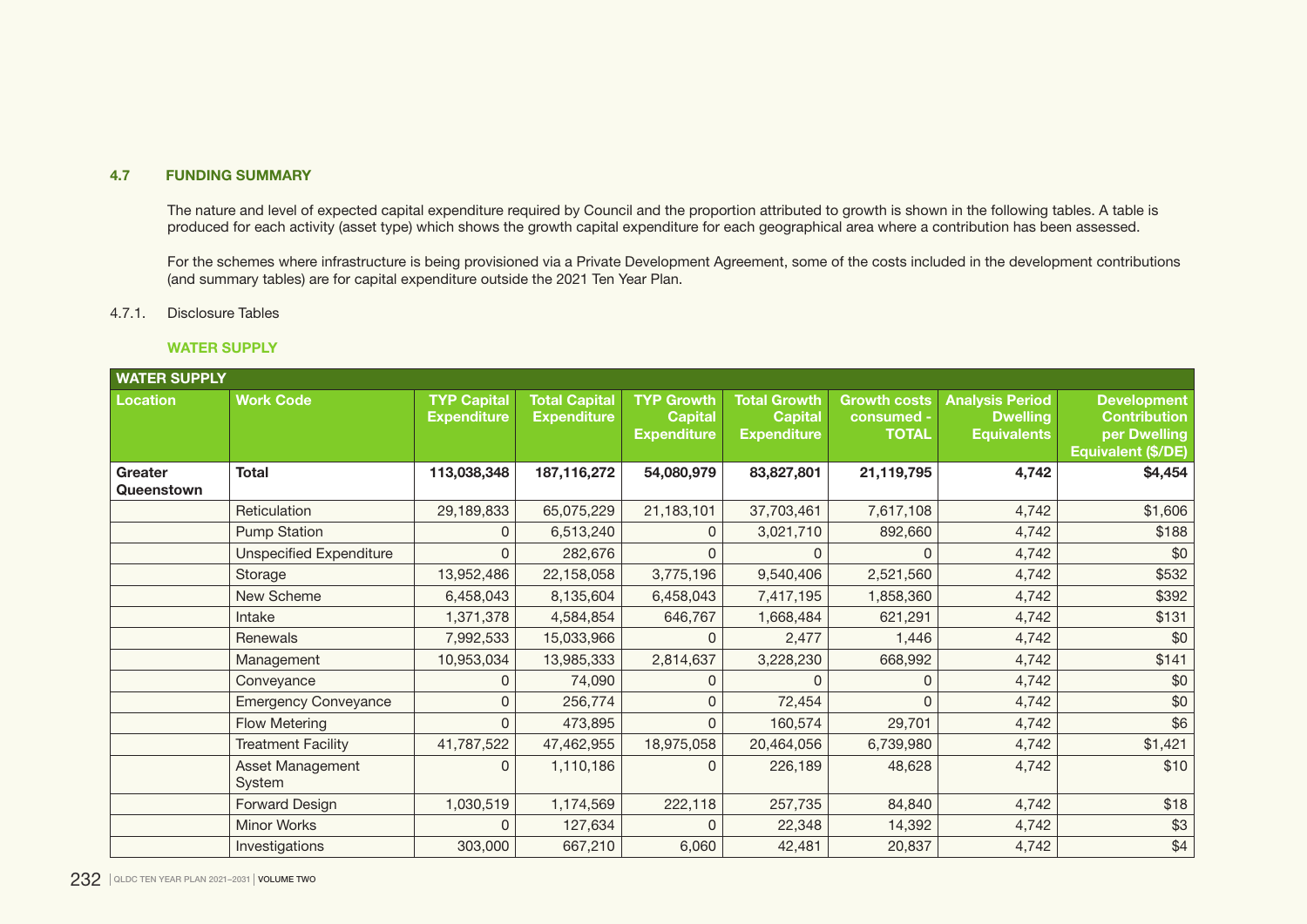| <b>WATER SUPPLY</b> |                                |                                          |                                            |                                                           |                                                             |                                                   |                                                                 |                                                                                 |
|---------------------|--------------------------------|------------------------------------------|--------------------------------------------|-----------------------------------------------------------|-------------------------------------------------------------|---------------------------------------------------|-----------------------------------------------------------------|---------------------------------------------------------------------------------|
| <b>Location</b>     | <b>Work Code</b>               | <b>TYP Capital</b><br><b>Expenditure</b> | <b>Total Capital</b><br><b>Expenditure</b> | <b>TYP Growth</b><br><b>Capital</b><br><b>Expenditure</b> | <b>Total Growth</b><br><b>Capital</b><br><b>Expenditure</b> | <b>Growth costs</b><br>consumed -<br><b>TOTAL</b> | <b>Analysis Period</b><br><b>Dwelling</b><br><b>Equivalents</b> | <b>Development</b><br><b>Contribution</b><br>per Dwelling<br>Equivalent (\$/DE) |
| Arrowtown           | <b>Total</b>                   | 11,917,535                               | 22,816,239                                 | 1,011,446                                                 | 3,491,226                                                   | 1,480,080                                         | 376                                                             | \$3,941                                                                         |
|                     | Reticulation                   | 1,900,000                                | 4,256,527                                  | 190,000                                                   | 878,695                                                     | 269,889                                           | 376                                                             | \$719                                                                           |
|                     | <b>Pump Station</b>            | 0                                        | 93,975                                     | 0                                                         | 21,877                                                      | 8,065                                             | 376                                                             | \$21                                                                            |
|                     | <b>Unspecified Expenditure</b> | $\Omega$                                 | 534,392                                    | $\Omega$                                                  | $\Omega$                                                    | $\Omega$                                          | 376                                                             | \$0                                                                             |
|                     | Storage                        | 6,160,000                                | 8,651,009                                  | 615,700                                                   | 1,272,117                                                   | 494,542                                           | 376                                                             | \$1,317                                                                         |
|                     | Intake                         | $\Omega$                                 | 3,484,195                                  | $\Omega$                                                  | 1,007,385                                                   | 548,859                                           | 376                                                             | \$1,461                                                                         |
|                     | Renewals                       | 1,730,491                                | 2,817,451                                  | $\Omega$                                                  | 1,612                                                       | 744                                               | 376                                                             | \$2                                                                             |
|                     | Management                     | 1,977,775                                | 2,294,083                                  | 195,148                                                   | 221,237                                                     | 120,006                                           | 376                                                             | \$320                                                                           |
|                     | <b>Flow Metering</b>           | 0                                        | 22,552                                     | $\mathbf 0$                                               | 5,914                                                       | 773                                               | 376                                                             | \$2                                                                             |
|                     | <b>Treatment Facility</b>      | 0                                        | 355,897                                    | $\mathsf 0$                                               | 51,185                                                      | 31,388                                            | 376                                                             | \$84                                                                            |
|                     | Asset Management System        | $\Omega$                                 | 149,103                                    | $\Omega$                                                  | 18,980                                                      | $\mathbf 0$                                       | 376                                                             | \$0                                                                             |
|                     | Forward Design                 | 149,269                                  | 154,410                                    | 10,598                                                    | 11,843                                                      | 5,625                                             | 376                                                             | \$15                                                                            |
|                     | Minor Works                    | 0                                        | 2,606                                      | 0                                                         | 381                                                         | 191                                               | 376                                                             | \$1                                                                             |
|                     | New Capital                    | $\Omega$                                 | 38                                         | $\Omega$                                                  | $\Omega$                                                    | $\Omega$                                          | 376                                                             | \$0                                                                             |
| Glenorchy           | <b>Total</b>                   | 4,538,303                                | 8,531,558                                  | 1,492,187                                                 | 2,927,053                                                   | 1,684,913                                         | 158                                                             | \$10,688                                                                        |
|                     | Reticulation                   | 363,600                                  | 916,329                                    | 93,809                                                    | 283,723                                                     | 128,655                                           | 158                                                             | \$816                                                                           |
|                     | <b>Pump Station</b>            | 0                                        | 86,348                                     | 0                                                         | 34,457                                                      | 10,933                                            | 158                                                             | \$69                                                                            |
|                     | <b>Unspecified Expenditure</b> | 153,553                                  | 334,165                                    | $\Omega$                                                  | $\Omega$                                                    | $\Omega$                                          | 158                                                             | \$0                                                                             |
|                     | Storage                        | 2,347,500                                | 3,929,656                                  | 1,082,198                                                 | 1,806,667                                                   | 1,099,778                                         | 158                                                             | \$6,976                                                                         |
|                     | New Scheme                     | $\Omega$                                 | 333,636                                    | $\Omega$                                                  | 128,386                                                     | 67,591                                            | 158                                                             | \$429                                                                           |
|                     | Intake                         | 425,000                                  | 852,538                                    | 107,525                                                   | 278,945                                                     | 168,861                                           | 158                                                             | \$1,071                                                                         |
|                     | Renewals                       | 333,976                                  | 560,560                                    | $\mathbf 0$                                               | 78                                                          | 45                                                | 158                                                             | \$0                                                                             |
|                     | Management                     | 289,674                                  | 392,781                                    | 60,761                                                    | 79,835                                                      | 30,487                                            | 158                                                             | \$193                                                                           |
|                     | <b>Flow Metering</b>           | $\Omega$                                 | 13,363                                     | $\Omega$                                                  | 5,313                                                       | 1,530                                             | 158                                                             | \$10                                                                            |
|                     | <b>Treatment Facility</b>      | 470,000                                  | 819,119                                    | 118,910                                                   | 238,439                                                     | 144,944                                           | 158                                                             | \$919                                                                           |
|                     | Asset Management System        | 0                                        | 20,255                                     | 0                                                         | 5,113                                                       | $\Omega$                                          | 158                                                             | $$0$                                                                            |
|                     | Forward Design                 | 155,000                                  | 272,619                                    | 28,985                                                    | 66,014                                                      | 32,046                                            | 158                                                             | \$203                                                                           |
|                     | Minor Works                    | 0                                        | 190                                        | $\mathbf 0$                                               | 83                                                          | 43                                                | 158                                                             | \$0                                                                             |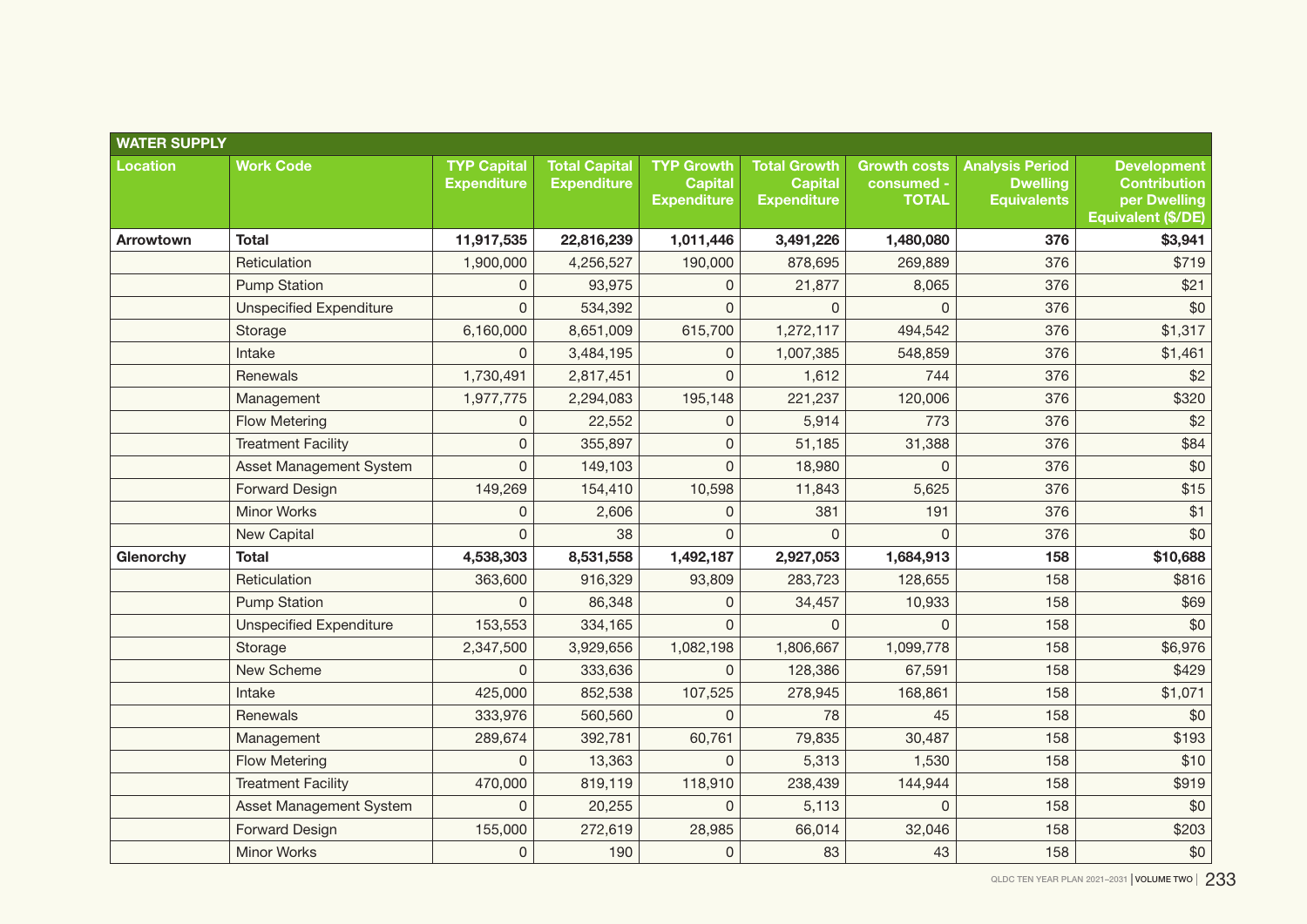| <b>WATER SUPPLY</b>  |                                |                                          |                                            |                                                           |                                                             |                                                   |                                                                 |                                                                                        |
|----------------------|--------------------------------|------------------------------------------|--------------------------------------------|-----------------------------------------------------------|-------------------------------------------------------------|---------------------------------------------------|-----------------------------------------------------------------|----------------------------------------------------------------------------------------|
| <b>Location</b>      | <b>Work Code</b>               | <b>TYP Capital</b><br><b>Expenditure</b> | <b>Total Capital</b><br><b>Expenditure</b> | <b>TYP Growth</b><br><b>Capital</b><br><b>Expenditure</b> | <b>Total Growth</b><br><b>Capital</b><br><b>Expenditure</b> | <b>Growth costs</b><br>consumed -<br><b>TOTAL</b> | <b>Analysis Period</b><br><b>Dwelling</b><br><b>Equivalents</b> | <b>Development</b><br><b>Contribution</b><br>per Dwelling<br><b>Equivalent (\$/DE)</b> |
| <b>Arthurs Point</b> | <b>Total</b>                   | 1,882,737                                | 6,797,970                                  | 425,807                                                   | 3,181,337                                                   | 727,233                                           | 390                                                             | \$1,867                                                                                |
|                      | Reticulation                   | 824,100                                  | 2,309,943                                  | 235,693                                                   | 1,259,511                                                   | 317,425                                           | 390                                                             | \$815                                                                                  |
|                      | <b>Unspecified Expenditure</b> | 293,169                                  | 437,480                                    | 0                                                         | $\Omega$                                                    | $\Omega$                                          | 390                                                             | \$0                                                                                    |
|                      | Storage                        | 0                                        | 1,874                                      | 0                                                         | 903                                                         | 473                                               | 390                                                             | \$1                                                                                    |
|                      | New Scheme                     | 0                                        | 1,754,082                                  | 0                                                         | 1,259,741                                                   | 90,693                                            | 390                                                             | \$233                                                                                  |
|                      | Intake                         | 0                                        | 348,393                                    | 0                                                         | 128,466                                                     | 64,744                                            | 390                                                             | \$166                                                                                  |
|                      | Renewals                       | 0                                        | 429,704                                    | 0                                                         | $\mathbf 0$                                                 | $\Omega$                                          | 390                                                             | \$0                                                                                    |
|                      | Management                     | 650,468                                  | 715,969                                    | 166,079                                                   | 187,254                                                     | 87,734                                            | 390                                                             | \$225                                                                                  |
|                      | Flow Metering                  | 0                                        | 5,001                                      | 0                                                         | $\Omega$                                                    | $\Omega$                                          | 390                                                             | \$0                                                                                    |
|                      | <b>Treatment Facility</b>      | 0                                        | 245,355                                    | 0                                                         | 107,219                                                     | 58,178                                            | 390                                                             | \$149                                                                                  |
|                      | Asset Management System        | 0                                        | 116,711                                    | $\Omega$                                                  | 54,845                                                      | $\Omega$                                          | 390                                                             | \$0                                                                                    |
|                      | Forward Design                 | 115,000                                  | 115,702                                    | 24,035                                                    | 24,263                                                      | 11,965                                            | 390                                                             | \$31                                                                                   |
|                      | <b>Minor Works</b>             | 0                                        | 317,756                                    | $\Omega$                                                  | 159,136                                                     | 96,021                                            | 390                                                             | \$246                                                                                  |
| Wānaka               | <b>Total</b>                   | 89,444,261                               | 122,622,097                                | 31,169,459                                                | 46,411,640                                                  | 16,836,937                                        | 2,394                                                           | \$7,034                                                                                |
|                      | Reticulation                   | 20,837,897                               | 29,179,237                                 | 6,713,795                                                 | 10,481,796                                                  | 3,409,666                                         | 2,394                                                           | \$1,424                                                                                |
|                      | <b>Pump Station</b>            | 1,636,200                                | 2,623,781                                  | $\Omega$                                                  | 434,870                                                     | 160,477                                           | 2,394                                                           | \$67                                                                                   |
|                      | <b>Unspecified Expenditure</b> | 0                                        | 2,076,155                                  | $\overline{0}$                                            | $\Omega$                                                    | $\Omega$                                          | 2,394                                                           | \$0                                                                                    |
|                      | Storage                        | 3,942,744                                | 17, 151, 975                               | 1,496,743                                                 | 11,097,264                                                  | 3,785,447                                         | 2,394                                                           | \$1,581                                                                                |
|                      | Intake                         | 0                                        | 737,667                                    | 0                                                         | 315,613                                                     | 111,552                                           | 2,394                                                           | \$47                                                                                   |
|                      | Renewals                       | 4,774,314                                | 8,662,736                                  | 0                                                         | 835                                                         | 472                                               | 2,394                                                           | \$0                                                                                    |
|                      | Management                     | 8,064,489                                | 8,672,616                                  | 3,558,650                                                 | 3,676,966                                                   | 1,085,110                                         | 2,394                                                           | \$453                                                                                  |
|                      | Flow Metering                  | 0                                        | 217,293                                    | 0                                                         | 95,738                                                      | 22,619                                            | 2,394                                                           | \$9                                                                                    |
|                      | <b>Treatment Facility</b>      | 49,500,000                               | 52,055,639                                 | 19,156,500                                                | 19,860,712                                                  | 8,144,941                                         | 2,394                                                           | \$3,403                                                                                |
|                      | Asset Management System        | 0                                        | 228,004                                    | $\Omega$                                                  | 77,358                                                      | $\Omega$                                          | 2,394                                                           | \$0                                                                                    |
|                      | Forward Design                 | 688,617                                  | 994,297                                    | 243,770                                                   | 364,957                                                     | 113,923                                           | 2,394                                                           | \$48                                                                                   |
|                      | <b>Minor Works</b>             | 0                                        | 22,694                                     | 0                                                         | 5,500                                                       | 2,717                                             | 2,394                                                           | \$1                                                                                    |
|                      | Investigations                 | 0                                        | $\ensuremath{\mathsf{3}}$                  | 0                                                         | 30                                                          | 13                                                | 2,394                                                           | \$0                                                                                    |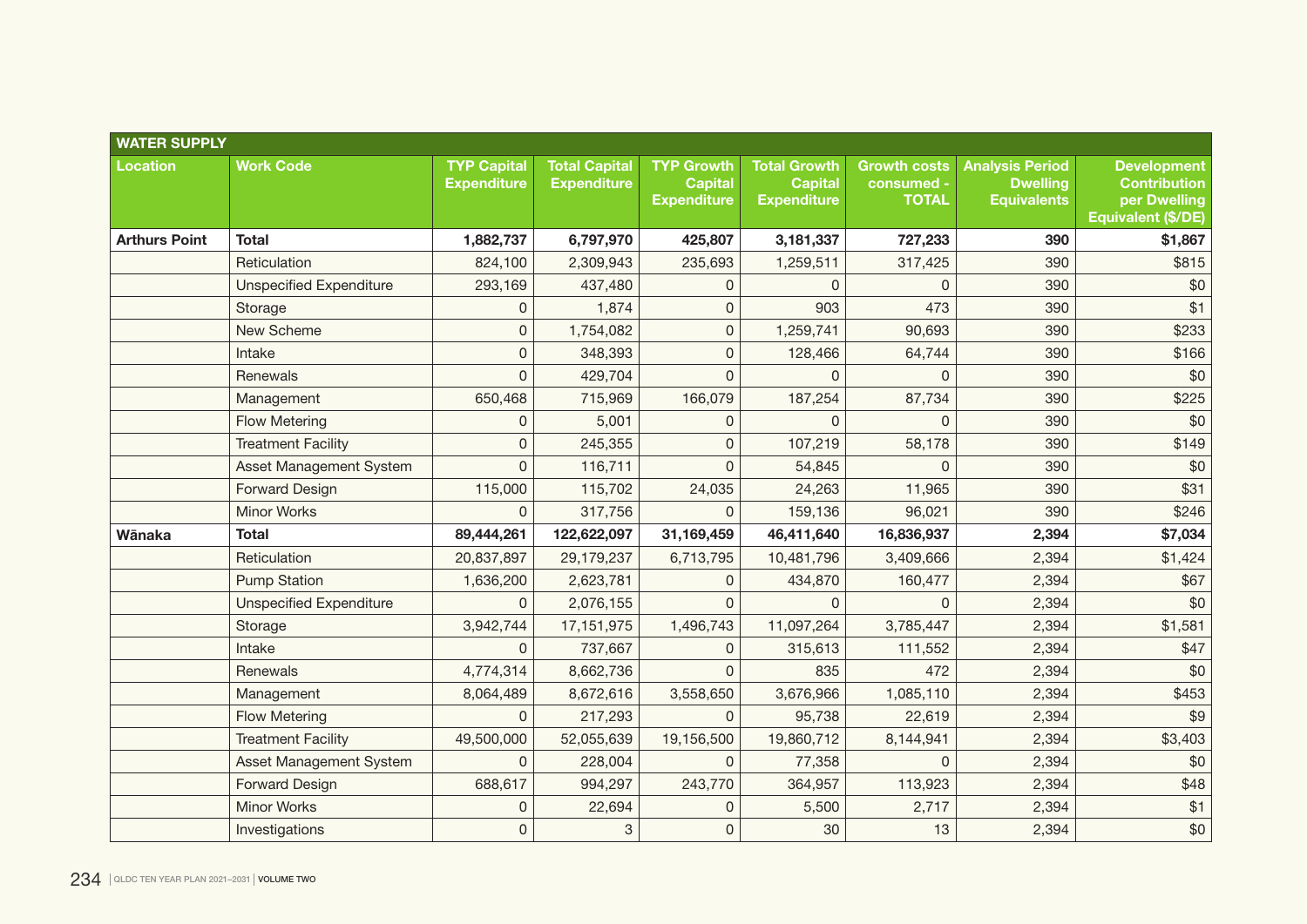| <b>WATER SUPPLY</b> |                                |                                          |                                            |                                                           |                                                             |                                                   |                                                                 |                                                                                 |
|---------------------|--------------------------------|------------------------------------------|--------------------------------------------|-----------------------------------------------------------|-------------------------------------------------------------|---------------------------------------------------|-----------------------------------------------------------------|---------------------------------------------------------------------------------|
| Location            | <b>Work Code</b>               | <b>TYP Capital</b><br><b>Expenditure</b> | <b>Total Capital</b><br><b>Expenditure</b> | <b>TYP Growth</b><br><b>Capital</b><br><b>Expenditure</b> | <b>Total Growth</b><br><b>Capital</b><br><b>Expenditure</b> | <b>Growth costs</b><br>consumed -<br><b>TOTAL</b> | <b>Analysis Period</b><br><b>Dwelling</b><br><b>Equivalents</b> | <b>Development</b><br><b>Contribution</b><br>per Dwelling<br>Equivalent (\$/DE) |
| Hāwea               | <b>Total</b>                   | 10,353,799                               | 14,919,691                                 | 4,854,401                                                 | 6,908,203                                                   | 2,081,971                                         | 376                                                             | \$5,543                                                                         |
|                     | Reticulation                   | 909,000                                  | 3,075,867                                  | 454,500                                                   | 1,697,898                                                   | 635,060                                           | 376                                                             | \$1,691                                                                         |
|                     | <b>Pump Station</b>            | 0                                        | 397,488                                    | $\Omega$                                                  | 157,091                                                     | 76,449                                            | 376                                                             | \$204                                                                           |
|                     | <b>Unspecified Expenditure</b> | 406,379                                  | 437,947                                    | $\overline{0}$                                            | $\Omega$                                                    | $\Omega$                                          | 376                                                             | \$0                                                                             |
|                     | Storage                        | 7,511,520                                | 7,521,286                                  | 3,755,760                                                 | 3,759,635                                                   | 806,572                                           | 376                                                             | \$2,147                                                                         |
|                     | Intake                         | $\Omega$                                 | 1,516,291                                  | 0                                                         | 569,044                                                     | 282,321                                           | 376                                                             | \$752                                                                           |
|                     | Renewals                       | 121,469                                  | 340,382                                    | 0                                                         | $\mathbf 0$                                                 | $\overline{0}$                                    | 376                                                             | \$0                                                                             |
|                     | Management                     | 1,241,363                                | 1,286,322                                  | 580,318                                                   | 590,177                                                     | 233,114                                           | 376                                                             | \$621                                                                           |
|                     | <b>Flow Metering</b>           | 0                                        | 58,819                                     | 0                                                         | 23,590                                                      | 11,844                                            | 376                                                             | \$32                                                                            |
|                     | <b>Treatment Facility</b>      | 0                                        | 59,792                                     | 0                                                         | 23,040                                                      | 7,245                                             | 376                                                             | \$19                                                                            |
|                     | Asset Management System        | $\Omega$                                 | 3,543                                      | $\Omega$                                                  | 1,029                                                       | $\Omega$                                          | 376                                                             | \$0                                                                             |
|                     | Forward Design                 | 164,069                                  | 189,774                                    | 63,823                                                    | 72,352                                                      | 22,187                                            | 376                                                             | \$59                                                                            |
|                     | <b>Minor Works</b>             | $\Omega$                                 | 32,181                                     | 0                                                         | 14,348                                                      | 7,179                                             | 376                                                             | \$19                                                                            |
| Luggate             | <b>Total</b>                   | 9,384,593                                | 13,621,813                                 | 5,272,630                                                 | 6,956,755                                                   | 3,714,653                                         | 572                                                             | \$6,491                                                                         |
|                     | Reticulation                   | 5,010,000                                | 5,034,769                                  | 2,895,780                                                 | 2,909,562                                                   | 1,665,607                                         | 572                                                             | \$2,910                                                                         |
|                     | <b>Pump Station</b>            | $\Omega$                                 | 54,815                                     | $\Omega$                                                  | 30,471                                                      | 17,097                                            | 572                                                             | \$30                                                                            |
|                     | <b>Unspecified Expenditure</b> | 162,836                                  | 769,379                                    | $\Omega$                                                  | $\Omega$                                                    | $\Omega$                                          | 572                                                             | \$0                                                                             |
|                     | Storage                        | 3,631,000                                | 3,763,762                                  | 2,080,563                                                 | 2,166,877                                                   | 1,050,106                                         | 572                                                             | \$1,835                                                                         |
|                     | New Scheme                     | 0                                        | 18,437                                     | 0                                                         | $\Omega$                                                    | $\Omega$                                          | 572                                                             | \$0                                                                             |
|                     | Renewals                       | $\Omega$                                 | 87,255                                     | 0                                                         | $\Omega$                                                    | $\Omega$                                          | 572                                                             | \$0                                                                             |
|                     | Management                     | 460,757                                  | 522,564                                    | 241,687                                                   | 258,872                                                     | 130,245                                           | 572                                                             | \$228                                                                           |
|                     | <b>Flow Metering</b>           | 0                                        | 30,622                                     | 0                                                         | 17,193                                                      | 9,706                                             | 572                                                             | \$17                                                                            |
|                     | <b>Treatment Facility</b>      | 0                                        | 3,033,137                                  | 0                                                         | 1,416,281                                                   | 813,470                                           | 572                                                             | \$1,421                                                                         |
|                     | Asset Management System        | $\Omega$                                 | 53,174                                     | $\overline{0}$                                            | 15,433                                                      | $\Omega$                                          | 572                                                             | \$0                                                                             |
|                     | <b>Forward Design</b>          | 120,000                                  | 120,000                                    | 54,600                                                    | 54,600                                                      | 24,252                                            | 572                                                             | \$42                                                                            |
|                     | Minor Works                    | 0                                        | 278                                        | 0                                                         | 39                                                          | 23                                                | 572                                                             | \$0                                                                             |
|                     | Investigations                 | 0                                        | 133,621                                    | 0                                                         | 87,426                                                      | 4,147                                             | 572                                                             | \$7                                                                             |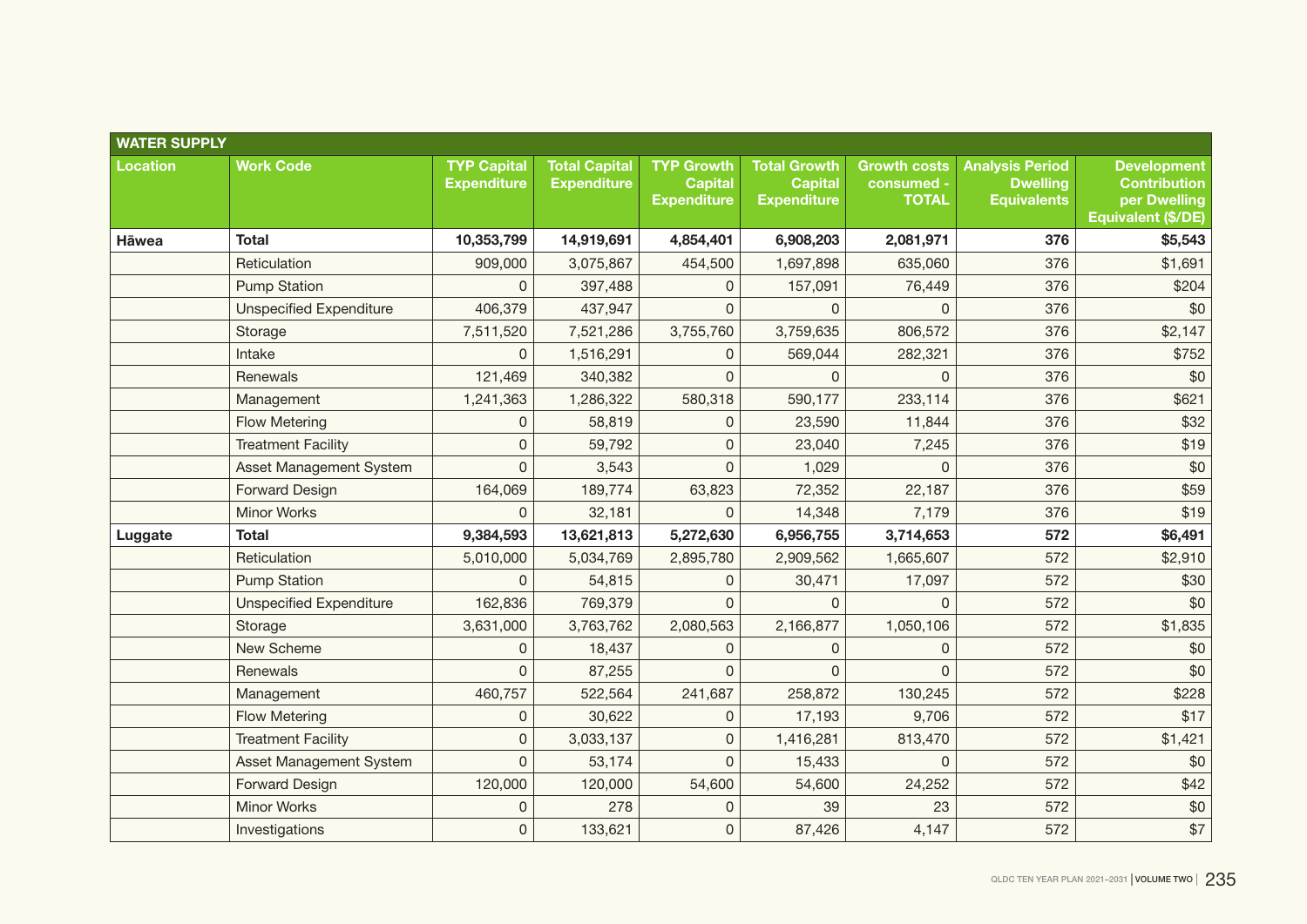Private Developer Agreement Schemes – Water Supply

#### **Cardrona**

Water Supply development contributions as per provisional private development agreement – 100% of costs to be funded through development contributions.

#### PRIVATE DEVELOPER AGREEMENT SCHEMES – WATER SUPPLY **CARDRONA**

| <b>Component</b>                                           | <b>Capital Costs</b> |
|------------------------------------------------------------|----------------------|
| WS Headworks (Intake, PS, Rising Main, Storage, Treatment) | \$8,611,183          |
| Additional membranes and storage                           | \$1,278,987          |
| Interest                                                   | \$4,099,491          |
| <b>WS Headworks Total</b>                                  | \$13,989,661         |
| Pipeline from MCS to Cardrona Village                      | \$1,430,000          |
| Interest                                                   | \$1,111,416          |
| <b>Pipeline Total</b>                                      | \$2,541,416          |

#### Kingston

Water Supply development contributions are as per the private development agreement – 100% of costs to be funded through growth – with options to pay the development contribution as an upfront lump sum, or over time as a targeted rate.

| <b>KINGSTON</b>  |                      |
|------------------|----------------------|
| <b>Component</b> | <b>Capital Costs</b> |
| <b>Headworks</b> | \$12,988,276         |
| Conveyance       | \$4,270,118          |
| Interest         | \$3,335,610          |
| <b>Total</b>     | \$20,594,003         |

PRIVATE DEVELOPER AGREEMENT SCHEMES – WATER SUPPLY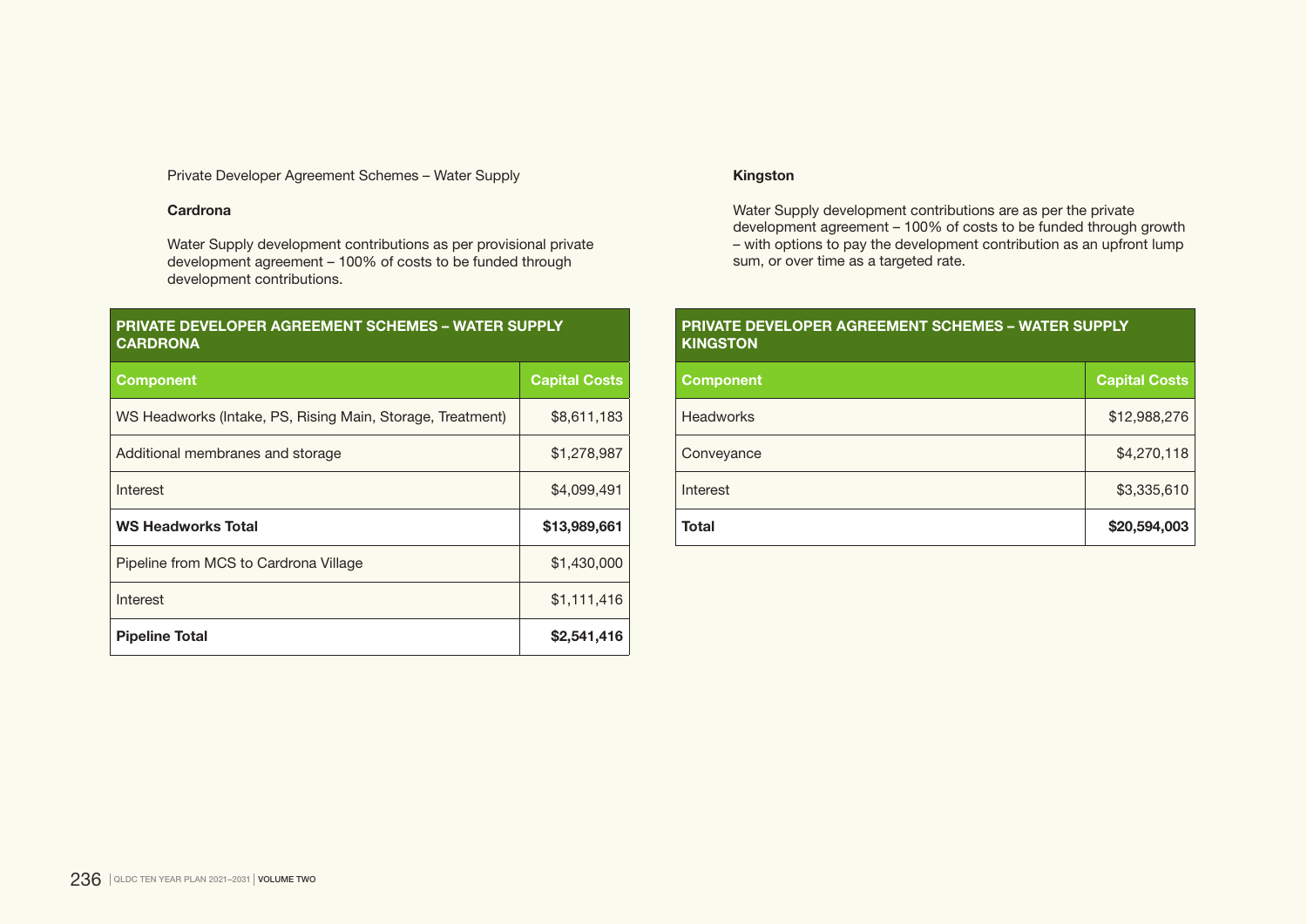#### WASTEWATER

| <b>WASTEWATER</b>            |                           |                                          |                                            |                                                    |                                                             |                                                   |                                                                 |                                                                                 |
|------------------------------|---------------------------|------------------------------------------|--------------------------------------------|----------------------------------------------------|-------------------------------------------------------------|---------------------------------------------------|-----------------------------------------------------------------|---------------------------------------------------------------------------------|
| <b>Location</b>              | <b>Work Code</b>          | <b>TYP Capital</b><br><b>Expenditure</b> | <b>Total Capital</b><br><b>Expenditure</b> | <b>TYP Growth</b><br>Capital<br><b>Expenditure</b> | <b>Total Growth</b><br><b>Capital</b><br><b>Expenditure</b> | <b>Growth costs</b><br>consumed -<br><b>TOTAL</b> | <b>Analysis Period</b><br><b>Dwelling</b><br><b>Equivalents</b> | <b>Development</b><br><b>Contribution</b><br>per Dwelling<br>Equivalent (\$/DE) |
| <b>Greater</b><br>Queenstown | <b>Total</b>              | 156,233,550                              | 275,942,539                                | 72,591,723                                         | 113,016,893                                                 | 29,659,491                                        | 4,695                                                           | \$6,317                                                                         |
|                              | Investigations            | 2,229,198                                | 2,368,974                                  | 526,883                                            | 574,822                                                     | 191,844                                           | 4,695                                                           | \$41                                                                            |
|                              | Management                | 666,567                                  | 8,658,167                                  | 175,219                                            | 2,822,590                                                   | 153,213                                           | 4,695                                                           | \$33                                                                            |
|                              | Minor Works               | $\Omega$                                 | 2,242                                      | 0                                                  | $\Omega$                                                    | 0                                                 | 4,695                                                           | \$0                                                                             |
|                              | New Scheme                | $\Omega$                                 | 476,924                                    | $\Omega$                                           | 476,924                                                     | 0                                                 | 4,695                                                           | \$0                                                                             |
|                              | <b>Pump Station</b>       | 13,906,213                               | 41,726,743                                 | 5,578,218                                          | 16,174,289                                                  | 6,793,990                                         | 4,695                                                           | \$1,447                                                                         |
|                              | Renewals                  | $\Omega$                                 | 6,515,525                                  | $\Omega$                                           | 3,091                                                       | 1,538                                             | 4,695                                                           | \$0                                                                             |
|                              | Reticulation              | 103,746,500                              | 140,336,958                                | 52,381,951                                         | 68,776,862                                                  | 13,389,744                                        | 4,695                                                           | \$2,852                                                                         |
|                              | Storage                   | 12,533,625                               | 12,542,514                                 | 4,467,004                                          | 4,469,800                                                   | 1,366,667                                         | 4,695                                                           | \$291                                                                           |
|                              | <b>Treatment Facility</b> | 23, 151, 448                             | 63,314,492                                 | 9,462,448                                          | 19,718,516                                                  | 7,762,495                                         | 4,695                                                           | \$1,653                                                                         |
| Arrowtown                    | <b>Total</b>              | 8,739,879                                | 21,499,682                                 | 1,130,434                                          | 3,897,218                                                   | 1,294,924                                         | 387                                                             | \$3,349                                                                         |
|                              | Investigations            | 359,862                                  | 369,524                                    | 25,789                                             | 25,789                                                      | 10,412                                            | 387                                                             | \$27                                                                            |
|                              | Management                | 177,976                                  | 766,569                                    | 25,536                                             | 118,001                                                     | 15,832                                            | 387                                                             | \$41                                                                            |
|                              | <b>Minor Works</b>        | 0                                        | 20,289                                     | $\mathbf 0$                                        | $\Omega$                                                    | $\mathbf 0$                                       | 387                                                             | \$0                                                                             |
|                              | <b>Pump Station</b>       | $\mathbf 0$                              | 806,554                                    | $\mathbf 0$                                        | 170,078                                                     | 42,988                                            | 387                                                             | \$111                                                                           |
|                              | Renewals                  | $\Omega$                                 | 1,292,541                                  | $\Omega$                                           | 13,519                                                      | 1,974                                             | 387                                                             | \$5                                                                             |
|                              | Reticulation              | 6,295,504                                | 13,030,211                                 | 299,870                                            | 1,945,998                                                   | 584,471                                           | 387                                                             | \$1,512                                                                         |
|                              | <b>Treatment Facility</b> | 1,906,538                                | 5,213,993                                  | 779,239                                            | 1,623,834                                                   | 639,247                                           | 387                                                             | \$1,653                                                                         |
| <b>Lake Hayes</b>            | <b>Total</b>              | 426,686                                  | 7,863,706                                  | 174,395                                            | 3,568,408                                                   | 344,796                                           | 87                                                              | \$3,984                                                                         |
|                              | Management                | $\mathbf 0$                              | 118,078                                    | 0                                                  | 54,118                                                      | 0                                                 | 87                                                              | \$0                                                                             |
|                              | Minor Works               | $\mathbf 0$                              | 117,242                                    | 0                                                  | 13,415                                                      | 4,549                                             | 87                                                              | \$53                                                                            |
|                              | <b>Pump Station</b>       | $\Omega$                                 | 475,384                                    | $\Omega$                                           | 327,674                                                     | 68,014                                            | 87                                                              | \$786                                                                           |
|                              | Renewals                  | $\Omega$                                 | 236,947                                    | $\Omega$                                           | $\Omega$                                                    | $\Omega$                                          | 87                                                              | \$0                                                                             |
|                              | Reticulation              | $\Omega$                                 | 5,749,154                                  | $\Omega$                                           | 2,809,784                                                   | 129,169                                           | 87                                                              | \$1,493                                                                         |
|                              | <b>Treatment Facility</b> | 426,686                                  | 1,166,900                                  | 174,395                                            | 363,417                                                     | 143,064                                           | 87                                                              | \$1,653                                                                         |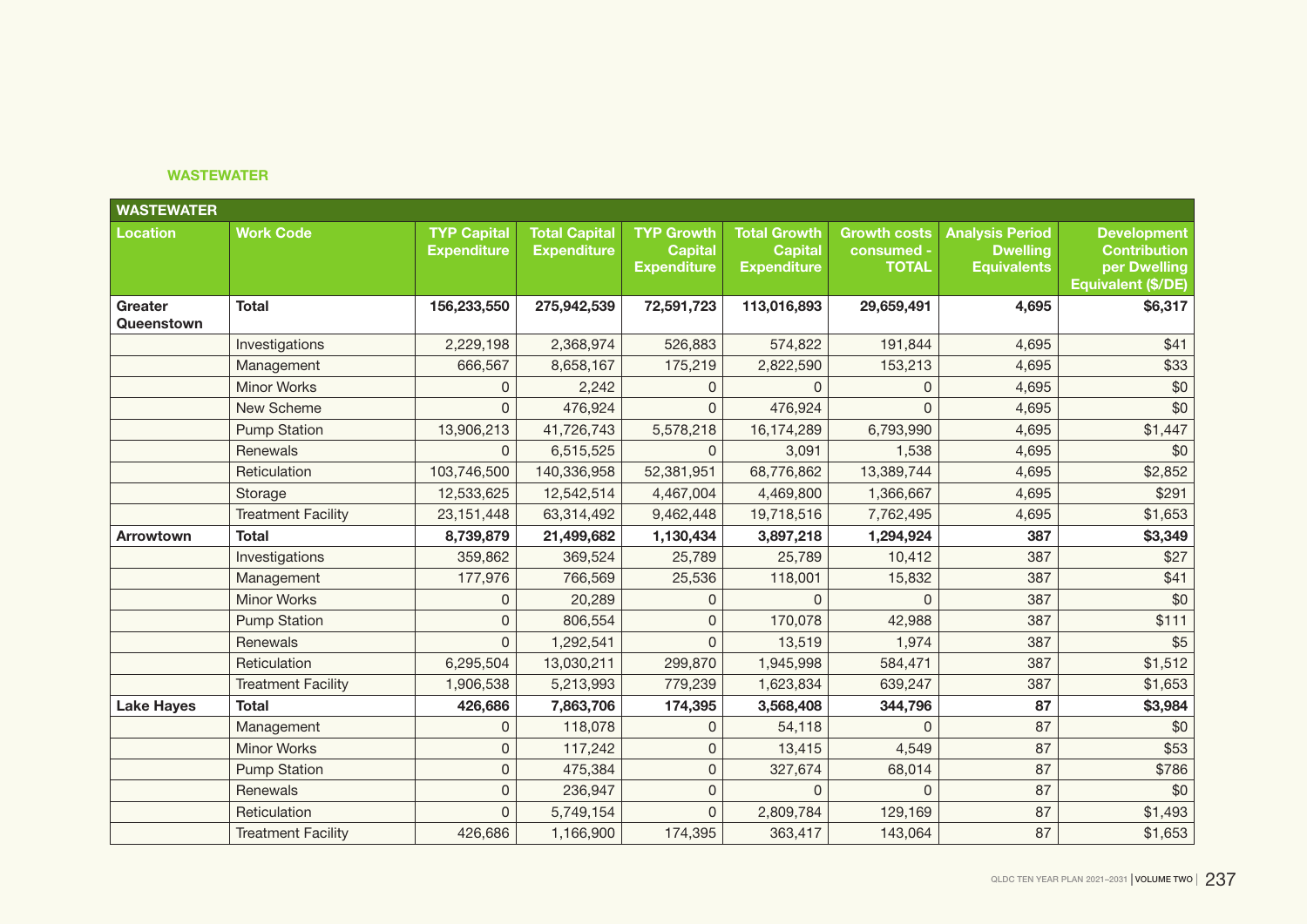| <b>WASTEWATER</b>       |                           |                                          |                                            |                                                           |                                                             |                                                   |                                                                 |                                                                                 |
|-------------------------|---------------------------|------------------------------------------|--------------------------------------------|-----------------------------------------------------------|-------------------------------------------------------------|---------------------------------------------------|-----------------------------------------------------------------|---------------------------------------------------------------------------------|
| <b>Location</b>         | <b>Work Code</b>          | <b>TYP Capital</b><br><b>Expenditure</b> | <b>Total Capital</b><br><b>Expenditure</b> | <b>TYP Growth</b><br><b>Capital</b><br><b>Expenditure</b> | <b>Total Growth</b><br><b>Capital</b><br><b>Expenditure</b> | <b>Growth costs</b><br>consumed -<br><b>TOTAL</b> | <b>Analysis Period</b><br><b>Dwelling</b><br><b>Equivalents</b> | <b>Development</b><br><b>Contribution</b><br>per Dwelling<br>Equivalent (\$/DE) |
| <b>Shotover Country</b> | <b>Total</b>              | 5,835,053                                | 5,965,611                                  | 110,100                                                   | 143,439                                                     | 29,577                                            | 15                                                              | \$1,938                                                                         |
|                         | Investigations            | 427,888                                  | 427,888                                    | 6,008                                                     | 6,008                                                       | 811                                               | 15                                                              | \$53                                                                            |
|                         | Management                | 93,308                                   | 93,308                                     | 1,306                                                     | 1,306                                                       | 201                                               | 15                                                              | \$13                                                                            |
|                         | Reticulation              | 5,238,599                                | 5,238,599                                  | 72,026                                                    | 72,026                                                      | 3,332                                             | 15                                                              | \$218                                                                           |
|                         | <b>Treatment Facility</b> | 75,258                                   | 205,817                                    | 30,760                                                    | 64,099                                                      | 25,234                                            | 15                                                              | \$1,653                                                                         |
| <b>Ladies Mile</b>      | <b>Total</b>              | 5,306,062                                | 10,645,015                                 | 3,539,894                                                 | 4,879,713                                                   | 1,444,259                                         | 606                                                             | \$2,384                                                                         |
|                         | Reticulation              | 2,319,040                                | 2,476,120                                  | 2,319,040                                                 | 2,335,612                                                   | 442,734                                           | 606                                                             | \$731                                                                           |
|                         | <b>Treatment Facility</b> | 2,987,022                                | 8,168,895                                  | 1,220,854                                                 | 2,544,101                                                   | 1,001,524                                         | 606                                                             | \$1,653                                                                         |
| Wānaka                  | <b>Total</b>              | 66,769,430                               | 128,066,435                                | 22,984,339                                                | 51,068,086                                                  | 15,491,753                                        | 2,661                                                           | \$5,821                                                                         |
|                         | Investigations            | 1,821,558                                | 1,993,432                                  | 638,842                                                   | 680,772                                                     | 216,595                                           | 2,661                                                           | \$81                                                                            |
|                         | Management                | 349,741                                  | 4,039,032                                  | 124,353                                                   | 2,062,283                                                   | 38,243                                            | 2,661                                                           | \$14                                                                            |
|                         | Minor Works               | 0                                        | 39,734                                     | 0                                                         | $\Omega$                                                    | $\Omega$                                          | 2,661                                                           | \$0                                                                             |
|                         | New Scheme                | 0                                        | 302,358                                    | 0                                                         | 74,152                                                      | 33,205                                            | 2,661                                                           | \$12                                                                            |
|                         | <b>Pump Station</b>       | 3,837,564                                | 7,171,382                                  | 1,765,279                                                 | 4,026,856                                                   | 1,355,762                                         | 2,661                                                           | \$509                                                                           |
|                         | Renewals                  | 0                                        | 2,601,475                                  | 0                                                         | 5,665                                                       | 3,418                                             | 2,661                                                           | \$1                                                                             |
|                         | Reticulation              | 33,230,699                               | 46,903,306                                 | 9,181,575                                                 | 14,608,644                                                  | 4,050,241                                         | 2,661                                                           | \$1,522                                                                         |
|                         | Storage                   | 15,002,300                               | 15,002,300                                 | 5,649,474                                                 | 5,649,474                                                   | 1,317,561                                         | 2,661                                                           | \$495                                                                           |
|                         | <b>Treatment Facility</b> | 12,527,568                               | 50,013,417                                 | 5,624,816                                                 | 23,960,241                                                  | 8,476,726                                         | 2,661                                                           | \$3,185                                                                         |
| Hāwea                   | <b>Total</b>              | 27,461,219                               | 31,204,853                                 | 13,040,813                                                | 14,829,403                                                  | 6,448,359                                         | 381                                                             | \$16,942                                                                        |
|                         | Investigations            | 3,401,041                                | 3,432,939                                  | 1,652,754                                                 | 1,659,606                                                   | 741,173                                           | 381                                                             | \$1,947                                                                         |
|                         | Management                | 37,886                                   | 248,183                                    | 14,738                                                    | 113,188                                                     | 6,347                                             | 381                                                             | \$17                                                                            |
|                         | <b>Pump Station</b>       | 0                                        | 1,214,322                                  | 0                                                         | 562,237                                                     | 225,195                                           | 381                                                             | \$592                                                                           |
|                         | Renewals                  | 0                                        | 343,971                                    | 0                                                         | $\mathbf 0$                                                 | $\Omega$                                          | 381                                                             | \$0                                                                             |
|                         | Reticulation              | 1,219,292                                | 1,807,922                                  | 0                                                         | 558,906                                                     | 267,041                                           | 381                                                             | \$702                                                                           |
|                         | Storage                   | 303,000                                  | 303,000                                    | 123,321                                                   | 123,321                                                     | 46,605                                            | 381                                                             | \$122                                                                           |
|                         | <b>Treatment Facility</b> | 22,500,000                               | 23,854,518                                 | 11,250,000                                                | 11,812,145                                                  | 5,161,998                                         | 381                                                             | \$13,563                                                                        |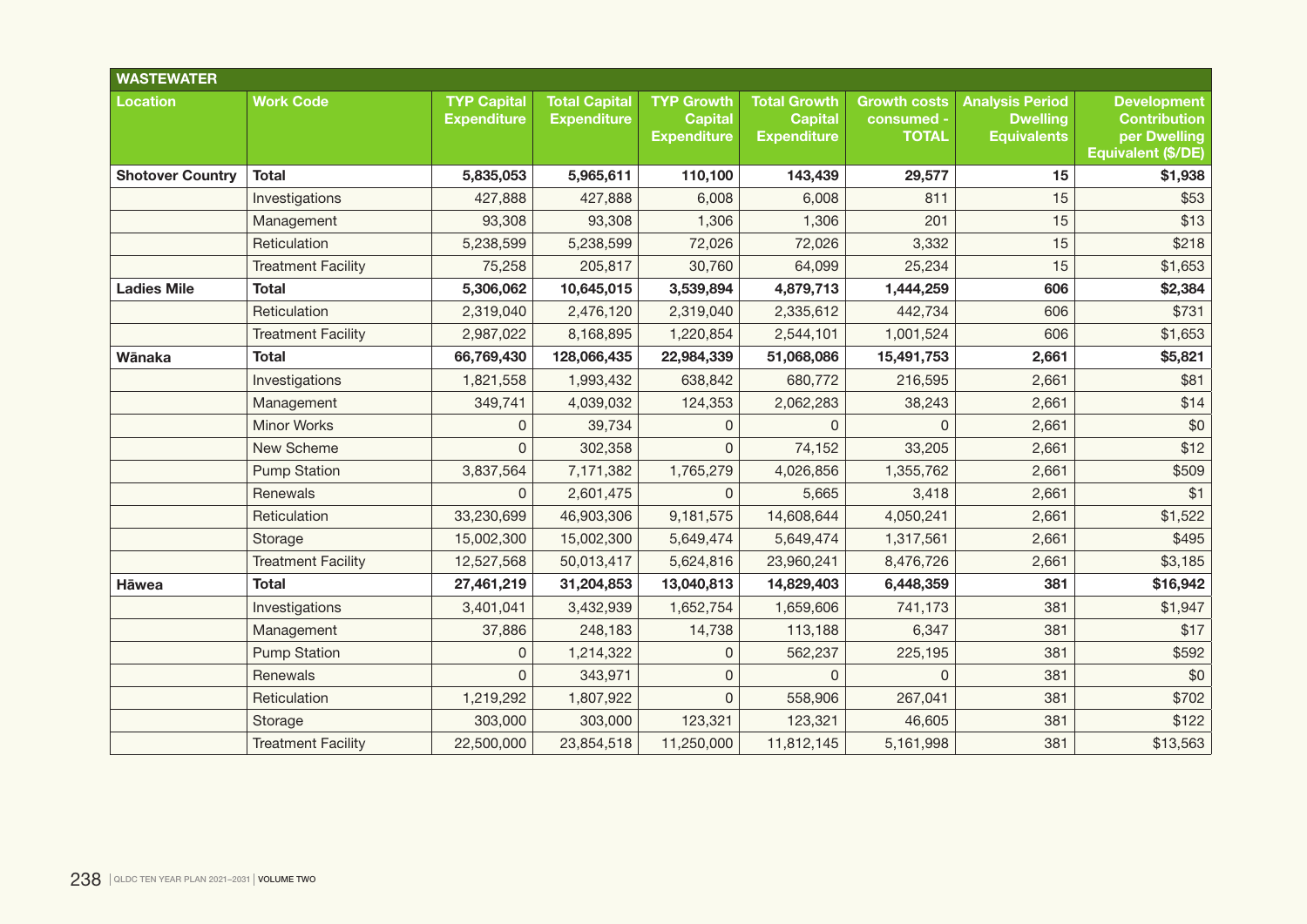Private Developer Agreement Schemes – Wastewater

#### **Cardrona**

Wastewater development contributions as per private development agreement – 100% of costs to be funded through development contributions.

#### PRIVATE DEVELOPER AGREEMENT SCHEMES – WASTEWATER **CARDRONA**

| <b>Component</b>                                | <b>Capital Costs</b> |
|-------------------------------------------------|----------------------|
| <b>WWTP</b>                                     | \$15,379,000         |
| Additional aeration to SBR and upsize reactor   | \$192,090            |
| S <sub>2</sub> irrigation zone                  | \$573,661            |
| Third SBR tank                                  | \$1,884,647          |
| Second headworks screen and grit removal system | \$423,829            |
| Additional LTA and consent variation            | \$168,357            |
| Interest                                        | \$7,368,033          |
| <b>WWTP Total</b>                               | \$25,989,616         |
| Pipeline from WWTP to Cardrona Village          | \$4,259,000          |
| Interest                                        | \$3,631,632          |
| <b>Pipeline Total</b>                           | \$7,890,632          |

#### Kingston

**KINGSTON** 

Wastewater development contributions are as per the private development agreement – 100% of costs to be funded through growth – with options to pay the development contribution as an upfront lump sum, or over time as a targeted rate.

| <b>Component</b> | <b>Capital Costs</b> |
|------------------|----------------------|
| <b>Headworks</b> | \$17,721,904         |
| Conveyance       | \$8,078,889          |
| Interest         | \$5,344,350          |
| <b>Total</b>     | \$31,145,143         |

PRIVATE DEVELOPER AGREEMENT SCHEMES – WATER SUPPLY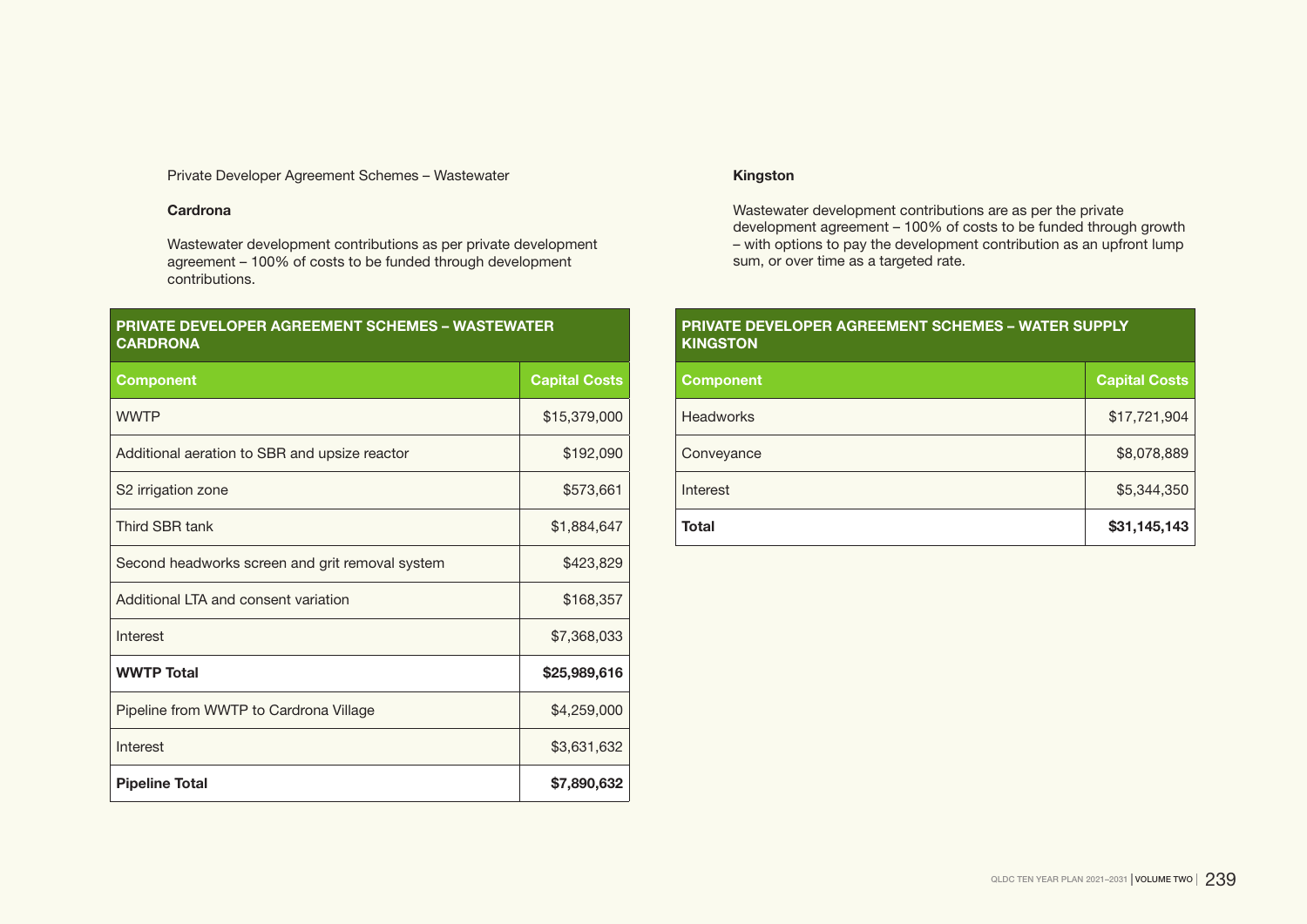#### **STORMWATER**

| <b>STORMWATER</b>     |                            |                                          |                                            |                                                           |                                                             |                                                   |                                                                 |                                                                                 |  |  |  |  |
|-----------------------|----------------------------|------------------------------------------|--------------------------------------------|-----------------------------------------------------------|-------------------------------------------------------------|---------------------------------------------------|-----------------------------------------------------------------|---------------------------------------------------------------------------------|--|--|--|--|
| <b>Location</b>       | <b>Work Code</b>           | <b>TYP Capital</b><br><b>Expenditure</b> | <b>Total Capital</b><br><b>Expenditure</b> | <b>TYP Growth</b><br><b>Capital</b><br><b>Expenditure</b> | <b>Total Growth</b><br><b>Capital</b><br><b>Expenditure</b> | <b>Growth costs</b><br>consumed -<br><b>TOTAL</b> | <b>Analysis Period</b><br><b>Dwelling</b><br><b>Equivalents</b> | <b>Development</b><br><b>Contribution</b><br>per Dwelling<br>Equivalent (\$/DE) |  |  |  |  |
| Queenstown            | <b>Total</b>               | 24,569,368                               | 55,809,999                                 | 7,415,519                                                 | 16,988,504                                                  | 5,403,254                                         | 1,603                                                           | \$3,370                                                                         |  |  |  |  |
|                       | Reticulation               | 19,963,768                               | 43,373,076                                 | 5,766,714                                                 | 13,551,794                                                  | 4,545,870                                         | 1,603                                                           | \$2,835                                                                         |  |  |  |  |
|                       | Investigations             | 0                                        | 229,749                                    | 0                                                         | 63,162                                                      | $\overline{0}$                                    | 1,603                                                           | \$0                                                                             |  |  |  |  |
|                       | <b>Minor Works</b>         | 0                                        | 724,050                                    | $\Omega$                                                  | 47,298                                                      | 2,112                                             | 1,603                                                           | \$1                                                                             |  |  |  |  |
|                       | Renewals                   | 0                                        | 695,522                                    | $\mathbf 0$                                               | 102,826                                                     | 27,096                                            | 1,603                                                           | \$17                                                                            |  |  |  |  |
|                       | Management                 | 0                                        | 3,060,934                                  | $\mathbf 0$                                               | 389,745                                                     | 102,490                                           | 1,603                                                           | \$64                                                                            |  |  |  |  |
|                       | New Scheme                 | $\Omega$                                 | 1,639,646                                  | $\Omega$                                                  | 698,905                                                     | 37,783                                            | 1,603                                                           | \$24                                                                            |  |  |  |  |
|                       | <b>Stormwater Upgrades</b> | 4,605,600                                | 5,586,460                                  | 1,648,805                                                 | 2,008,685                                                   | 683,022                                           | 1,603                                                           | \$426                                                                           |  |  |  |  |
|                       | Asset Management System    | 0                                        | 432,234                                    | 0                                                         | 98,259                                                      | $\Omega$                                          | 1,603                                                           | \$0                                                                             |  |  |  |  |
|                       | Treatment                  | 0                                        | 68,328                                     | $\mathbf 0$                                               | 27,830                                                      | 4,881                                             | 1,603                                                           | \$3                                                                             |  |  |  |  |
| Arrowtown             | <b>Total</b>               | 0                                        | 1,659,747                                  | 0                                                         | 364,645                                                     | 31,073                                            | 213                                                             | \$146                                                                           |  |  |  |  |
|                       | Reticulation               | 0                                        | 1,328,568                                  | $\mathbf 0$                                               | 339,700                                                     | 26,980                                            | 213                                                             | \$127                                                                           |  |  |  |  |
|                       | Investigations             | $\Omega$                                 | 66,461                                     | $\Omega$                                                  | 9,416                                                       | 0                                                 | 213                                                             | \$0                                                                             |  |  |  |  |
|                       | <b>Minor Works</b>         | 0                                        | 107,462                                    | $\boldsymbol{0}$                                          | $\Omega$                                                    | $\overline{0}$                                    | 213                                                             | \$0                                                                             |  |  |  |  |
|                       | Renewals                   | 0                                        | 133,543                                    | $\mathbf 0$                                               | 10,774                                                      | 2,385                                             | 213                                                             | \$11                                                                            |  |  |  |  |
|                       | <b>Stormwater Upgrades</b> | 0                                        | 23,712                                     | $\mathbf 0$                                               | 4,755                                                       | 1,708                                             | 213                                                             | \$8                                                                             |  |  |  |  |
| Glenorchy             | <b>Total</b>               | 0                                        | 451,533                                    | $\pmb{0}$                                                 | 201,020                                                     | 12,004                                            | 89                                                              | \$134                                                                           |  |  |  |  |
|                       | Reticulation               | 0                                        | 350,446                                    | $\mathbf 0$                                               | 154,297                                                     | 11,716                                            | 89                                                              | \$131                                                                           |  |  |  |  |
|                       | Investigations             | 0                                        | 396                                        | $\mathbf 0$                                               | 100                                                         | 0                                                 | 89                                                              | \$0                                                                             |  |  |  |  |
|                       | Renewals                   | 0                                        | 1,396                                      | $\mathbf 0$                                               | $\Omega$                                                    | $\mathbf 0$                                       | 89                                                              | \$0                                                                             |  |  |  |  |
|                       | New Scheme                 | 0                                        | 97,497                                     | $\mathbf 0$                                               | 46,107                                                      | $\overline{0}$                                    | 89                                                              | \$0                                                                             |  |  |  |  |
|                       | <b>Stormwater Upgrades</b> | $\Omega$                                 | 1,798                                      | $\Omega$                                                  | 517                                                         | 287                                               | 89                                                              | \$3                                                                             |  |  |  |  |
| <b>Frankton Flats</b> | <b>Total</b>               | 3,256,039                                | 11,965,880                                 | 1,165,662                                                 | 9,784,274                                                   | 6,390,774                                         | 1,394                                                           | \$4,583                                                                         |  |  |  |  |
|                       | Reticulation               | 3,256,039                                | 11,965,880                                 | 1,165,662                                                 | 9,784,274                                                   | 6,390,774                                         | 1,394                                                           | \$4,583                                                                         |  |  |  |  |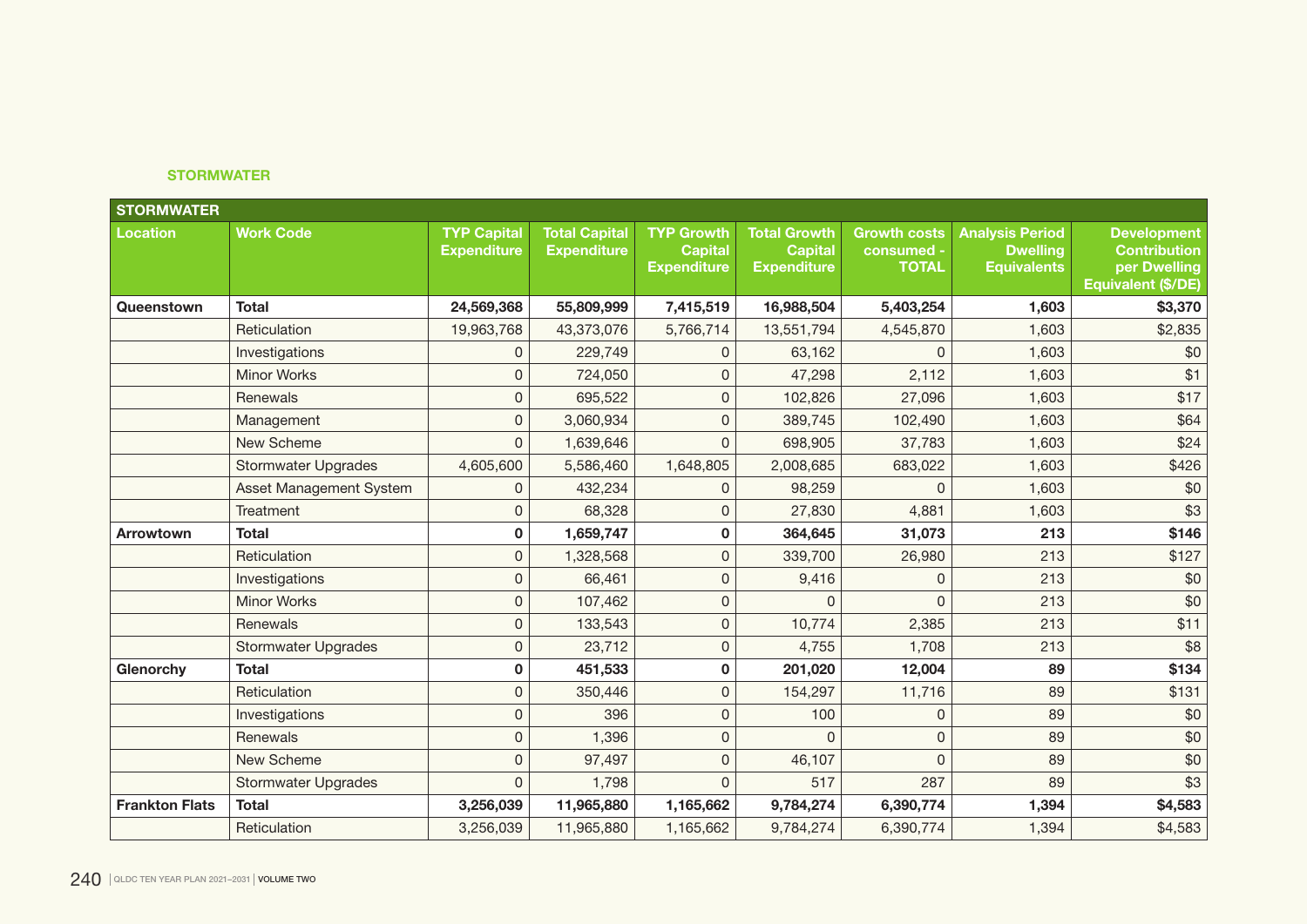| <b>STORMWATER</b>  |                            |                                          |                                            |                                                           |                                                             |                                                   |                                                                 |                                                                                 |
|--------------------|----------------------------|------------------------------------------|--------------------------------------------|-----------------------------------------------------------|-------------------------------------------------------------|---------------------------------------------------|-----------------------------------------------------------------|---------------------------------------------------------------------------------|
| <b>Location</b>    | <b>Work Code</b>           | <b>TYP Capital</b><br><b>Expenditure</b> | <b>Total Capital</b><br><b>Expenditure</b> | <b>TYP Growth</b><br><b>Capital</b><br><b>Expenditure</b> | <b>Total Growth</b><br><b>Capital</b><br><b>Expenditure</b> | <b>Growth costs</b><br>consumed -<br><b>TOTAL</b> | <b>Analysis Period</b><br><b>Dwelling</b><br><b>Equivalents</b> | <b>Development</b><br><b>Contribution</b><br>per Dwelling<br>Equivalent (\$/DE) |
| Wānaka             | <b>Total</b>               | 10,723,830                               | 24, 187, 013                               | 5,580,874                                                 | 11,726,476                                                  | 3,712,831                                         | 2,036                                                           | \$1,824                                                                         |
|                    | Reticulation               | 2,644,577                                | 12,067,032                                 | 1,876,415                                                 | 6,532,206                                                   | 1,852,470                                         | 2,036                                                           | \$910                                                                           |
|                    | Investigations             | $\Omega$                                 | 346,053                                    | 0                                                         | 126,417                                                     | 5,824                                             | 2,036                                                           | \$3                                                                             |
|                    | Minor Works                | $\Omega$                                 | 315,939                                    | $\Omega$                                                  | 50,694                                                      | 172                                               | 2,036                                                           | \$0                                                                             |
|                    | Renewals                   | 0                                        | 338,451                                    | $\mathbf 0$                                               | 120,788                                                     | 22,545                                            | 2,036                                                           | \$11                                                                            |
|                    | Management                 | 0                                        | 785,895                                    | 0                                                         | 184,590                                                     | 25,914                                            | 2,036                                                           | \$13                                                                            |
|                    | New Scheme                 | 0                                        | 139,797                                    | $\Omega$                                                  | 72,312                                                      | 17,194                                            | 2,036                                                           | \$8                                                                             |
|                    | <b>Stormwater Upgrades</b> | 7,305,253                                | 8,291,078                                  | 3,360,416                                                 | 3,794,498                                                   | 1,410,164                                         | 2,036                                                           | \$693                                                                           |
|                    | Asset Management System    | 0                                        | 116,501                                    | 0                                                         | 40,751                                                      | $\mathbf 0$                                       | 2,036                                                           | \$0                                                                             |
| Hāwea              | <b>Total</b>               | $\mathbf 0$                              | 711,672                                    | 0                                                         | 325,443                                                     | 40,432                                            | 373                                                             | \$108                                                                           |
|                    | Reticulation               | 0                                        | 693,853                                    | $\Omega$                                                  | 319,392                                                     | 37,914                                            | 373                                                             | \$102                                                                           |
|                    | Investigations             | 0                                        | 854                                        | $\mathbf 0$                                               | 244                                                         | $\Omega$                                          | 373                                                             | \$0                                                                             |
|                    | <b>Stormwater Upgrades</b> | 0                                        | 16,965                                     | $\Omega$                                                  | 5,807                                                       | 2,519                                             | 373                                                             | \$7                                                                             |
| <b>Ladies Mile</b> | <b>Total</b>               | 997,545                                  | 1,098,680                                  | 997,545                                                   | 1,098,680                                                   | 447,076                                           | 599                                                             | \$747                                                                           |
|                    | New Scheme                 | 997,545                                  | 1,098,680                                  | 997,545                                                   | 1,098,680                                                   | 447,076                                           | 599                                                             | \$747                                                                           |
| Luggate            | <b>Total</b>               | 0                                        | 49,834                                     | 0                                                         | 18,912                                                      | $\mathbf 0$                                       | 121                                                             | \$0                                                                             |
|                    | Reticulation               | 0                                        | 7,371                                      | 0                                                         | 5,039                                                       | $\mathbf 0$                                       | 121                                                             | \$0                                                                             |
|                    | Investigations             | 0                                        | 42,462                                     | 0                                                         | 13,873                                                      | $\Omega$                                          | 121                                                             | \$0                                                                             |
| <b>Albert Town</b> | <b>Total</b>               | 0                                        | 800,171                                    | 0                                                         | 375,387                                                     | 10,957                                            | 199                                                             | \$55                                                                            |
|                    | Reticulation               | 0                                        | 520,597                                    | 0                                                         | 272,917                                                     | 8,480                                             | 199                                                             | \$43                                                                            |
|                    | Investigations             | 0                                        | 30,879                                     | $\mathbf 0$                                               | 10,560                                                      | 0                                                 | 199                                                             | \$0                                                                             |
|                    | Management                 | $\Omega$                                 | 86,714                                     | 0                                                         | 8,223                                                       | $\overline{0}$                                    | 199                                                             | \$0                                                                             |
|                    | New Scheme                 | 0                                        | 151,554                                    | 0                                                         | 79,611                                                      | 1,407                                             | 199                                                             | \$7                                                                             |
|                    | <b>Stormwater Upgrades</b> | 0                                        | 10,426                                     | $\Omega$                                                  | 4,075                                                       | 1,070                                             | 199                                                             | \$5                                                                             |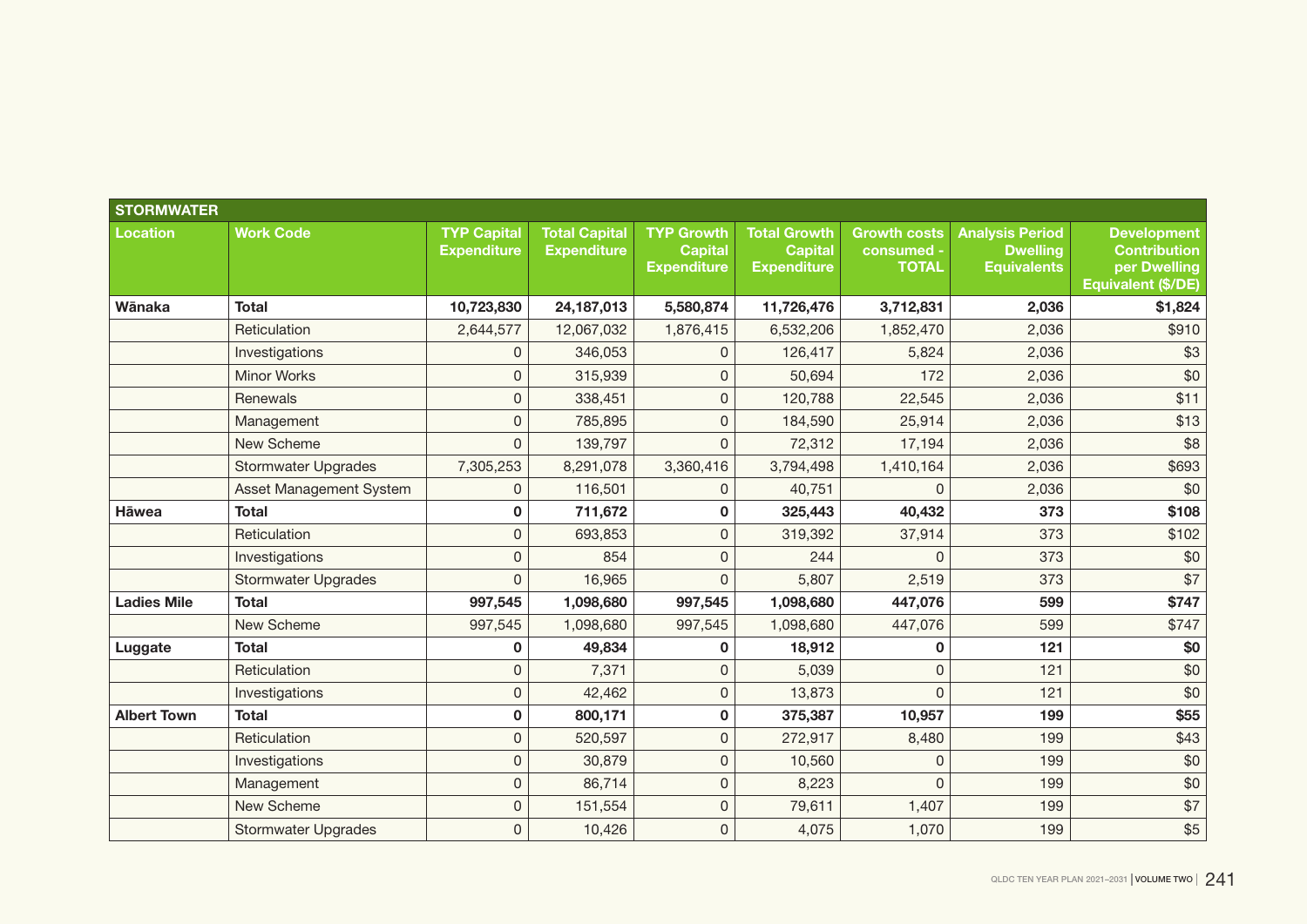| <b>STORMWATER</b>    |                            |                                          |                                            |                                                           |                                                             |                                                   |                                                                 |                                                                                 |  |  |  |
|----------------------|----------------------------|------------------------------------------|--------------------------------------------|-----------------------------------------------------------|-------------------------------------------------------------|---------------------------------------------------|-----------------------------------------------------------------|---------------------------------------------------------------------------------|--|--|--|
| <b>Location</b>      | <b>Work Code</b>           | <b>TYP Capital</b><br><b>Expenditure</b> | <b>Total Capital</b><br><b>Expenditure</b> | <b>TYP Growth</b><br><b>Capital</b><br><b>Expenditure</b> | <b>Total Growth</b><br><b>Capital</b><br><b>Expenditure</b> | <b>Growth costs</b><br>consumed -<br><b>TOTAL</b> | <b>Analysis Period</b><br><b>Dwelling</b><br><b>Equivalents</b> | <b>Development</b><br><b>Contribution</b><br>per Dwelling<br>Equivalent (\$/DE) |  |  |  |
| <b>Wakatipu Ward</b> | <b>Total</b>               | 29,464,647                               | 30,703,224                                 | 5,347,185                                                 | 5,362,446                                                   | 1,232,196                                         | 4,335                                                           | \$284                                                                           |  |  |  |
|                      | Reticulation               | 4,562,480                                | 4,575,535                                  | 1,104,120                                                 | 1,104,120                                                   | 217,208                                           | 4,335                                                           | \$50                                                                            |  |  |  |
|                      | Investigations             | 7,112,580                                | 7,112,580                                  | 2,001,119                                                 | 2,001,119                                                   | 563,197                                           | 4,335                                                           | \$130                                                                           |  |  |  |
|                      | Renewals                   | 8,566,227                                | 9,728,274                                  | 0                                                         |                                                             | 0                                                 | 4,335                                                           | \$0                                                                             |  |  |  |
|                      | Management                 | $\Omega$                                 | 63,475                                     | 0                                                         | 15,262                                                      | 7,433                                             | 4,335                                                           | \$2                                                                             |  |  |  |
|                      | <b>Stormwater Upgrades</b> | 85,280                                   | 85,280                                     | 30,530                                                    | 30,530                                                      | 9,029                                             | 4,335                                                           | \$2                                                                             |  |  |  |
| Wānaka Ward          | Total                      | 15,476,592                               | 15,837,299                                 | 3,654,329                                                 | 3,654,329                                                   | 802,160                                           | 2,872                                                           | \$279                                                                           |  |  |  |
|                      | Reticulation               | 2,392,520                                | 2,392,520                                  | 825,419                                                   | 825,419                                                     | 159,964                                           | 2,872                                                           | \$56                                                                            |  |  |  |
|                      | Investigations             | 3,614,820                                | 3,614,820                                  | 1,298,884                                                 | 1,298,884                                                   | 343,449                                           | 2,872                                                           | \$120                                                                           |  |  |  |
|                      | Renewals                   | 4,632,612                                | 4,992,299                                  | 0                                                         |                                                             | 0                                                 | 2,872                                                           | \$0                                                                             |  |  |  |
|                      | Management                 | $\Omega$                                 | 1,020                                      | $\Omega$                                                  |                                                             | 0                                                 | 2,872                                                           | \$0                                                                             |  |  |  |
|                      | <b>Stormwater Upgrades</b> | 44,720                                   | 44,720                                     | 20,571                                                    | 20,571                                                      | 6,021                                             | 2,872                                                           | \$2                                                                             |  |  |  |
| <b>District</b>      | <b>Total</b>               | 1,245,733                                | 1,245,733                                  | 369,855                                                   | 369,855                                                     | 111,056                                           | 7,207                                                           | \$15                                                                            |  |  |  |
|                      | Management                 | 1,245,733                                | 1,245,733                                  | 369,855                                                   | 369,855                                                     | 111,056                                           | 7,207                                                           | \$15                                                                            |  |  |  |

Private Developer Agreement Schemes - Stormwater

#### Kingston

Stormwater development contributions are as per private development agreement – 100% of costs to be funded through growth – with options to pay the development contribution as an upfront lump sum, or over time as a targeted rate.

| <b>PRIVATE DEVELOPER AGREEMENT SCHEMES - STORMWATER - KINGSTON</b> |                      |  |  |  |  |
|--------------------------------------------------------------------|----------------------|--|--|--|--|
| <b>Component</b>                                                   | <b>Capital Costs</b> |  |  |  |  |
| Headworks                                                          | \$0                  |  |  |  |  |
| Conveyance                                                         | \$7,262,211          |  |  |  |  |
| Interest                                                           | \$688,377            |  |  |  |  |
| <b>Total</b>                                                       | \$7,950,588          |  |  |  |  |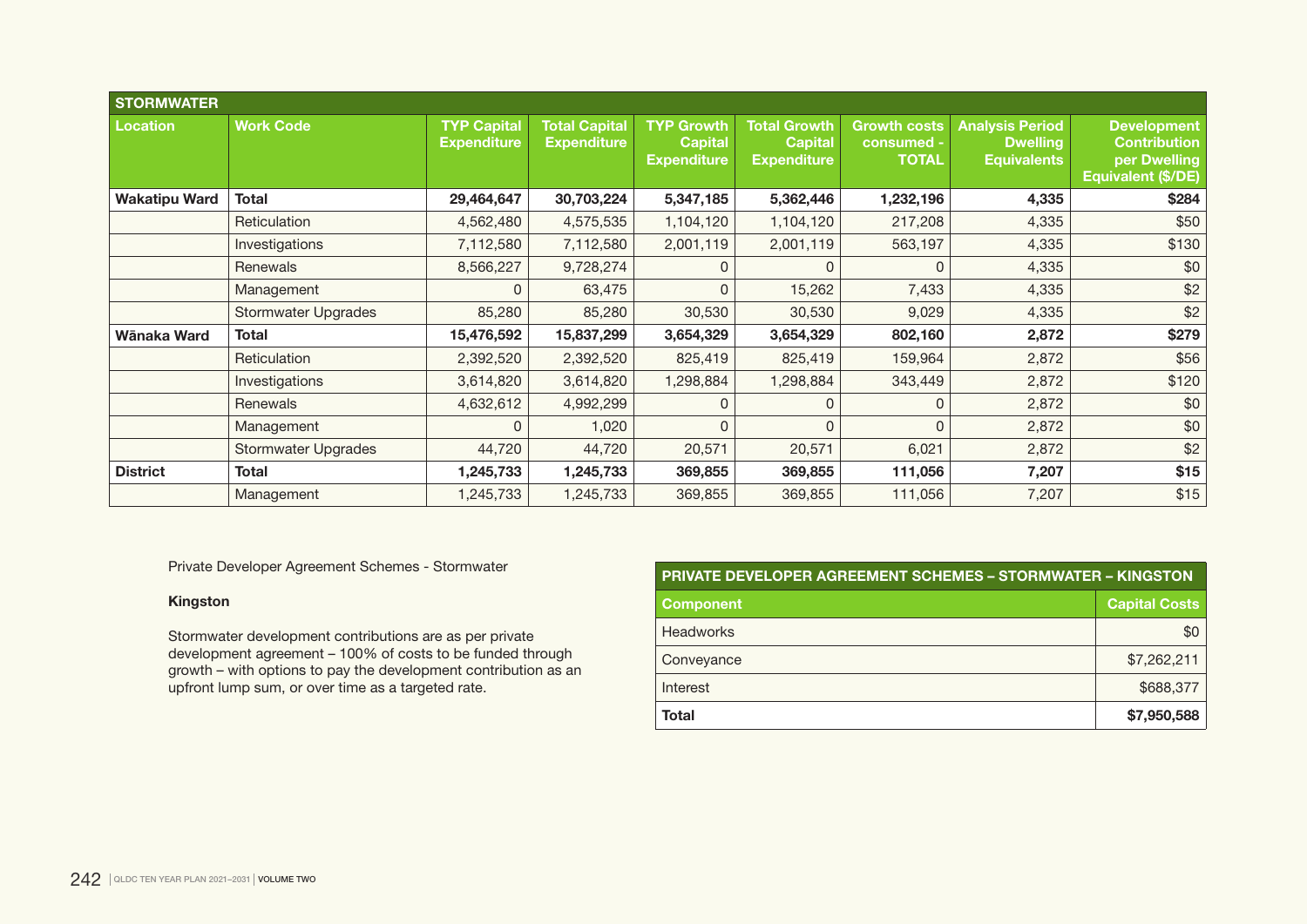### **TRANSPORTATION**

| <b>TRANSPORTATION</b> |                                           |                                          |                                            |                                                           |                                                             |                                                   |                                                                 |                                                                                 |
|-----------------------|-------------------------------------------|------------------------------------------|--------------------------------------------|-----------------------------------------------------------|-------------------------------------------------------------|---------------------------------------------------|-----------------------------------------------------------------|---------------------------------------------------------------------------------|
| .ocation              | <b>Work Code</b>                          | <b>TYP Capital</b><br><b>Expenditure</b> | <b>Total Capital</b><br><b>Expenditure</b> | <b>TYP Growth</b><br><b>Capital</b><br><b>Expenditure</b> | <b>Total Growth</b><br><b>Capital</b><br><b>Expenditure</b> | <b>Growth costs</b><br>consumed -<br><b>TOTAL</b> | <b>Analysis Period</b><br><b>Dwelling</b><br><b>Equivalents</b> | <b>Development</b><br><b>Contribution</b><br>per Dwelling<br>Equivalent (\$/DE) |
| Wakatipu              | <b>Total</b>                              | 346,596,968                              | 618,774,466                                | 50,143,840                                                | 79,391,803                                                  | 25,547,835                                        | 7,701                                                           | \$3,317                                                                         |
|                       | Advance property purchase                 | $\mathbf 0$                              | 2,878,559                                  | $\mathbf 0$                                               | 775,094                                                     | 243,419                                           | 7,701                                                           | \$32                                                                            |
|                       | <b>Amenity Enhancement</b>                | $\Omega$                                 | 209,241                                    | $\mathbf 0$                                               | 0                                                           | $\Omega$                                          | 7,701                                                           | \$0                                                                             |
|                       | Associated improvements                   | 1,900,000                                | 6,590,583                                  | $\mathbf 0$                                               | 393,940                                                     | 159,289                                           | 7,701                                                           | \$21                                                                            |
|                       | Cycle facilities                          | 6,500,000                                | 7,204,638                                  | 1,337,700                                                 | 1,436,469                                                   | 434,884                                           | 7,701                                                           | \$56                                                                            |
|                       | Drainage renewals                         | 3,750,000                                | 8,521,379                                  | 484,365                                                   | 948,709                                                     | 407,449                                           | 7,701                                                           | \$53                                                                            |
|                       | <b>Emergency Works Contingency</b>        | $\Omega$                                 | 367,602                                    | $\Omega$                                                  | 0                                                           | $\Omega$                                          | 7,701                                                           | \$0                                                                             |
|                       | <b>Environmental Renewals</b>             | 1,500,000                                | 1,815,896                                  | 249,900                                                   | 257,902                                                     | 76,486                                            | 7,701                                                           | \$10                                                                            |
|                       | Kerb & Channel Construction               | $\mathbf 0$                              | 2,062,709                                  | $\mathbf{0}$                                              | 308,764                                                     | $\mathsf 0$                                       | 7,701                                                           | \$0                                                                             |
|                       | Minor Improvements                        | 20,700,000                               | 37,865,185                                 | 3,448,620                                                 | 4,258,427                                                   | 1,203,080                                         | 7,701                                                           | \$156                                                                           |
|                       | New roads                                 | $\mathbf 0$                              | 22,389,946                                 | $\mathbf 0$                                               | 1,870,026                                                   | 969,238                                           | 7,701                                                           | \$126                                                                           |
|                       | New traffic management facilities         | $\mathbf 0$                              | 21,380                                     | $\mathbf 0$                                               | 2,664                                                       | 0                                                 | 7,701                                                           | \$0                                                                             |
|                       | <b>Other Structures</b>                   | $\Omega$                                 | 27,462                                     | $\mathbf 0$                                               | 2,746                                                       | $\Omega$                                          | 7,701                                                           | \$0                                                                             |
|                       | <b>Parking Facilities</b>                 | 4,500,000                                | 7,935,108                                  | $\mathsf 0$                                               | 130,369                                                     | 61,262                                            | 7,701                                                           | \$8                                                                             |
|                       | Passenger transport infrastructure        | $\mathbf 0$                              | 2,031,448                                  | $\mathbf 0$                                               | 157,752                                                     | 82,736                                            | 7,701                                                           | \$11                                                                            |
|                       | Pedestrian and Cycle facilities           | $\Omega$                                 | 10,666,274                                 | $\mathbf 0$                                               | 775,792                                                     | $\Omega$                                          | 7,701                                                           | \$0                                                                             |
|                       | Pedestrian facilities                     | 2,000,000                                | 10,420,974                                 | 401,800                                                   | 1,654,453                                                   | 368,400                                           | 7,701                                                           | \$48                                                                            |
|                       | Power Reticulation Undergrounding         | $\Omega$                                 | 1,301,062                                  | $\mathbf{0}$                                              | $\mathbf 0$                                                 | $\Omega$                                          | 7,701                                                           | \$0                                                                             |
|                       | Preventive maintenance                    | 980,000                                  | 2,133,048                                  | 110,446                                                   | 127,047                                                     | 42,896                                            | 7,701                                                           | \$6                                                                             |
|                       | Property purchase (local roads)           | $\mathbf 0$                              | 296,042                                    | $\mathbf 0$                                               | 122,097                                                     | 50,708                                            | 7,701                                                           | $\overline{$7}$                                                                 |
|                       | Replacement of bridges & other structures | $\mathbf 0$                              | 1,390,543                                  | $\mathbf 0$                                               | 102,479                                                     | 22,609                                            | 7,701                                                           | $\overline{$3$}$                                                                |
|                       | Road reconstruction                       | $\Omega$                                 | 10,716,182                                 | $\Omega$                                                  | 1,138,836                                                   | 549,621                                           | 7,701                                                           | \$71                                                                            |
|                       | <b>Roading General</b>                    | 131,717,275                              | 158,919,092                                | 23,130,401                                                | 26,589,312                                                  | 9,943,812                                         | 7,701                                                           | \$1,291                                                                         |
|                       | Seal extension                            | $\mathbf 0$                              | 17,712,553                                 | $\mathbf 0$                                               | 2,978,066                                                   | 75,947                                            | 7,701                                                           | \$10                                                                            |
|                       | Sealed road pavement rehabilitation       | 11,380,000                               | 62,377,189                                 | 1,927,072                                                 | 6,437,283                                                   | 2,579,350                                         | 7,701                                                           | \$335                                                                           |
|                       | Sealed road resurfacing                   | 12,830,000                               | 45,933,081                                 | 1,445,941                                                 | 4,138,626                                                   | 809,324                                           | 7,701                                                           | \$105                                                                           |
|                       | <b>Street Furniture</b>                   | 0                                        | 132,161                                    | $\mathbf 0$                                               | 1,329                                                       | $\overline{0}$                                    | 7,701                                                           | \$0                                                                             |
|                       | Streetlighting                            | $\Omega$                                 | 2,432,094                                  | $\overline{0}$                                            | 235,816                                                     | 85,526                                            | 7,701                                                           | \$11                                                                            |
|                       | Structures component replacements         | 2,260,000                                | 3,188,016                                  | 470,792                                                   | 539,543                                                     | 174,621                                           | 7,701                                                           | \$23                                                                            |
|                       | Studies and strategies                    | $\mathbf 0$                              | 4,770,949                                  | $\Omega$                                                  | 744,333                                                     | 179,300                                           | 7,701                                                           | \$23                                                                            |
|                       | Town Centre Improvements                  | 136,379,693                              | 163,613,749                                | 15,987,263                                                | 21,198,723                                                  | 6,449,430                                         | 7,701                                                           | \$837                                                                           |
|                       | Traffic services renewals                 | 1,650,000                                | 6,234,464                                  | 185,955                                                   | 707,795                                                     | 169,907                                           | 7,701                                                           | \$22                                                                            |
|                       | Unsealed road metalling                   | 8,550,000                                | 16,615,854                                 | 963,585                                                   | 1,357,411                                                   | 408,542                                           | 7,701                                                           | \$53                                                                            |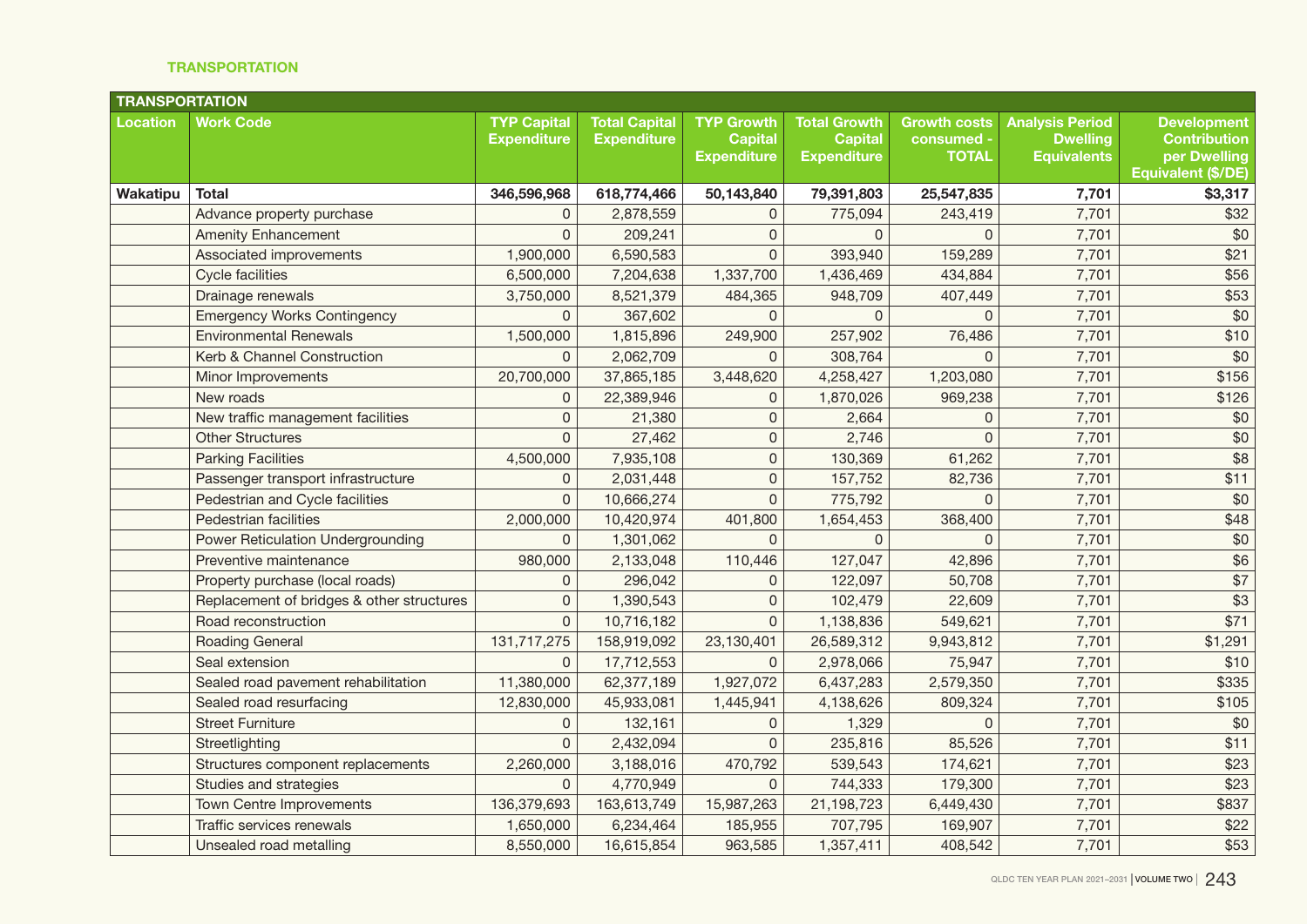### **TRANSPORTATION**

| <b>TRANSPORTATION</b> |                                           |                                          |                                            |                                                           |                                                             |                                                   |                                                                 |                                                                                 |
|-----------------------|-------------------------------------------|------------------------------------------|--------------------------------------------|-----------------------------------------------------------|-------------------------------------------------------------|---------------------------------------------------|-----------------------------------------------------------------|---------------------------------------------------------------------------------|
| Location              | <b>Work Code</b>                          | <b>TYP Capital</b><br><b>Expenditure</b> | <b>Total Capital</b><br><b>Expenditure</b> | <b>TYP Growth</b><br><b>Capital</b><br><b>Expenditure</b> | <b>Total Growth</b><br><b>Capital</b><br><b>Expenditure</b> | <b>Growth costs</b><br>consumed -<br><b>TOTAL</b> | <b>Analysis Period</b><br><b>Dwelling</b><br><b>Equivalents</b> | <b>Development</b><br><b>Contribution</b><br>per Dwelling<br>Equivalent (\$/DE) |
| Wānaka                | <b>Total</b>                              | 86,276,400                               | 186,253,381                                | 16,480,694                                                | 29,976,121                                                  | 8,837,080                                         | 4,904                                                           | \$1,802                                                                         |
|                       | <b>Amenity Enhancement</b>                | $\Omega$                                 | 126,607                                    | $\mathbf{0}$                                              | $\Omega$                                                    | $\Omega$                                          | 4,904                                                           | \$0                                                                             |
|                       | Associated improvements                   | $\Omega$                                 | 634,613                                    | $\mathbf{0}$                                              | 87,798                                                      | 43,788                                            | 4,904                                                           | \$9                                                                             |
|                       | <b>Carparking Facilities</b>              | $\Omega$                                 | 294,760                                    | $\mathbf 0$                                               | 138,661                                                     | 80,451                                            | 4,904                                                           | \$16                                                                            |
|                       | <b>Cycle facilities</b>                   | $\Omega$                                 | 724,516                                    | $\mathbf{0}$                                              | 144,426                                                     | $\Omega$                                          | 4,904                                                           | \$0                                                                             |
|                       | Demand management                         | $\Omega$                                 | 27,215                                     | $\mathbf 0$                                               | 1,782                                                       | $\Omega$                                          | 4,904                                                           | \$0                                                                             |
|                       | Drainage renewals                         | 2,100,000                                | 4,347,809                                  | 236,670                                                   | 529,997                                                     | 247,926                                           | 4,904                                                           | \$51                                                                            |
|                       | <b>Emergency Works Contingency</b>        | $\Omega$                                 | 6,424                                      | $\mathbf{0}$                                              | $\Omega$                                                    | $\Omega$                                          | 4,904                                                           | \$0                                                                             |
|                       | <b>Environmental Renewals</b>             | 800,000                                  | 868,790                                    | 152,880                                                   | 157,512                                                     | 45,765                                            | 4,904                                                           | $\overline{\$9}$                                                                |
|                       | Kerb & Channel Construction               | $\Omega$                                 | 2,317,528                                  | $\mathbf{0}$                                              | 180,956                                                     | $\Omega$                                          | 4,904                                                           | $\overline{$}0$                                                                 |
|                       | Minor Improvements                        | 20,000,000                               | 32,342,074                                 | 3,822,000                                                 | 4,594,489                                                   | 1,365,694                                         | 4,904                                                           | \$279                                                                           |
|                       | New roads                                 | 0                                        | 742,626                                    | $\mathbf 0$                                               | 334,326                                                     | 156,982                                           | 4,904                                                           | \$32                                                                            |
|                       | New traffic management facilities         | $\Omega$                                 | 2,128                                      | $\mathbf 0$                                               | 247                                                         | $\Omega$                                          | 4,904                                                           | \$0                                                                             |
|                       | <b>Parking Facilities</b>                 | $\Omega$                                 | 6,721                                      | $\mathsf 0$                                               | $\overline{0}$                                              | $\Omega$                                          | 4,904                                                           | $\overline{$}0$                                                                 |
|                       | Passenger transport infrastructure        | $\mathsf 0$                              | 118,217                                    | $\mathsf 0$                                               | 11,186                                                      | 7,194                                             | 4,904                                                           | $\overline{$1$}$                                                                |
|                       | Pedestrian and Cycle facilities           | $\mathsf 0$                              | 82,622                                     | $\mathbf 0$                                               | 5,825                                                       | $\Omega$                                          | 4,904                                                           | \$0                                                                             |
|                       | Pedestrian facilities                     | $\mathbf 0$                              | 3,412,893                                  | $\mathsf 0$                                               | 620,205                                                     | 34,941                                            | 4,904                                                           | $\overline{$7}$                                                                 |
|                       | Power Reticulation Undergrounding         | $\Omega$                                 | 1,489,952                                  | $\mathbf 0$                                               | $\Omega$                                                    | $\Omega$                                          | 4,904                                                           | $\overline{$}0$                                                                 |
|                       | Preventive maintenance                    | 475,000                                  | 588,963                                    | 53,533                                                    | 60,969                                                      | 19,827                                            | 4,904                                                           | $\sqrt{$4$}$                                                                    |
|                       | Property purchase (local roads)           | $\Omega$                                 | 40,953                                     | $\mathbf 0$                                               | 19,907                                                      | 12,802                                            | 4,904                                                           | \$3                                                                             |
|                       | Replacement of bridges & other structures | $\Omega$                                 | 2,030,013                                  | $\mathbf 0$                                               | 143,116                                                     | 34,458                                            | 4,904                                                           | $\overline{$7}$                                                                 |
|                       | Road reconstruction                       | $\Omega$                                 | 3,713,371                                  | $\mathbf 0$                                               | 506,481                                                     | 240,492                                           | 4,904                                                           | \$49                                                                            |
|                       | <b>Roading General</b>                    | 35,881,400                               | 40,237,267                                 | 7,280,131                                                 | 7,657,035                                                   | 2,256,682                                         | 4,904                                                           | \$460                                                                           |
|                       | Seal extension                            | 0                                        | 8,774,390                                  | $\mathbf 0$                                               | 2,870,565                                                   | 740,245                                           | 4,904                                                           | \$151                                                                           |
|                       | Seal extension - residential              | $\Omega$                                 | 6,468,787                                  | $\mathbf 0$                                               | 2,276,038                                                   | 795,485                                           | 4,904                                                           | \$162                                                                           |
|                       | Sealed road pavement rehabilitation       | 7,180,000                                | 11,112,584                                 | 1,389,934                                                 | 1,804,821                                                   | 676,347                                           | 4,904                                                           | \$138                                                                           |
|                       | Sealed road resurfacing                   | 8,000,000                                | 36,769,672                                 | 1,058,400                                                 | 4,012,970                                                   | 1,039,516                                         | 4,904                                                           | \$212                                                                           |
|                       | <b>Street Furniture</b>                   | $\mathbf 0$                              | 74,104                                     | $\mathbf 0$                                               | 7,410                                                       | 3,389                                             | 4,904                                                           | \$1                                                                             |
|                       | Streetlighting                            | 4,000,000                                | 6,123,113                                  | 1,480,000                                                 | 1,604,657                                                   | 412,186                                           | 4,904                                                           | \$84                                                                            |
|                       | Structures component replacements         | 940,000                                  | 1,406,431                                  | 211,876                                                   | 255,079                                                     | 78,397                                            | 4,904                                                           | \$16                                                                            |
|                       | Studies and strategies                    | 0                                        | 1,552,889                                  | 0                                                         | 115,237                                                     | $\mathbf 0$                                       | 4,904                                                           | \$0                                                                             |
|                       | Town Centre Improvements                  | $\mathbf 0$                              | 3,671,358                                  | $\mathbf 0$                                               | 356,345                                                     | 128,874                                           | 4,904                                                           | \$26                                                                            |
|                       | Traffic services renewals                 | 900,000                                  | 3,228,046                                  | 119,070                                                   | 480,393                                                     | 114,325                                           | 4,904                                                           | \$23                                                                            |
|                       | Unsealed road metalling                   | 6,000,000                                | 12,915,944                                 | 676,200                                                   | 997,686                                                     | 301,315                                           | 4,904                                                           | \$61                                                                            |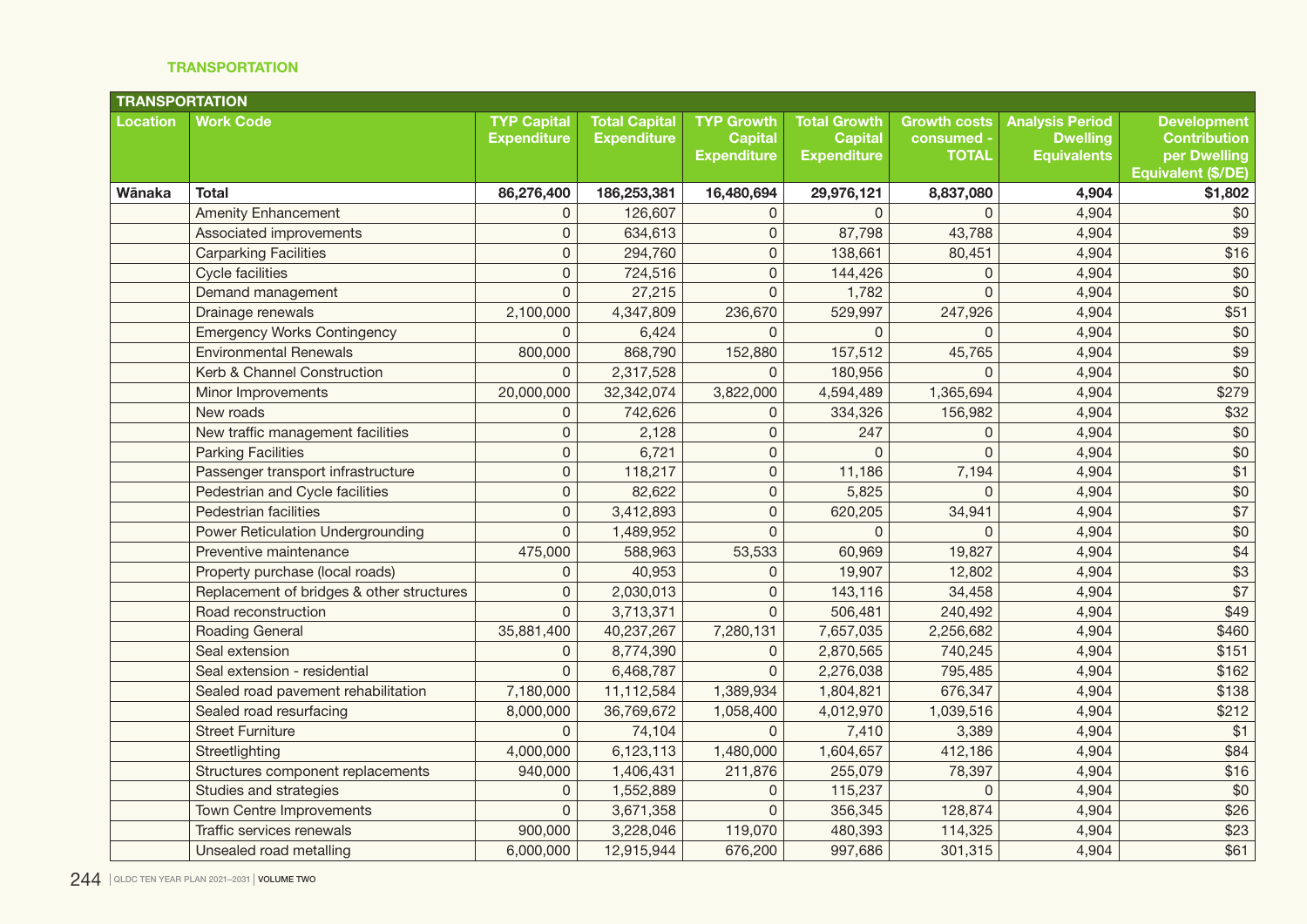#### **TRANSPORTATION**

| <b>TRANSPORTATION</b>                   |                                           |                                          |                                            |                                                           |                                                             |                                                   |                                                                 |                                                                                 |
|-----------------------------------------|-------------------------------------------|------------------------------------------|--------------------------------------------|-----------------------------------------------------------|-------------------------------------------------------------|---------------------------------------------------|-----------------------------------------------------------------|---------------------------------------------------------------------------------|
| <b>Location</b>                         | <b>Work Code</b>                          | <b>TYP Capital</b><br><b>Expenditure</b> | <b>Total Capital</b><br><b>Expenditure</b> | <b>TYP Growth</b><br><b>Capital</b><br><b>Expenditure</b> | <b>Total Growth</b><br><b>Capital</b><br><b>Expenditure</b> | <b>Growth costs</b><br>consumed -<br><b>TOTAL</b> | <b>Analysis Period</b><br><b>Dwelling</b><br><b>Equivalents</b> | <b>Development</b><br><b>Contribution</b><br>per Dwelling<br>Equivalent (\$/DE) |
| <b>District</b><br>Wide                 | <b>Total</b>                              | 9,922,000                                | 43,042,600                                 | 1,599,149                                                 | 2,872,457                                                   | 895,652                                           | 12,605                                                          | \$71                                                                            |
|                                         | Associated improvements                   | $\Omega$                                 | 603,505                                    | $\mathbf{0}$                                              | 3,424                                                       | 1,989                                             | 12,605                                                          | \$0                                                                             |
|                                         | Drainage renewals                         | 710,000                                  | 1,062,819                                  | 83,496                                                    | 86,623                                                      | 54,914                                            | 12,605                                                          | \$4                                                                             |
|                                         | <b>Environmental Renewals</b>             | 800,000                                  | 929,688                                    | 141,120                                                   | 144,334                                                     | 40,715                                            | 12,605                                                          | \$3                                                                             |
|                                         | Kerb & Channel Construction               | $\mathbf 0$                              | 10,725                                     | 0                                                         | 1,609                                                       | 0                                                 | 12,605                                                          | \$0                                                                             |
|                                         | Minor Improvements                        | 950,000                                  | 4,376,650                                  | 167,580                                                   | 172,664                                                     | 46,675                                            | 12,605                                                          | \$4                                                                             |
|                                         | <b>Parking Facilities</b>                 | $\mathbf 0$                              | 192,888                                    | 0                                                         | 46,612                                                      | 20,881                                            | 12,605                                                          | \$2                                                                             |
|                                         | Preventive maintenance                    | $\Omega$                                 | 412,683                                    | $\Omega$                                                  | 0                                                           | $\mathbf 0$                                       | 12,605                                                          | \$0                                                                             |
|                                         | Replacement of bridges & other structures | $\Omega$                                 | 585,704                                    | $\overline{0}$                                            | $\Omega$                                                    | $\Omega$                                          | 12,605                                                          | \$0                                                                             |
|                                         | Road reconstruction                       | $\mathbf{0}$                             | 2,969,464                                  | $\Omega$                                                  | 59,389                                                      | 21,811                                            | 12,605                                                          | \$2                                                                             |
|                                         | <b>Roading General</b>                    | 3,282,000                                | 6,485,663                                  | 520,365                                                   | 1,146,844                                                   | 410,144                                           | 12,605                                                          | \$33                                                                            |
|                                         | Seal extension                            | $\Omega$                                 | 6,166,275                                  | $\mathbf{0}$                                              | 298,907                                                     | $\Omega$                                          | 12,605                                                          | \$0                                                                             |
|                                         | Sealed road pavement rehabilitation       | 2,200,000                                | 11,456,157                                 | 388,080                                                   | 535,925                                                     | 189,530                                           | 12,605                                                          | \$15                                                                            |
|                                         | Sealed road resurfacing                   | 1,100,000                                | 5,948,210                                  | 129,360                                                   | 203,226                                                     | 57,925                                            | 12,605                                                          | \$5                                                                             |
|                                         | Structures component replacements         | 680,000                                  | 1,200,218                                  | 146,608                                                   | 149,451                                                     | 44,599                                            | 12,605                                                          | \$4                                                                             |
|                                         | Studies and strategies                    | $\Omega$                                 | 37,586                                     | $\mathbf{0}$                                              | 537                                                         | $\Omega$                                          | 12,605                                                          | \$0                                                                             |
|                                         | Traffic services renewals                 | 200,000                                  | 604,367                                    | 22,540                                                    | 22,911                                                      | 6,469                                             | 12,605                                                          | \$1                                                                             |
| <b>Eastern</b><br><b>Access</b><br>Road | <b>Total</b>                              | $\mathbf 0$                              | 14,853,646                                 | $\mathbf{0}$                                              | 6,815,162                                                   | 4,270,186                                         | 5,597                                                           | \$763                                                                           |
|                                         | New roads                                 | $\mathbf 0$                              | 14,853,646                                 | $\mathbf{0}$                                              | 6,815,162                                                   | 4,270,186                                         | 5,597                                                           | \$763                                                                           |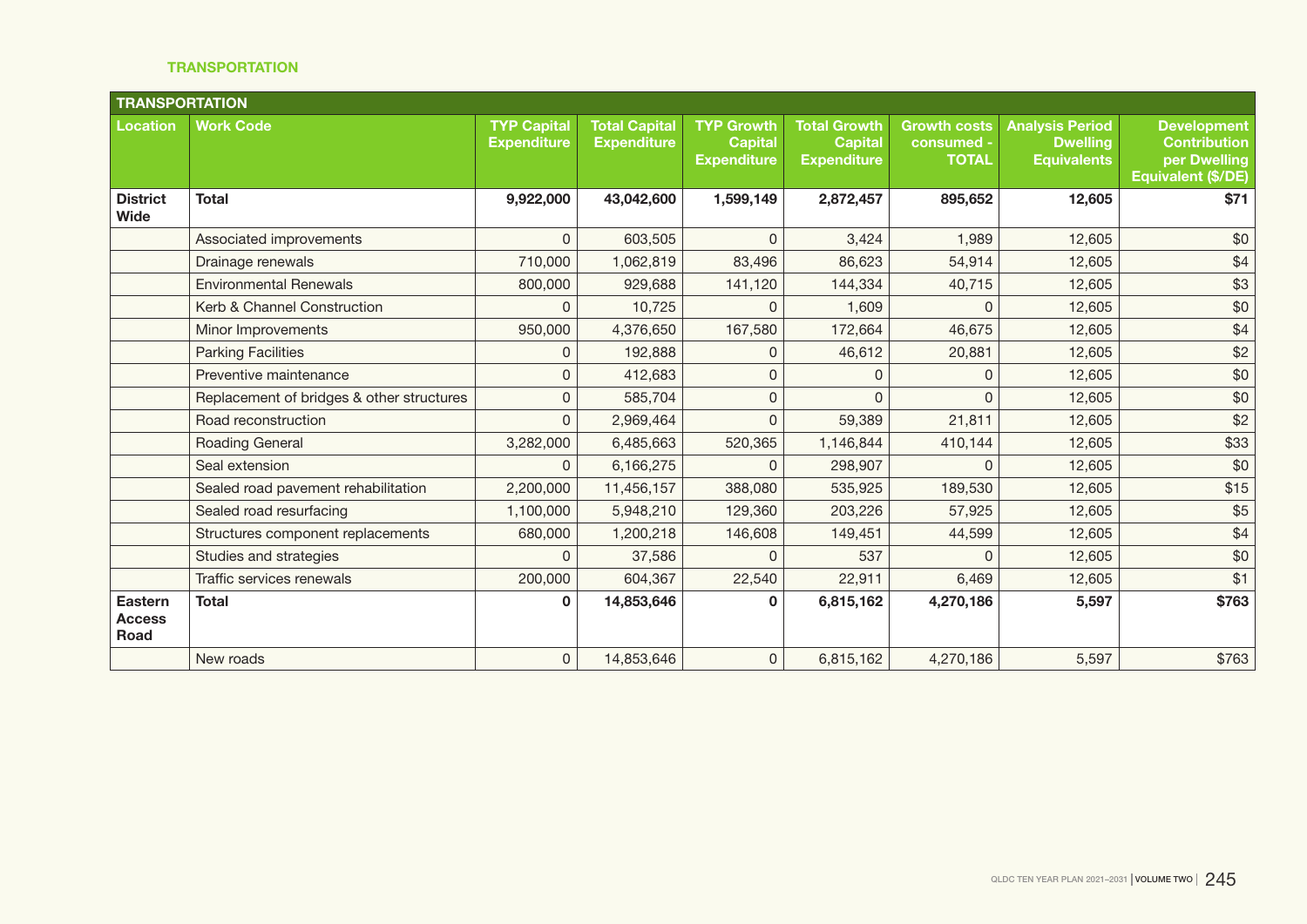#### COMMUNITY INFRASTRUCTURE

|                 | <b>COMMUNITY INFRASTRUCTURE</b>           |                                          |                                            |                                                           |                                                             |                                                   |                                                                 |                                                                                 |
|-----------------|-------------------------------------------|------------------------------------------|--------------------------------------------|-----------------------------------------------------------|-------------------------------------------------------------|---------------------------------------------------|-----------------------------------------------------------------|---------------------------------------------------------------------------------|
| <b>Location</b> | <b>Work Code</b>                          | <b>TYP Capital</b><br><b>Expenditure</b> | <b>Total Capital</b><br><b>Expenditure</b> | <b>TYP Growth</b><br><b>Capital</b><br><b>Expenditure</b> | <b>Total Growth</b><br><b>Capital</b><br><b>Expenditure</b> | <b>Growth costs</b><br>consumed -<br><b>TOTAL</b> | <b>Analysis Period</b><br><b>Dwelling</b><br><b>Equivalents</b> | <b>Development</b><br><b>Contribution</b><br>per Dwelling<br>Equivalent (\$/DE) |
| Wakatipu        | <b>Total</b>                              | 138,351,028                              | 220,022,455                                | 32,706,505                                                | 63,890,734                                                  | 16,300,271                                        | 4,419                                                           | \$3,689                                                                         |
|                 | <b>Buildings - Toilets</b>                | 900,000                                  | 8,566,670                                  | $\mathbf{0}$                                              | 1,569,044                                                   | 447,671                                           | 4,419                                                           | \$101                                                                           |
|                 | Alpine Aqualand                           | 4,425,526                                | 31,657,034                                 | $\Omega$                                                  | 16,122,410                                                  | 4,419,146                                         | 4,419                                                           | \$1,000                                                                         |
|                 | <b>Health &amp; Fitness Centre</b>        | $\Omega$                                 | 8,549                                      | $\Omega$                                                  | 0                                                           | $\Omega$                                          | 4,419                                                           | \$0                                                                             |
|                 | <b>Waterways Facilities</b>               | 1,147,610                                | 3,661,463                                  | 129,240                                                   | 631,299                                                     | 185,246                                           | 4,419                                                           | \$42                                                                            |
|                 | Halls - Arrowtown                         | 664,693                                  | 1,675,619                                  | $\mathbf 0$                                               | 136,765                                                     | 27,149                                            | 4,419                                                           | \$6                                                                             |
|                 | Council Land - Non-Reserve                | $\Omega$                                 | 2,775,474                                  | $\mathbf 0$                                               | 1,427,791                                                   | 0                                                 | 4,419                                                           | \$0                                                                             |
|                 | <b>Holiday Parks</b>                      | 382,580                                  | 382,580                                    | $\Omega$                                                  | $\Omega$                                                    | $\Omega$                                          | 4,419                                                           | \$0                                                                             |
|                 | Wakatipu Non-Reserve                      | 10,025,264                               | 19,444,585                                 | 1,763,389                                                 | 3,253,032                                                   | 1,138,665                                         | 4,419                                                           | \$258                                                                           |
|                 | <b>Council Offices</b>                    | $\Omega$                                 | 15,067                                     | $\Omega$                                                  | 0                                                           | $\Omega$                                          | 4,419                                                           | \$0                                                                             |
|                 | <b>Community Buildings</b>                | 971,240                                  | 971,240                                    | 130,425                                                   | 130,425                                                     | 56,079                                            | 4,419                                                           | \$13                                                                            |
|                 | Buildings - Housing                       | 77,394                                   | 77,394                                     | $\Omega$                                                  | $\Omega$                                                    | $\Omega$                                          | 4,419                                                           | \$0                                                                             |
|                 | <b>Buildings - Heritage</b>               | 174,887                                  | 1,375,902                                  | $\Omega$                                                  | 20,304                                                      | 12,710                                            | 4,419                                                           | \$3                                                                             |
|                 | <b>Events Centre</b>                      | 44,715,321                               | 50,117,906                                 | 11,880,990                                                | 13,126,169                                                  | 3,912,772                                         | 4,419                                                           | \$886                                                                           |
|                 | Queenstown Memorial Centre                | 1,065,193                                | 1,065,193                                  | $\mathbf{0}$                                              | $\Omega$                                                    | $\Omega$                                          | 4,419                                                           | \$0                                                                             |
|                 | <b>Frankton Golf Course</b>               | 3,000,000                                | 3,114,286                                  | 1,127,400                                                 | 1,127,400                                                   | 333,189                                           | 4,419                                                           | \$75                                                                            |
|                 | Halls - Lake Hayes Pavillion              | 4,284,547                                | 4,886,431                                  | 1,257,360                                                 | 1,391,120                                                   | 94,385                                            | 4,419                                                           | \$21                                                                            |
|                 | Halls - Glenorchy                         | 347,081                                  | 432,844                                    | 61,600                                                    | 61,600                                                      | 21,745                                            | 4,419                                                           | \$5                                                                             |
|                 | <b>Rural Fire - District Wide</b>         | $\Omega$                                 | 125,532                                    | $\Omega$                                                  | $\Omega$                                                    | $\Omega$                                          | 4,419                                                           | \$0                                                                             |
|                 | Halls - Queenstown                        | 11,050,000                               | 16,389,742                                 | 7,125,000                                                 | 9,497,870                                                   | 2,460,455                                         | 4,419                                                           | \$557                                                                           |
|                 | Halls - Events Centre                     | $\mathbf{0}$                             | 12,282,453                                 | $\mathbf 0$                                               | 5,405,876                                                   | 448,636                                           | 4,419                                                           | \$102                                                                           |
|                 | Halls - Arts & Community Centre           | 44,734,791                               | 44,740,823                                 | 6,710,219                                                 | 6,710,219                                                   | 1,696,627                                         | 4,419                                                           | \$384                                                                           |
|                 | Community Development - Swimming<br>Pools | 4,402,726                                | 5,298,961                                  | 1,529,506                                                 | 1,597,298                                                   | 508,496                                           | 4,419                                                           | \$115                                                                           |
|                 | Libraries - Wakatipu                      | 5,982,175                                | 10,576,383                                 | 991,375                                                   | 1,682,113                                                   | 537,299                                           | 4,419                                                           | \$122                                                                           |
|                 | Halls - Convention Centre                 | $\Omega$                                 | 380,324                                    | $\mathbf 0$                                               | 0                                                           | $\mathbf 0$                                       | 4,419                                                           | \$0                                                                             |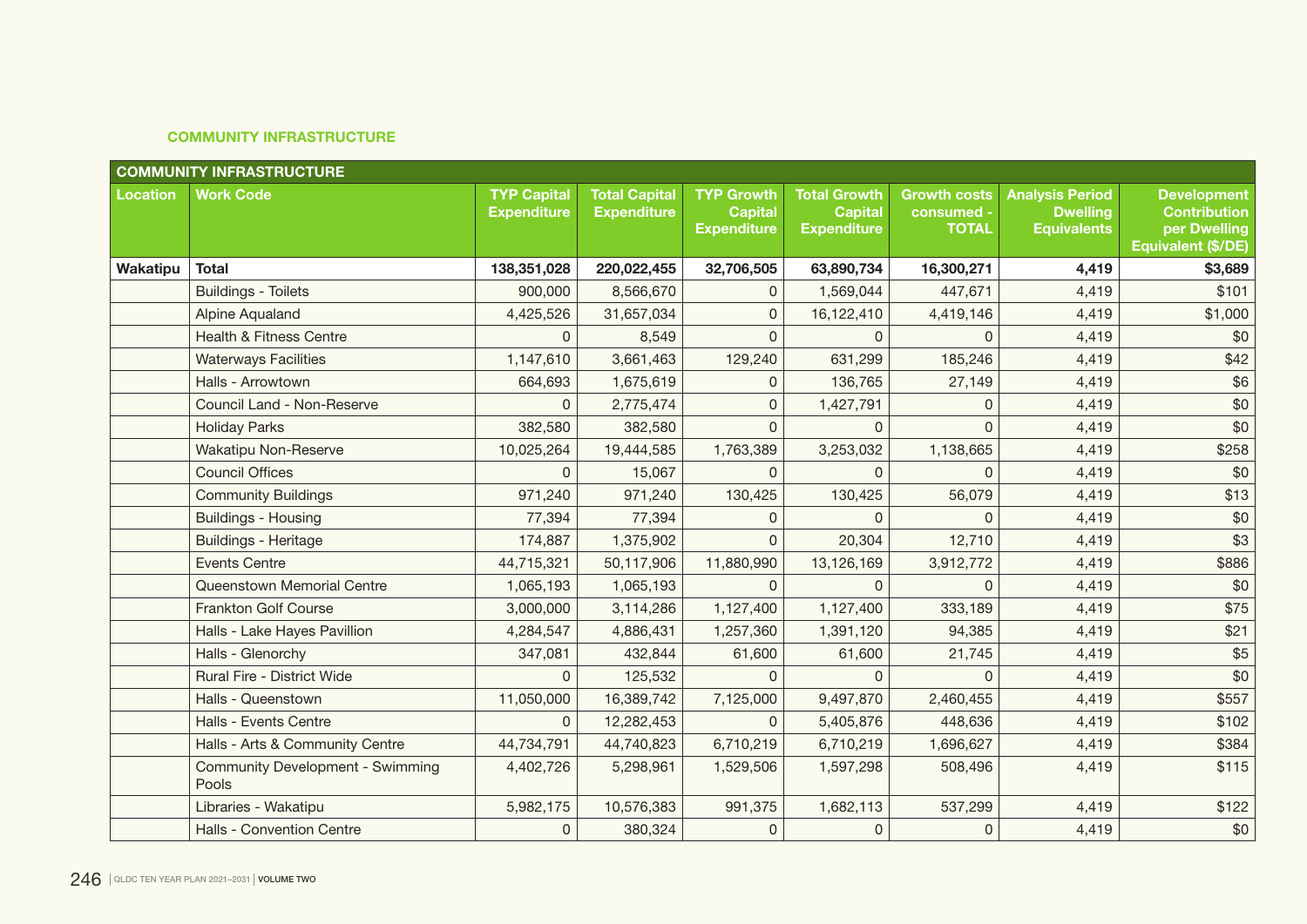#### COMMUNITY INFRASTRUCTURE

|                         | <b>COMMUNITY INFRASTRUCTURE</b>           |                                          |                                            |                                                           |                                                             |                                                   |                                                                 |                                                                                 |
|-------------------------|-------------------------------------------|------------------------------------------|--------------------------------------------|-----------------------------------------------------------|-------------------------------------------------------------|---------------------------------------------------|-----------------------------------------------------------------|---------------------------------------------------------------------------------|
| <b>Location</b>         | <b>Work Code</b>                          | <b>TYP Capital</b><br><b>Expenditure</b> | <b>Total Capital</b><br><b>Expenditure</b> | <b>TYP Growth</b><br><b>Capital</b><br><b>Expenditure</b> | <b>Total Growth</b><br><b>Capital</b><br><b>Expenditure</b> | <b>Growth costs</b><br>consumed -<br><b>TOTAL</b> | <b>Analysis Period</b><br><b>Dwelling</b><br><b>Equivalents</b> | <b>Development</b><br><b>Contribution</b><br>per Dwelling<br>Equivalent (\$/DE) |
| Wānaka                  | <b>Total</b>                              | 24,235,289                               | 75,615,884                                 | 7,974,115                                                 | 27,838,578                                                  | 10,792,441                                        | 2,850                                                           | \$3,787                                                                         |
|                         | <b>Buildings - Toilets</b>                | 900,000                                  | 3,976,913                                  | 0                                                         | 620,431                                                     | 195,684                                           | 2,850                                                           | \$69                                                                            |
|                         | <b>Waterways Facilities</b>               | 2,395,380                                | 4,494,112                                  | 633,958                                                   | 1,309,206                                                   | 452,274                                           | 2,850                                                           | \$159                                                                           |
|                         | Halls - Hawea                             | 137,640                                  | 205,115                                    | 0                                                         | 20,310                                                      | 9,038                                             | 2,850                                                           | \$3                                                                             |
|                         | <b>Holiday Parks</b>                      | 248,160                                  | 248,160                                    | 0                                                         | $\Omega$                                                    | $\Omega$                                          | 2,850                                                           | \$0                                                                             |
|                         | <b>Council Offices</b>                    | <sup>0</sup>                             | 52,697                                     | 0                                                         | $\Omega$                                                    | $\Omega$                                          | 2,850                                                           | \$0                                                                             |
|                         | Wanaka Aquatic Centre                     | 1,430,105                                | 15,036,987                                 | 0                                                         | 5,124,309                                                   | 1,878,626                                         | 2,850                                                           | \$659                                                                           |
|                         | <b>Buildings - Housing</b>                | 31,714                                   | 31,714                                     | 0                                                         | $\mathbf 0$                                                 | $\mathbf{0}$                                      | 2,850                                                           | \$0                                                                             |
|                         | Wanaka Non-Reserve                        | 66,000                                   | 87,858                                     | 0                                                         | $\Omega$                                                    | $\Omega$                                          | 2,850                                                           | \$0                                                                             |
|                         | Halls - Luggate                           | 0                                        | 116,984                                    | 0                                                         | 3,616                                                       | $\Omega$                                          | 2,850                                                           | \$0                                                                             |
|                         | Halls - Arts & Community Centre           | 1,149,040                                | 5,774,099                                  | 0                                                         | 3,083,185                                                   | 1,308,273                                         | 2,850                                                           | \$459                                                                           |
|                         | Halls - Cardrona                          | 79,321                                   | 313,501                                    | 0                                                         | 118,195                                                     | 49,058                                            | 2,850                                                           | \$17                                                                            |
|                         | Halls - Wanaka Community Centre           | 1,000,000                                | 6,390,320                                  | 375,000                                                   | 3,832,254                                                   | 1,494,974                                         | 2,850                                                           | \$525                                                                           |
|                         | Community Development - Swimming<br>Pools | 0                                        | 1,121,324                                  | $\mathbf 0$                                               | 301,091                                                     | 147,722                                           | 2,850                                                           | \$52                                                                            |
|                         | Libraries - Upper Clutha                  | 679,862                                  | 3,845,274                                  | $\mathbf 0$                                               | 458,922                                                     | 32,244                                            | 2,850                                                           | \$11                                                                            |
|                         | Halls - Wanaka Sports Facility            | 16,118,066                               | 33,920,826                                 | 6,965,157                                                 | 12,967,060                                                  | 5,224,549                                         | 2,850                                                           | \$1,833                                                                         |
| <b>District</b><br>Wide | <b>Total</b>                              | 436,000                                  | 2,642,663                                  | 35,250                                                    | 577,540                                                     | 157,191                                           | 7,269                                                           | \$22                                                                            |
|                         | <b>Waterways Facilities</b>               | 251,000                                  | 251,000                                    | 35,250                                                    | 35,250                                                      | 17,228                                            | 7,269                                                           | \$2                                                                             |
|                         | Buildings - Housing                       | 185,000                                  | 302,763                                    | 0                                                         | 21,197                                                      | 11,071                                            | 7,269                                                           | \$2                                                                             |
|                         | <b>Rural Fire - District Wide</b>         | 0                                        | 1,299,284                                  | 0                                                         | 46,686                                                      | 16,686                                            | 7,269                                                           | \$2                                                                             |
|                         | Community Development - District Wide     | 0                                        | 789,615                                    | 0                                                         | 474,407                                                     | 112,206                                           | 7,269                                                           | \$15                                                                            |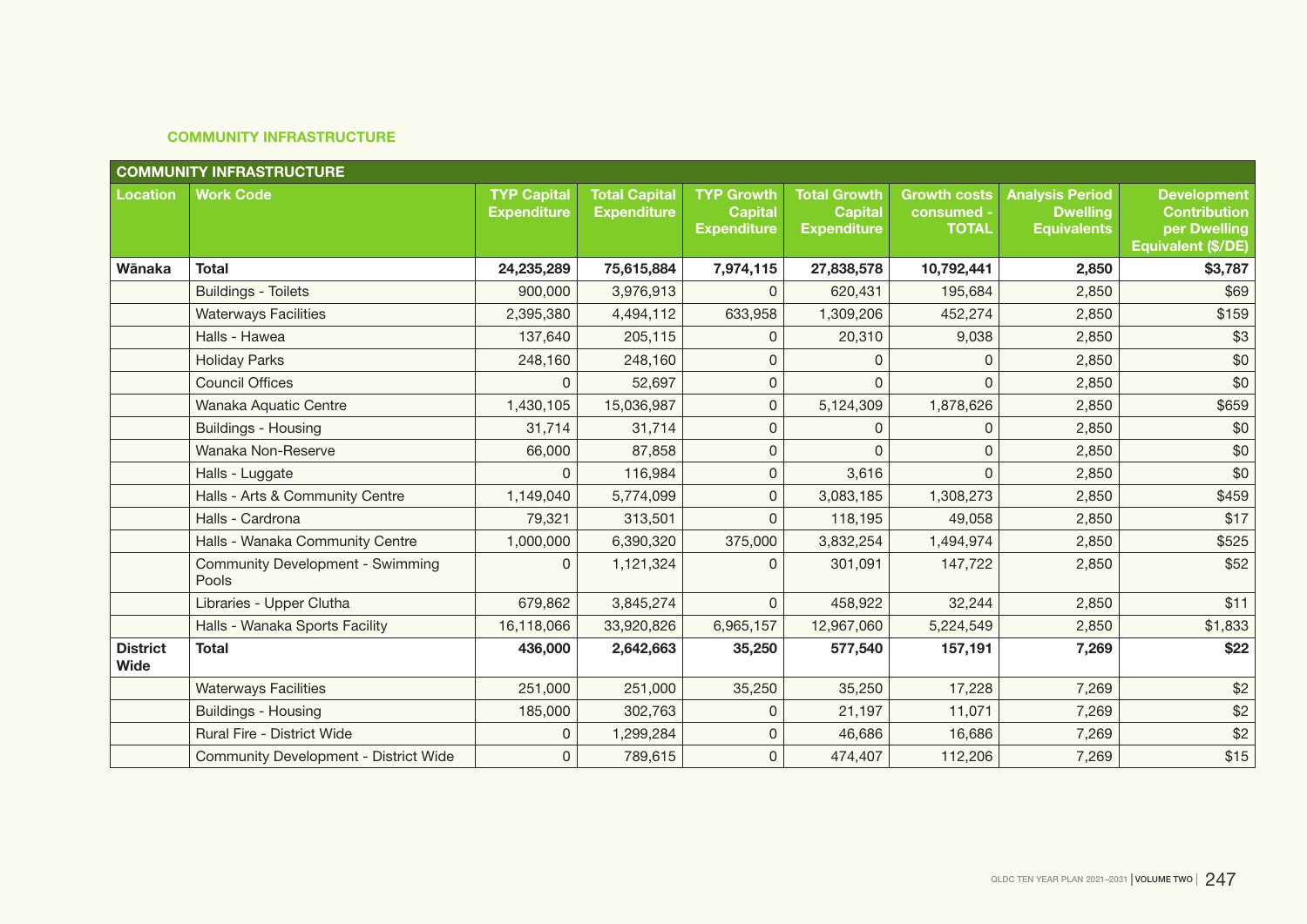#### RESERVE IMPROVEMENTS

| <b>RESERVE IMPROVEMENTS</b> |                           |                                          |                                            |                                                           |                                                             |                                                   |                                                                 |                                                                                     |
|-----------------------------|---------------------------|------------------------------------------|--------------------------------------------|-----------------------------------------------------------|-------------------------------------------------------------|---------------------------------------------------|-----------------------------------------------------------------|-------------------------------------------------------------------------------------|
| <b>Location</b>             | <b>Work Code</b>          | <b>TYP Capital</b><br><b>Expenditure</b> | <b>Total Capital</b><br><b>Expenditure</b> | <b>TYP Growth</b><br><b>Capital</b><br><b>Expenditure</b> | <b>Total Growth</b><br><b>Capital</b><br><b>Expenditure</b> | <b>Growth costs</b><br>consumed -<br><b>TOTAL</b> | <b>Analysis Period</b><br><b>Dwelling</b><br><b>Equivalents</b> | <b>Development</b><br><b>Contribution</b><br>per Dwelling<br>Equivalent (\$/<br>DE) |
| Wakatipu                    | <b>Total</b>              | 52,025,712                               | 85,908,698                                 | 7,533,181                                                 | 16,601,511                                                  | 4,613,200                                         | 3,923                                                           | \$1,176                                                                             |
|                             | Reserve upgrade           | 3,276,000                                | 10,138,649                                 | 1,084,016                                                 | 3,249,403                                                   | 1,122,147                                         | 3,923                                                           | \$286                                                                               |
|                             | <b>Tracks and Trails</b>  | 6,763,000                                | 9,065,549                                  | 872,939                                                   | 1,504,496                                                   | 532,302                                           | 3,923                                                           | \$136                                                                               |
|                             | Cemeteries                | 577,235                                  | 1,105,859                                  | 129,722                                                   | 308,840                                                     | 148,471                                           | 3,923                                                           | \$38                                                                                |
|                             | Premier Park upgarde      | 8,210,000                                | 12,838,244                                 | 2,753,550                                                 | 4,167,131                                                   | 1,625,273                                         | 3,923                                                           | \$414                                                                               |
|                             | Sportsfield upgrade       | 7,458,000                                | 9,026,253                                  | 1,442,706                                                 | 1,976,811                                                   | 569,630                                           | 3,923                                                           | \$145                                                                               |
|                             | Playgrounds and equipment | 2,400,000                                | 4,110,497                                  | 709,680                                                   | 988,913                                                     | 277,054                                           | 3,923                                                           | \$71                                                                                |
|                             | Camping                   | 60,000                                   | 77,553                                     | 19,812                                                    | 19,812                                                      | 6,098                                             | 3,923                                                           | \$2                                                                                 |
|                             | <b>Parks and Reserves</b> | 23,281,477                               | 39,546,095                                 | 520,755                                                   | 4,386,105                                                   | 332,223                                           | 3,923                                                           | \$85                                                                                |
| Wānaka                      | <b>Total</b>              | 28,767,674                               | 52,289,179                                 | 10,215,631                                                | 19,446,859                                                  | 6,151,148                                         | 2,588                                                           | \$2,377                                                                             |
|                             | Reserve upgrade           | 1,050,000                                | 5,035,782                                  | 391,155                                                   | 1,955,800                                                   | 416,907                                           | 2,588                                                           | \$161                                                                               |
|                             | <b>Tracks and Trails</b>  | 935,000                                  | 1,883,952                                  | 0                                                         | 366,677                                                     | 159,078                                           | 2,588                                                           | \$61                                                                                |
|                             | Cemeteries                | 100,000                                  | 554,479                                    | 0                                                         | 147,771                                                     | 55,588                                            | 2,588                                                           | \$21                                                                                |
|                             | Premier Park upgarde      | 9,029,415                                | 18,137,077                                 | 4,257,884                                                 | 7,465,761                                                   | 2,936,787                                         | 2,588                                                           | \$1,135                                                                             |
|                             | Sportsfield upgrade       | 9,718,989                                | 10,963,162                                 | 4,340,112                                                 | 4,823,181                                                   | 1,731,809                                         | 2,588                                                           | \$669                                                                               |
|                             | Community centre land     | $\Omega$                                 | 2,255,340                                  | 0                                                         | 1,621,817                                                   | 298,291                                           | 2,588                                                           | \$115                                                                               |
|                             | Playgrounds and equipment | 1,640,000                                | 2,876,443                                  | 620,740                                                   | 1,010,263                                                   | 236,259                                           | 2,588                                                           | \$91                                                                                |
|                             | Camping                   | 0                                        | 32,863                                     | 0                                                         | $\Omega$                                                    | $\Omega$                                          | 2,588                                                           | \$0                                                                                 |
|                             | <b>Parks and Reserves</b> | 6,294,270                                | 10,550,082                                 | 605,740                                                   | 2,055,589                                                   | 316,428                                           | 2,588                                                           | \$122                                                                               |
| <b>District</b><br>Wide     | <b>Total</b>              | $\mathbf 0$                              | 2,223,741                                  | 0                                                         | 992,604                                                     | 374,642                                           | 6,511                                                           | \$58                                                                                |
|                             | Playgrounds and equipment | $\mathsf 0$                              | 219,947                                    | 0                                                         | $\Omega$                                                    | $\mathbf 0$                                       | 6,511                                                           | \$0                                                                                 |
|                             | Camping                   | $\mathbf 0$                              | 2,003,794                                  | 0                                                         | 992,604                                                     | 374,642                                           | 6,511                                                           | \$58                                                                                |